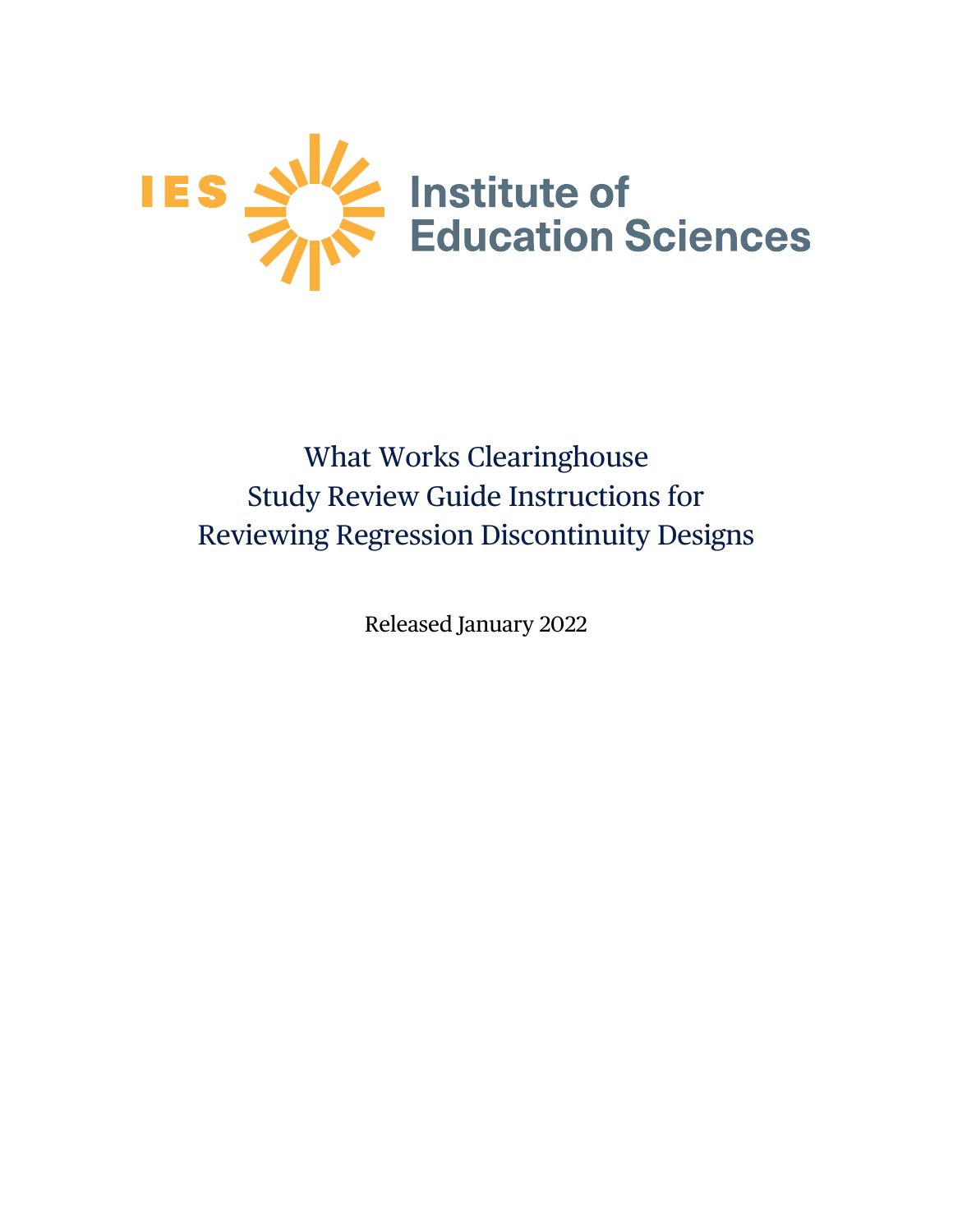This document provides step-by-step instructions on how to complete the Study Review Guide (SRG, S4.1; January 2022 release) for regression discontinuity designs (RDDs).

For every What Works Clearinghouse (WWC) review, reviewers will need to complete an SRG. A completed SRG should be a reviewer's independent assessment of the study, relative to the criteria specified in the review protocol and the WWC Procedures and Standards Handbooks. At the end of the review process, a Master SRG (MRG) will represent the final assessment of the study and provide a record for the WWC, as well as serve as a key input in producing reports. For more details on the review process, see the instructions provided in the Procedures Handbook or the review protocol.

*This guide is intended for individuals trained and certified in the version 4.1 WWC Standards and Procedures Handbooks. The current versions of the WWC Standards and Procedures Handbooks are available at [https://ies.ed.gov/ncee/wwc/handbooks;](https://ies.ed.gov/ncee/wwc/handbooks) review protocols are available at [https://ies.ed.gov/ncee/wwc/handbooks#protocol;](https://ies.ed.gov/ncee/wwc/handbooks#protocol) and the most current version of the SRG is available at [https://ies.ed.gov/ncee/wwc/StudyReviewGuide.](https://ies.ed.gov/ncee/wwc/StudyReviewGuide)*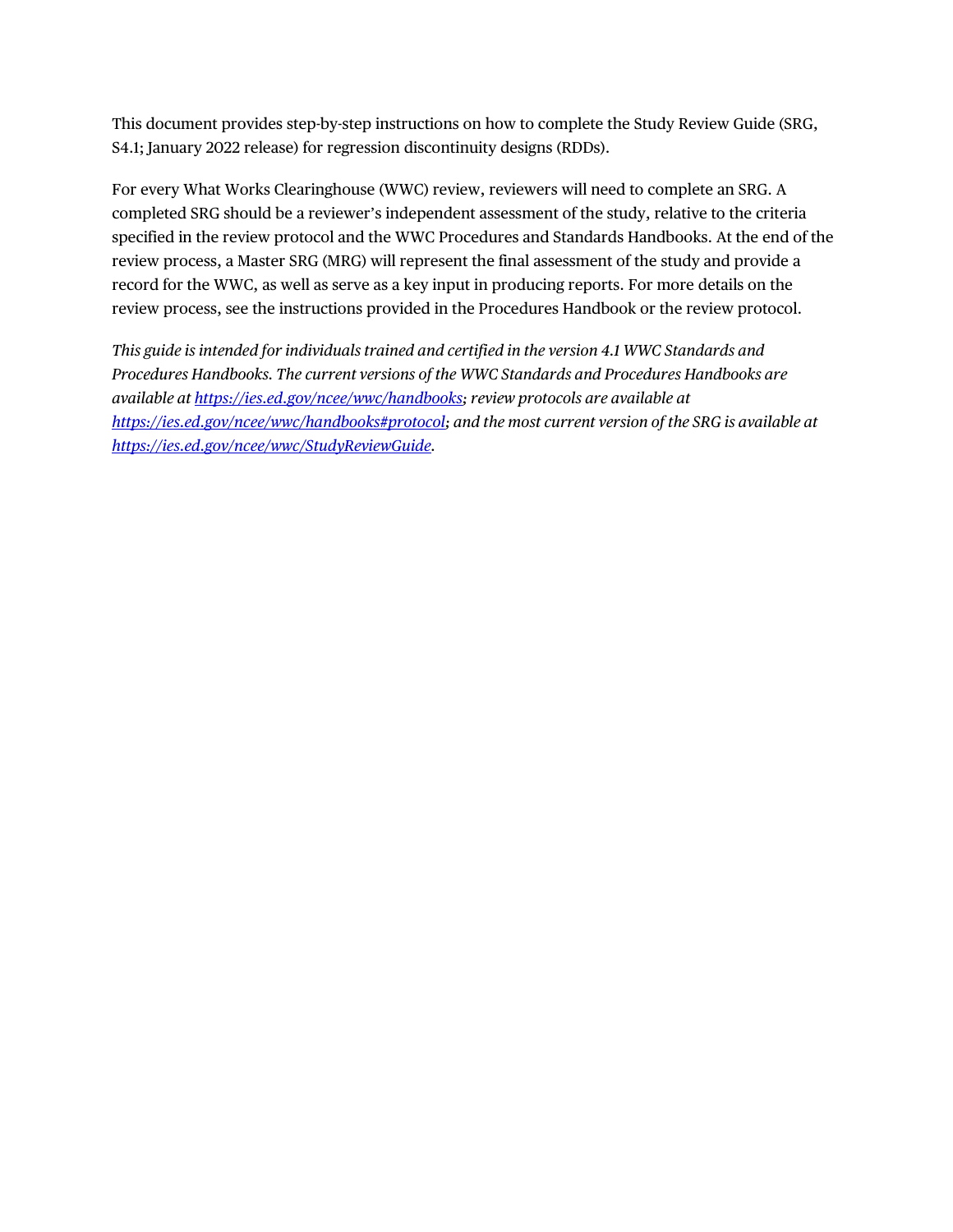# **Contents**

### Page

| Standard 3: Continuity of the relationship between the outcome and the forcing variable 12  |
|---------------------------------------------------------------------------------------------|
|                                                                                             |
|                                                                                             |
|                                                                                             |
|                                                                                             |
| Outcome name, domain, and measure characteristics section of the data tab (columns A-L)  26 |
|                                                                                             |
|                                                                                             |
|                                                                                             |
|                                                                                             |
|                                                                                             |
|                                                                                             |
|                                                                                             |
|                                                                                             |
|                                                                                             |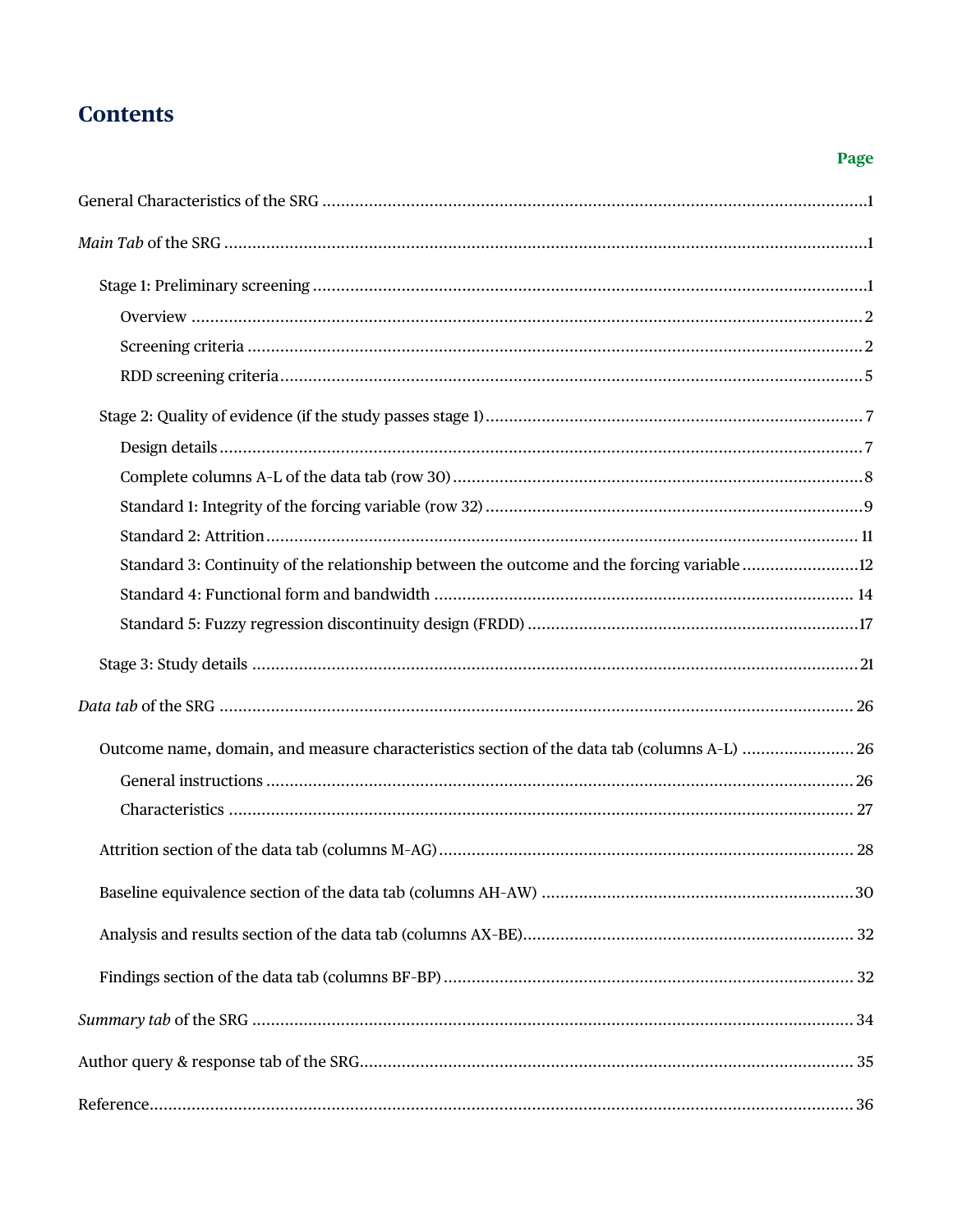# <span id="page-3-0"></span>**GENERAL CHARACTERISTICS OF THE SRG**

In the *Main Tab*, a reviewer may need to add rows in two places:

- To represent all appropriate disposition codes for why the study is identified as *Not Eligible for Review* either as a study generally or as an RDD specifically (row 17 and row 24).
- To represent all appropriate disposition codes for why the study is rated *Does Not Meet WWC RDD Standards* (row 69).

To add additional rows to capture the disposition, click on the *Review Tab* and click "Unprotect Sheet." Place your cursor in the row below (that is, cell D17 and cell D24); from the *Main Tab*, click "Insert" and select "Insert Sheet rows." Select cells A–D for the row you are copying. Press Ctrl + C. Move your cursor to cell A in the row you added. Press Ctrl + V. On the *Review Tab*, click "Protect Sheet" to ensure that you do not overwrite a formula by mistake.

The *Data Tab* includes 20 rows for outcomes (rows 2–21). If the study you are reviewing has more than 20 outcomes × sample × time period, click on the *Review Tab* and click "Unprotect Sheet." Highlight a blank row. Press Ctrl + C. Right-click and select "Insert Copied Cells." Repeat to add as many rows as you need. On the *Review Tab*, click "Protect Sheet" to ensure that you do not overwrite a formula by mistake.

# <span id="page-3-1"></span>*MAIN TAB* **OF THE SRG**

The *Main Tab* of the SRG captures a prose summary and assessment of the study and is structured in three separate steps, as described in this section.

Your role as a reviewer is to provide complete information for each element in a given section. In general, you will need to enter data into columns B, C, and D in the *Main Tab*.

- Column B typically will require a short answer to a question posed in column A.
- Column C will require a justification for the short answer in column B. As much as possible, information in column B should be in complete sentences and use plain language, avoiding acronyms whenever possible.
- Column D will require the page numbers from the study that serve as the source of the justification presented in column C.

## <span id="page-3-2"></span>**Stage 1**: **Preliminary screening**

Stage 1 of the study review assesses whether the given study is eligible for WWC review under a given review protocol as well as whether it meets the RDD screening criteria. All reviews are conducted under a specific review protocol. All screening and review decisions relate to that specific protocol and could differ under another review protocol. For instance, a study that is ineligible under one protocol could be eligible under another protocol because the sample or outcome measures align more closely with the latter than the former. Similarly, a study could meet standards under one protocol but not another because of aspects of the research design that play out differently under different review protocols.

- **Full Citation** (cell A1).
	- Enter the full citation for the study.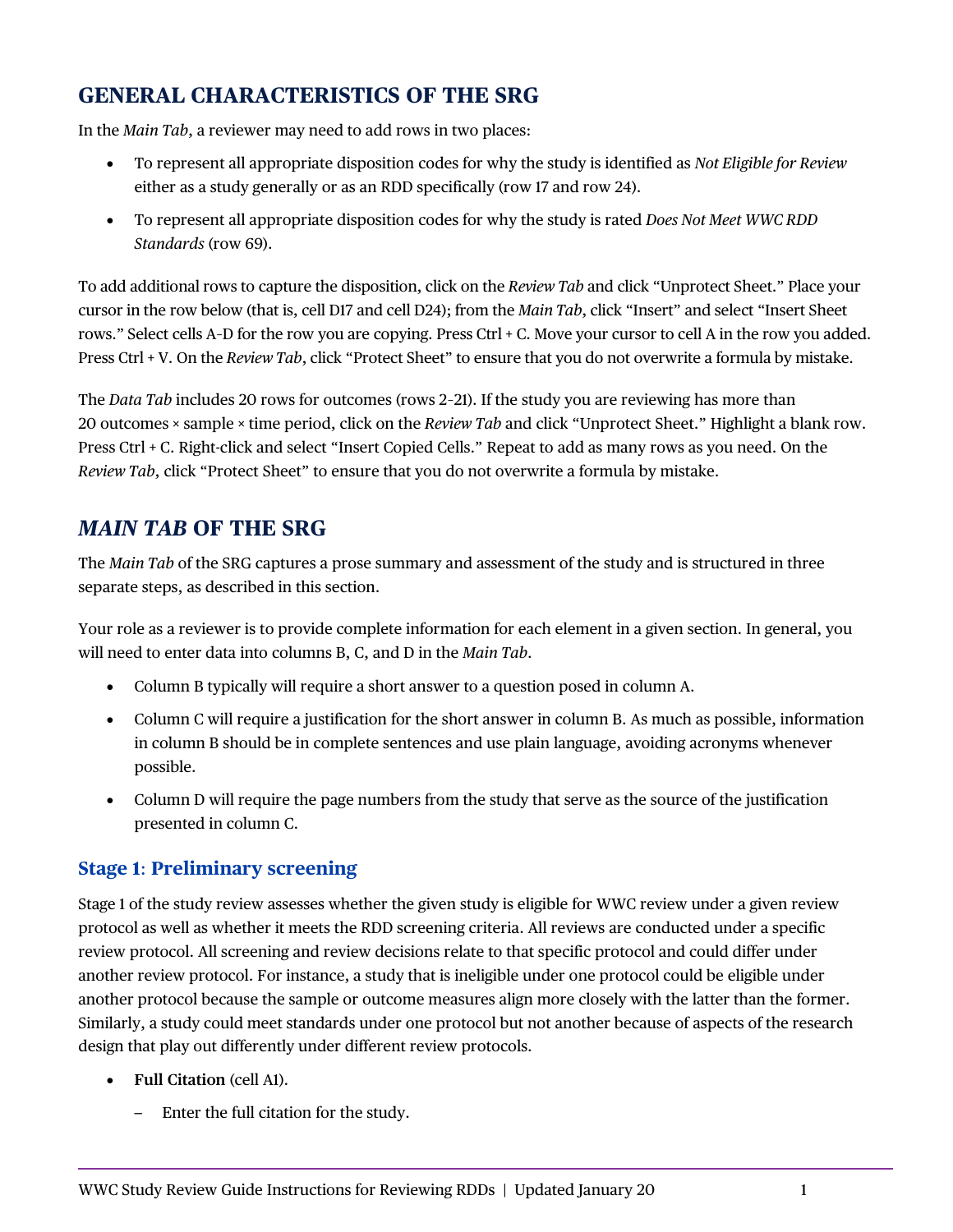- Example: Castleman, B. L., & Long, B. T. (2013). *Looking beyond enrollment: The causal effect of needbased grants on college access, persistence, and graduation* (NBER Working Paper No. w19306). National Bureau of Economic Research.
- **Study ID** (cell A2): Enter the Study ID for the review.
- **Reviewer Number** (cell A3): Enter your reviewer number. If a Master Review Guide, enter "MRG."
- **Review Date** (cell A4): Enter the date of your review.

#### <span id="page-4-0"></span>*Overview*

- Standards and Protocol (row 5): Enter the version of standards being used for the review (cell A5). Enter the name and version of the protocol used for the review (cell A5). All WWC reviews take place using the Study Review Protocol, version 4.1.
- **Intervention Name** (row 6).
	- Clearly indicate the name of the intervention(s) you are reviewing within this SRG (cell A6).
	- Note whether a single name refers to multiple versions of an intervention or different names refer to the same or related interventions (cell B6).
	- Example: *Florida Student Access Grant.*

#### <span id="page-4-1"></span>*Screening criteria*

- **Effectiveness** (row 8).
	- Does the study examine the effect of an intervention?
	- In cell B8, select "Yes" if the study claims to examine the effect of an intervention within the scope of the review, regardless of the quality of the design; select "No" otherwise.
- **Design** (row 9).
	- Does the study use an eligible design (randomized controlled trial, quasi-experimental design, RDD, or single-case design)?
	- In cell B9, select "Yes" if the study uses any design with a comparison group or condition, regardless of the quality of the design; select "No" if the study uses a design without a comparison group or condition, such as a pre-post design that lacks a comparison group, a meta-analysis, or a literature review.
	- In column C, enter the type of design. If the design is a comparison group design or a single-case design, stop entering information into the RDD SRG template. Provided that you are certified to conduct a review for the given design, obtain access to the appropriate SRG for the randomized controlled trial/quasi-experimental design or single-case design, and complete the SRG in the correct format. If you are working with the WWC, please route the study in question to review team leadership so they can obtain a reviewer certified in the appropriate design standards.
- **Focus** (row 10).
	- Is the intervention a program, product, policy, or practice with the primary focus aligned with the review protocol?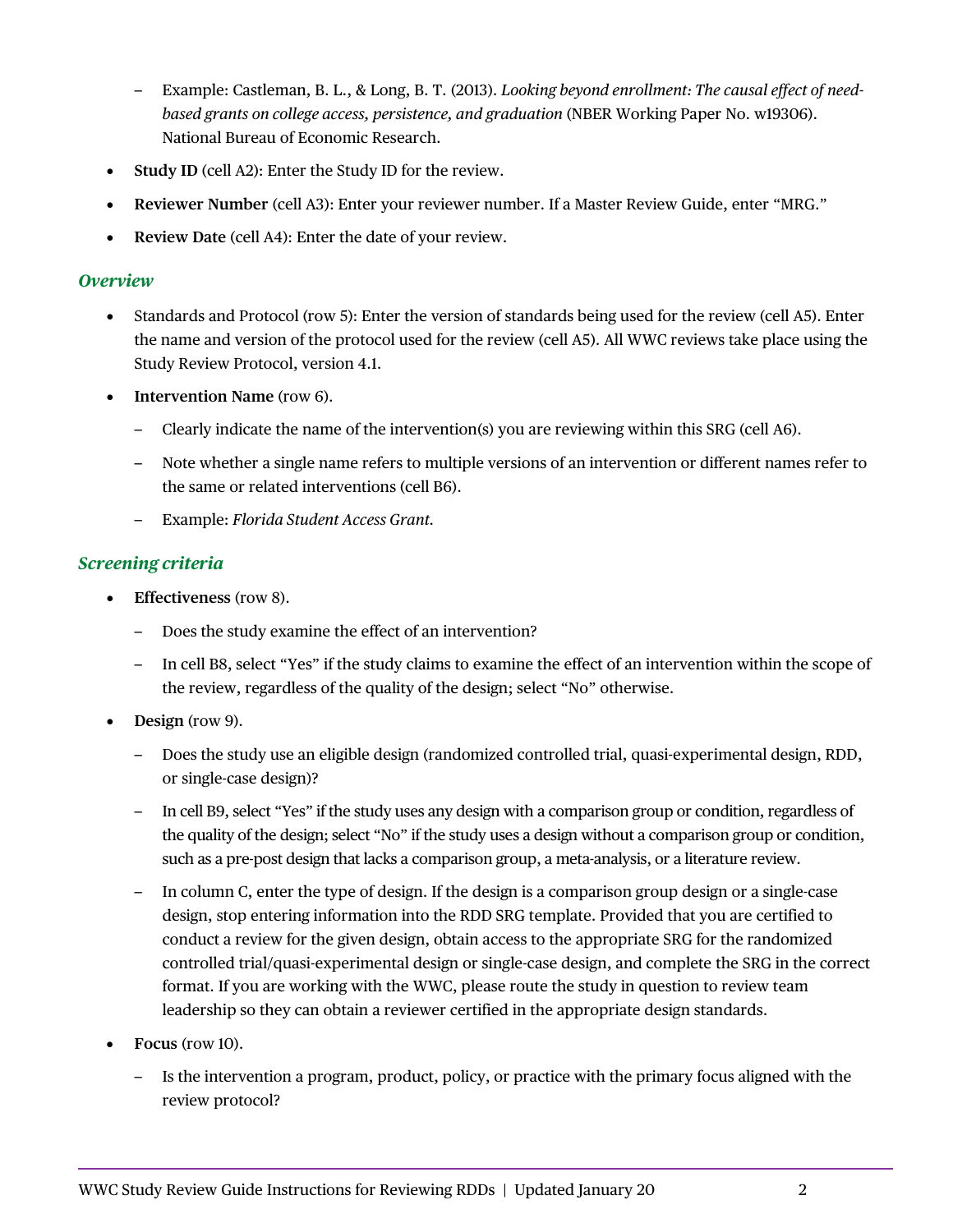- In cell B10, select "Yes" if the intervention meets the criteria for inclusion specified in the protocol under *Types of Interventions to Be Included*; select "No" otherwise. Provide details about the intervention in cell C10.
- **Sample Alignment** (row 11).
	- Does the study meet the requirements for sample characteristics specified in the review protocol?
	- In cell B11, select "Yes" if the intervention meets the criteria for inclusion specified in the protocol under *Types of Populations to Be Included* (for example, percentage of English learner students or percentage of general education); select "No" otherwise.
	- In column C, describe the sample with respect to how it satisfies or does not satisfy this requirement. If the study is rated either *Meets WWC RDD Standards Without Reservations* or *Meets WWC RDD Standards With Reservations*, a more detailed description of the study participants will be provided in stage 3 of the SRG.
	- Examples:
		- » *(Yes) The sample includes 60 percent of students with learning disabilities.*
		- » *(Yes) The sample includes teachers working in Washington State public schools that qualify for Challenging Schools Bonus eligibility, for the school years 2001/02–2012/13. The sample includes elementary, middle, and high school teachers. This sample aligns with the sample characteristics specified in the review protocol.*
- **Time** (row 12).
	- Was the study published within the time frame relevant to the review protocol?
	- In cell B12, select "Yes" if the study falls within the time frame outlined in the protocol; select "No" otherwise.
- **Age or Grade Range** (row 13).
	- Does the study examine students in the age or grade range specified in the review protocol?
	- In cell B13, select "Yes" if the intervention meets the criteria for the age or grade range specified in the protocol under *Types of Populations to Be Included*; select "No" otherwise.
	- In column C, please indicate the grade levels of the students in the sample or the age range of the children in the sample, if the sample is described in terms of age rather than grade level. If the study receives a rating of either *Meets WWC RDD Standards Without Reservations* or *Meets WWC RDD Standards With Reservations*, a more detailed description of the study participants will be provided in stage 3 of the SRG.
	- Example: (Yes) *Ninety percent of the intervention students were identified as ninth graders. Ninety-five percent of the comparison students were identified as ninth graders. The mean age of the intervention group is 15.5 years (standard deviation = 1.20). The average age of the comparison group is 15.7 years (standard deviation = 1.15).*
- **Location** (row 14).
	- Does the study examine sample members in a location specified for the review protocol?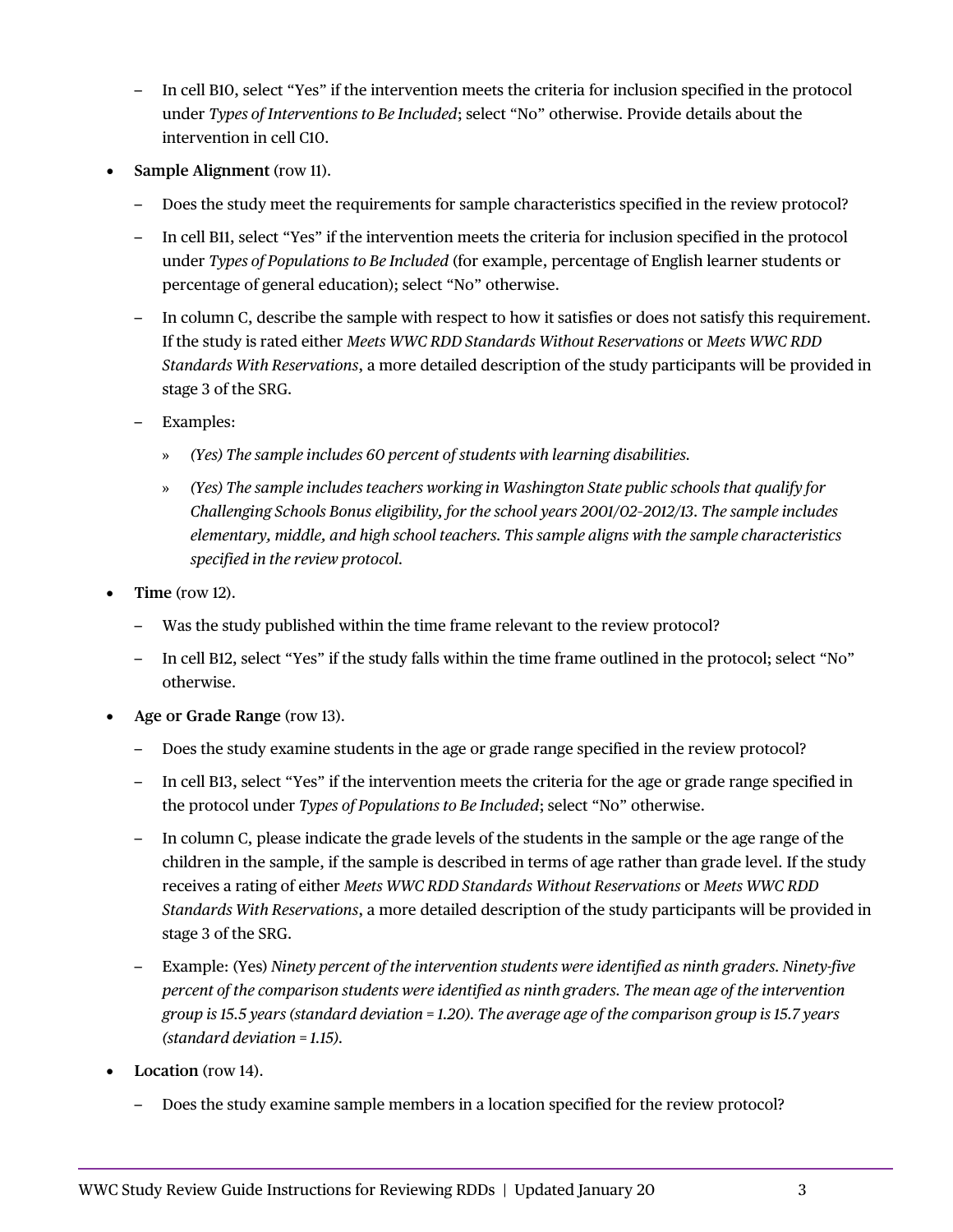- In cell B14, select "Yes" if the study sample was drawn from the geographic region described in the protocol under *Types of Populations to Be Included*; select "No" otherwise.
- In cell C14, describe the location. If the study is rated either *Meets WWC RDD Standards Without Reservations* or *Meets WWC RDD Standards With Reservations*, a more detailed description of the study setting will be provided in stage 3 of the SRG.
- **Outcomes** (row 15).
	- Does the study address at least one outcome in a domain relevant for the review protocol?
	- In cell B15, select "Yes" if the study estimates the impacts of the intervention on at least one outcome that falls into one of the eligible domains specified in the protocol under *Types of Outcomes to Be Included.*
	- In cell C15, summarize the types of outcomes included (you do not need to list each outcome here). For example, you might enter the names of the domains for which there are outcomes and the number of outcomes in each domain.
	- Examples:
		- » *The study reports three math outcomes—full scores, numeracy, and geometry/spatial subscales—from the research-based early mathematics assessment developed by Clements et al. (2008).*
		- » *The study addresses three outcomes in domains relevant to the review protocol: teacher retention in the same school during the following academic year, math achievement test scores, and reading achievement test scores.*
	- Select "No" if no outcomes fall within the domains of the review protocol.
	- In column C, briefly list the outcomes that are available. Provide any additional documentation needed for a reviewer to confirm that the outcomes are not eligible under that protocol. If you are working on a WWC team and are uncertain whether any of the study's outcomes qualify under the protocol, seek additional guidance from your review leadership.
	- ‒ Example: *The study is not eligible for review under the Dropout Prevention review protocol. Although the study is an examination of a youth development program that aims to keep youth engaged in school, this publication only reports outcomes related to sexual behavior (pregnancies, use of birth control including condoms).*
- **Does the study meet WWC and review protocol screening criteria** (row 16)?
	- If more than one disposition is appropriate, copy and paste this row and select the additional disposition code.
	- From the drop-down menu ("Yes/No") in column B, select "Yes" if the study met all the screening criteria in this section and warrants a full review to determine whether the study design meets WWC standards. In column C, select "The study is eligible for review. An explanation for that decision is below" from the drop-down menu.
	- Select "No" in column B if the study failed to meet any of the screening criteria in this section and select the appropriate screening disposition code in column C.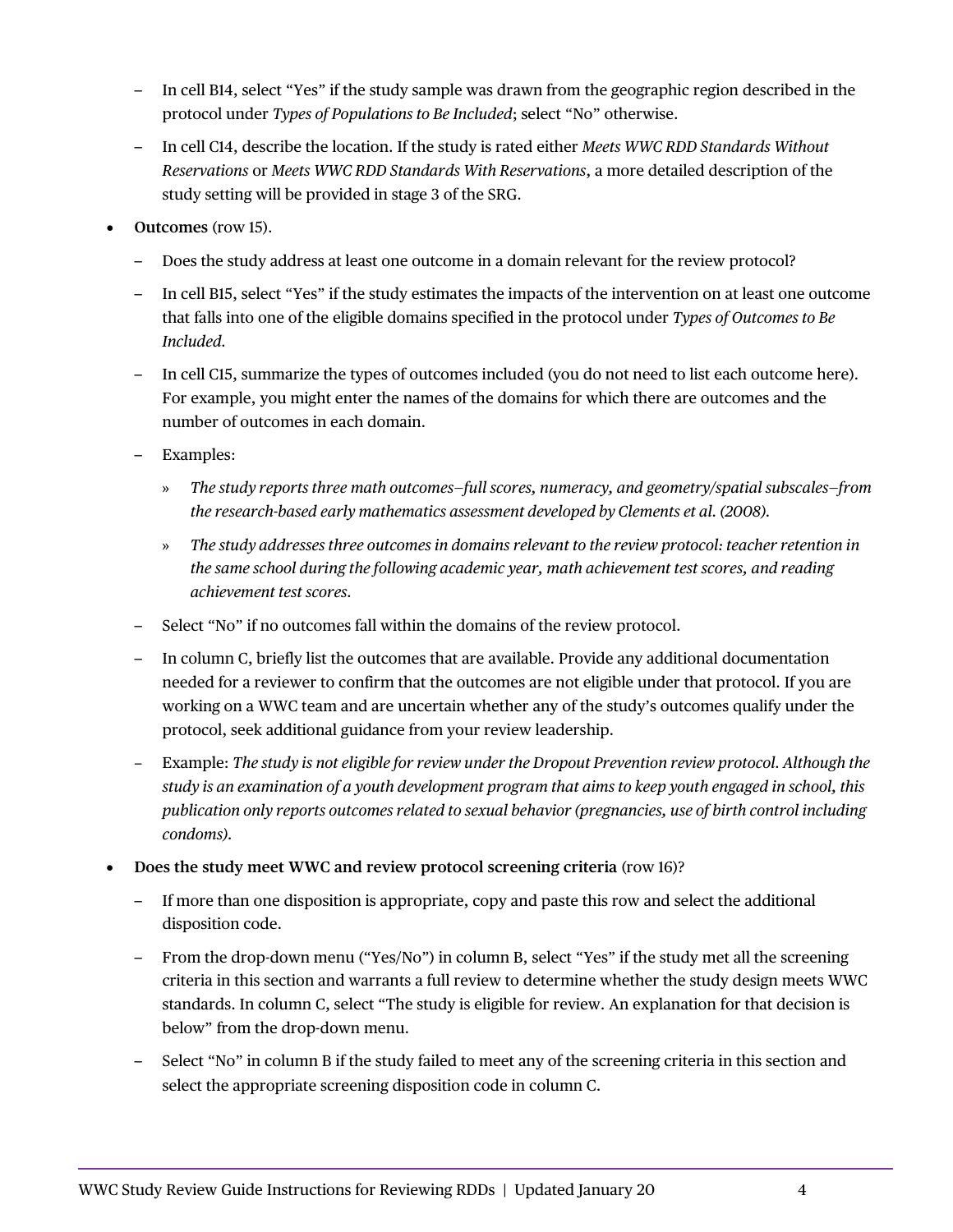- The Screening Disposition Codes are as follows:
	- » … **is out of scope of the protocol**. This covers scenarios in which the study did not use an intervention reported in English, occur within the time frame specified in the protocol, occur within a geographic area specified in the protocol, occur within a setting specified in the protocol, or include an outcome within a domain specified in the protocol.
	- » … **does not use a sample aligned with the protocol**. This covers scenarios in which the study did not use a sample within the age or grade range specified in the protocol, or [the study did not show/the authors could not confirm/the WWC could not confirm] that at least 50 percent of the sample was classified [review specific classification].
	- » … **does not use an eligible design**. This covers scenarios in which the study did not examine the effectiveness of the intervention; contain a primary analysis; use a comparison group design, RDD, or single-case design; or provide adequate or consistent information to assess whether it was eligible for review.
- **Explanation for Screening Disposition** (row 17).
	- If you selected "Yes" in cell B16, provide a brief explanation of why the study is eligible for review in cell C17.
	- Example: *This study meets WWC and review protocol screening criteria. The study uses a fuzzy RDD to examine the effects of a teacher certification incentive bonus program on teacher retention and student achievement outcomes. The sample includes teachers providing instruction to students in grades K–12 in Washington state public high schools; the study was published in 2018.*
	- If you selected "No" in cell B16, provide a complete explanation for the screening disposition you selected in cell C17. One option is to consider using the scenarios described earlier as the starting point for your explanation.
	- Example: *The publication is not eligible for review under the Beginning Reading review protocol; the students are in fourth and fifth grades. It may be eligible for review under the Adolescent Literacy review protocol because it is a study of Reading Mastery and reports reading scores from the SAT-11.*

#### <span id="page-7-0"></span>*RDD screening criteria*

- **Are the groups formed, at least in part, using a numerical forcing variable** (row 19)?
	- The RDD standards require that participants with numbers at or above a cutoff value are assigned to intervention (alternately, at or below a cutoff value), and participants with numbers on the other side of the cutoff are assigned to comparison.
	- In cell B19, select "Yes" if the groups are formed, at least in part, using a numerical forcing variable. Select "No" if the forcing variable is entirely nonnumerical.
	- In cell C19, describe the forcing variable, including the cutoff that participants must be above or below to be eligible for the intervention.
	- Examples:
		- » *(Yes) Expected Family Contribution was the forcing variable. During the 2000/01 school year, students whose expected family contribution was less than \$1,590 were eligible for a \$1,300 Florida*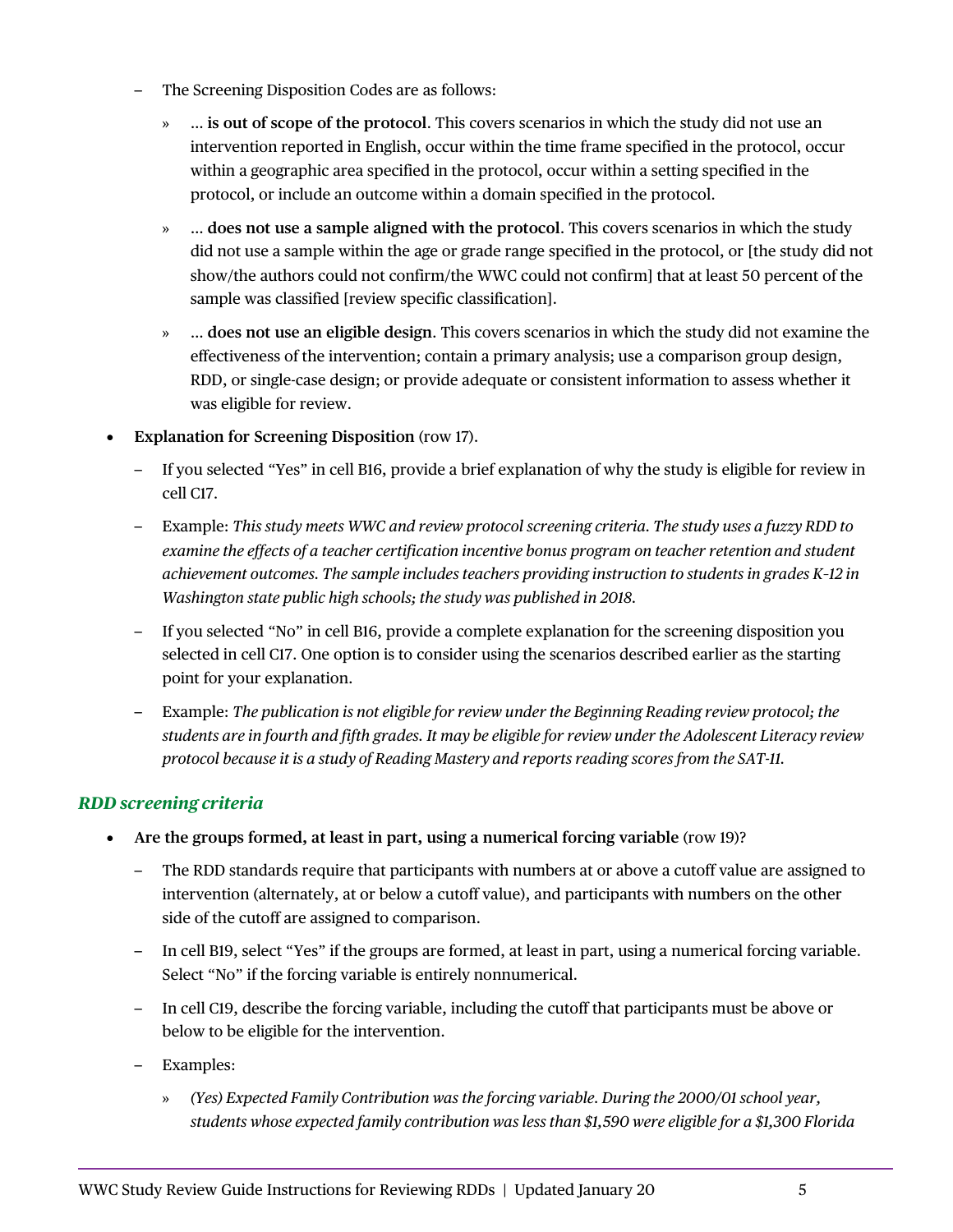*Student Access Grant (2000 constant dollars); this translates to families with incomes roughly below \$30,000 that year (\$40,300 in 2011 dollars) being eligible for a Florida Student Access Grant.* 

- » *(Yes) Proportion of free or reduced-price lunch is the forcing variable used to determine eligibility for the Challenging Schools Bonus. Eligibility is based on two sources of free or reduced-price lunch enrollment data: the Child Nutrition Services school administrator-reported survey and the Core Student Record System derived from official enrollment records. Until 2011, schools were grandfathered in for eligibility based on their school's free or reduced-price lunch enrollment from the prior school year. The thresholds used to determine Challenging Schools Bonus eligibility approximate the 75th percentile of school free or reduced-price lunch enrollment, such that schools above the 75th percentile are eligible for the Challenging Schools Bonus program, whereas those below the 75th percentile are not eligible for the program.*
- **Is the forcing variable ordinal and are there at least four unique values above and below the cutoff** (row 20)?
	- The RDD standards require that the forcing variable is ordinal in that it has a unique ordering of values from lowest to highest. Continuous variables, such as income in U.S. dollars, would qualify as ordinal.
	- In cell B20, select "Yes" if the forcing variable is ordinal and there are at least four unique values above and below the cutoff. Select "No" if the forcing variable is not ordinal or if there are fewer than four unique values above or below the cutoff.
	- In cell C20, describe the nature of the forcing variable (for example, nominal, ordinal, continuous) and whether there is a sufficient number of values above and below the cutoff.
	- Example: *(Yes) Expected family contribution was the forcing variable. During the 2000/01 school year, students whose expected family contribution was less than \$1,590 were eligible for a \$1,300 Florida Student Access Grant (2000 constant dollars); this roughly translates to families with incomes below \$30,000 that year (\$40,300 in 2011 dollars) being eligible for a Florida Student Access Grant.*
- **Is it true that the cutoff value was not used to assign members of the study sample to interventions other than the one being tested** (row 21)?
	- If the cutoff was used to assign members of the sample to another intervention, it would represent a confounding factor in the design.
	- In cell B21, select "Yes" if the cutoff value was not used to assign members of the study sample to interventions other than the one tested. Select "No" if the cutoff value was used to assign members of the study sample to an intervention other than the one being tested.
	- In cell C21, describe any important supporting details.
	- Example: *(Yes) There is no indication that the cutoff value was used to assign members of the study sample to other interventions. All students (both those who were and were not eligible for Florida Student Access Grant) were eligible for at least a \$1,750 federal Pell Grant. Therefore, the counterfactual is other need-based aid (such as the Pell Grant), and the study investigates the effects of a Florida Student Access Grant layered on top of other need-based aid (that is, the Pell Grant).*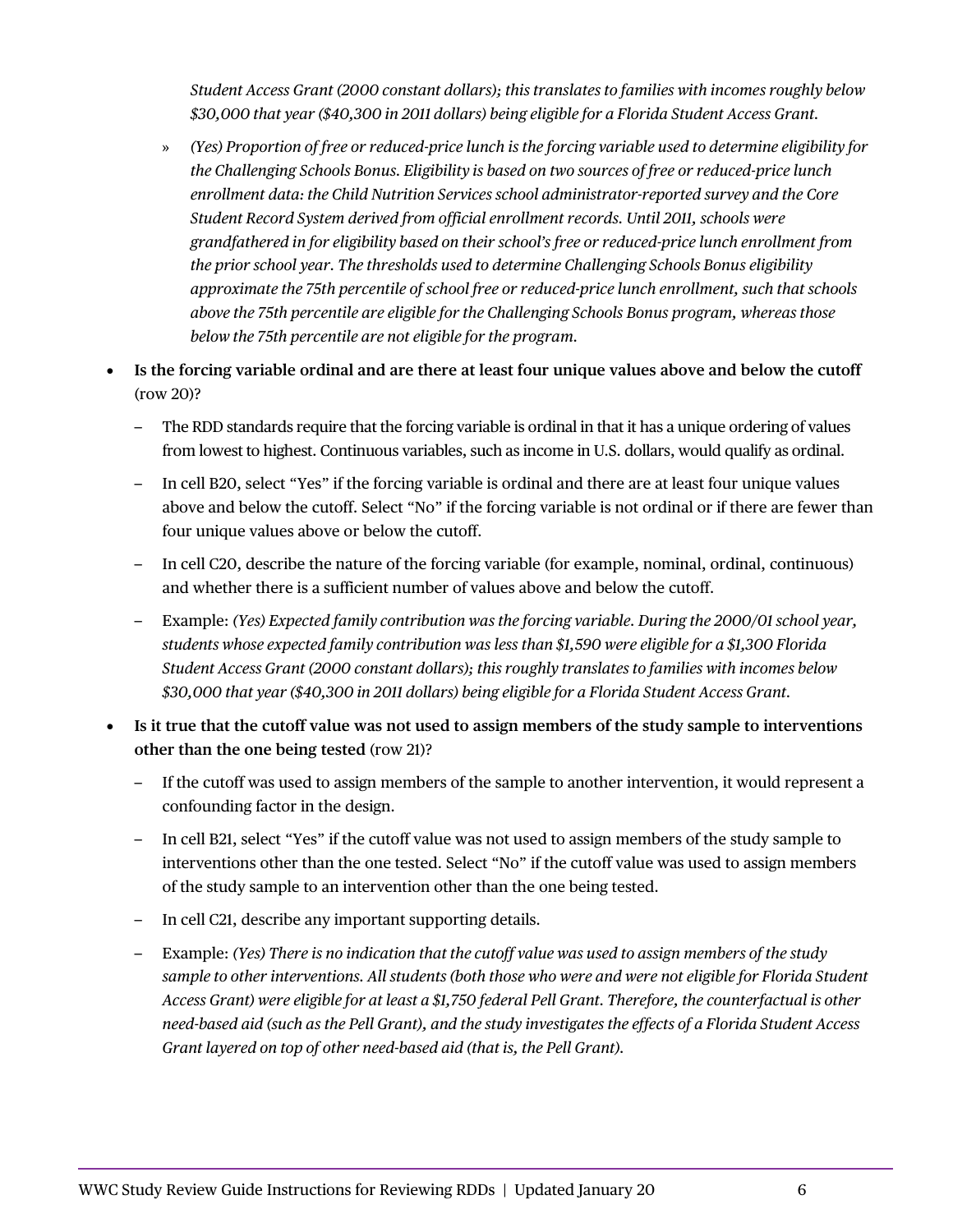- **Is the forcing variable that was used to calculate impacts the same as the forcing variable that was used to assign units to groups** (row 22)?
	- Authors will sometimes use as their forcing variable a variable intended to approximate the actual forcing variable. If the authors use anything other than the actual forcing variable, select "No" in cell B22.
	- If the authors use the same forcing variable as was used to assign units to groups, select "Yes" in cell B22.
	- Consult review team leadership if you are uncertain about whether the forcing variable used in the study is the same as was used to assign units to groups.
- **Does the study meet WWC RDD screening criteria** (row 23)?
	- If more than one disposition is appropriate, copy and paste this row and select the additional disposition code.
	- From the drop-down menu ("Yes/No") in column B, select "Yes" if the study met all the screening criteria in this section and warrants a full review to determine whether the study design meets WWC standards. In column C, select "The study is eligible for review. An explanation for that decision is below."
	- Select "No" in column B if the study failed to meet any of the screening criteria in this section and select the appropriate screening disposition code in column C.
	- The Screening Disposition Codes are as follows:
		- » … **forcing variable is not numeric**. This covers scenarios in which the study did not use a numeric forcing variable to assign participants to the intervention or comparison groups.
		- » … **forcing variable is not ordinal or there are fewer than four unique values on at least one side of the cutoff value**. This covers scenarios in which the cutoff values are numeric but do not have a unique ordering, or there were fewer than four unique values above and/or below the cutoff.
		- » … **the cutoff value was used to assign members of the study sample to an intervention other than the one being tested**. This covers scenarios in which the cutoff value was used to assign participants to one or more interventions other than the one being tested.
		- » … **the forcing variable used to calculate impacts is not the same as the forcing variable used to assign units to groups**. This covers scenarios in which the study uses a proxy for the forcing variable, such as might be the case if the original forcing variable is not available to the researcher.

### <span id="page-9-0"></span>**Stage 2: Quality of evidence (if the study passes stage 1)**

Stage 2 of the review determines whether the study meets WWC standards. In this section, you will be making assessments about the level of evidence from the study. To improve the transparency of the review process, whenever possible, use direct quotes from the study when asserting that a study does not pass a particular standard.

### <span id="page-9-1"></span>*Design details*

• **How are the intervention and comparison groups formed** (row 28)?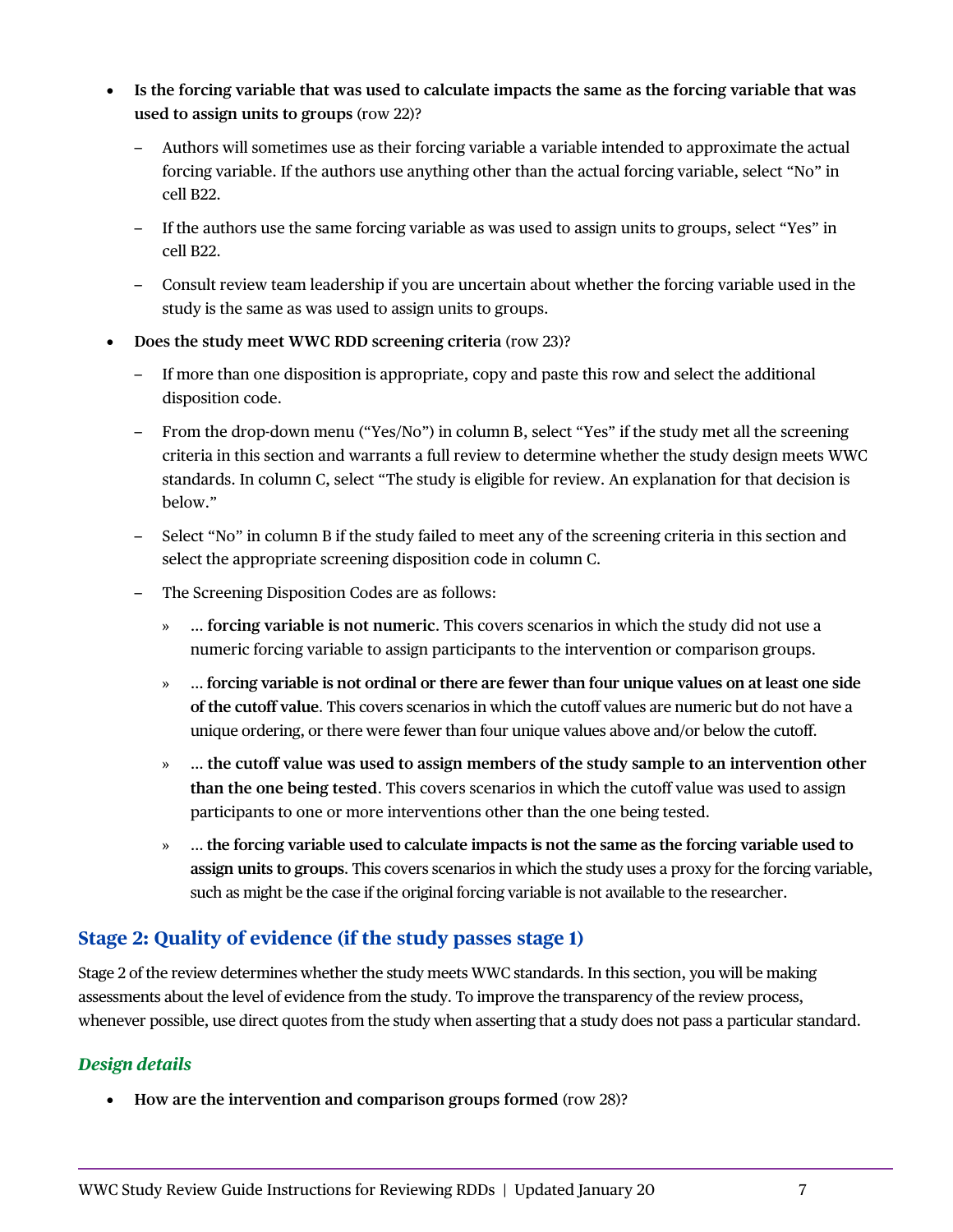- In cell B28, use the drop-down menu to select the appropriate design (RDD or Cluster RDD). The selection of a design results in the highlighting of cells on the *Data Tab* to guide you to the relevant cells for that design for attrition and baseline equivalence calculations.
- In cell C28, describe each stage in the process by which the intervention and comparison samples were formed. Identify any stage of the process for which the study reporting is unclear (and may warrant an author query). Please draft any author questions you have on the *Author Query & Response Tab*.
- Examples:
	- » *Expected family contribution is the forcing variable used to form the intervention (Florida Student Access Grant eligibility) and comparison (Florida Student Access Grant ineligibility) groups. During the 2000/01 school year, students whose expected family contribution was less than \$1,590 were eligible for a \$1,300 Florida Student Access Grant (2000 constant dollars); this translates to families with incomes roughly below \$30,000 that year (\$40,300 in 2011 dollars) being eligible for a Florida Student Access Grant.*
	- » *The school level of free or reduced-price lunch enrollment (based on official school records) is the forcing variable used to form the intervention (teacher bonus eligibility) and comparison (bonus ineligibility) groups. Teachers in participating high-poverty schools are eligible to receive the bonus if they obtain National Board Certification. Teachers in schools with free or reduced-price lunch enrollments less than approximately the 75 percent percentile are not eligible for the bonus, whereas teachers in schools at or above the 75th percentile are eligible to receive the Challenging Schools Bonus. The Challenging Schools Bonus is an annual bonus of \$5,000.*
- **Is the study free of factors that are confounded with either group?** (row 29)
	- Select "No" in cell B29 and provide an explanation in cell C29 if there is a confounding factor; select "Yes" otherwise.
	- There is a confound if there is an *n* = 1 problem (that is, only one unit assigned in the intervention group, the comparison group, or both), or the study suffers from another confound that would lead you to expect differences in outcomes between the groups, even if the intervention group had *not* received the intervention. Please draft any author questions you have on the *Author Query & Response Tab.*
	- Example: *(No) The study is rated* Does Not Meet WWC RDD Standards. *There is an n = 1 confound at the interventionist level. A single teacher taught the three classes in the intervention condition. A single teacher taught the two classes in the comparison condition.*

#### <span id="page-10-0"></span>*Complete columns A–L of the data tab (row 30)*

Click on cell A30 to be taken to the beginning of the *Data Tab*. Complete columns M–L (instructions begin on [page 26\)](#page-28-1).

- **Is there at least one relevant outcome that meets the review requirements** (row 31)?
	- Select "Yes" or "No" in cell B31. List all eligible outcomes with a brief description of the measure in cell C1. Please draft any author questions you have on the *Author Query & Response Tab*.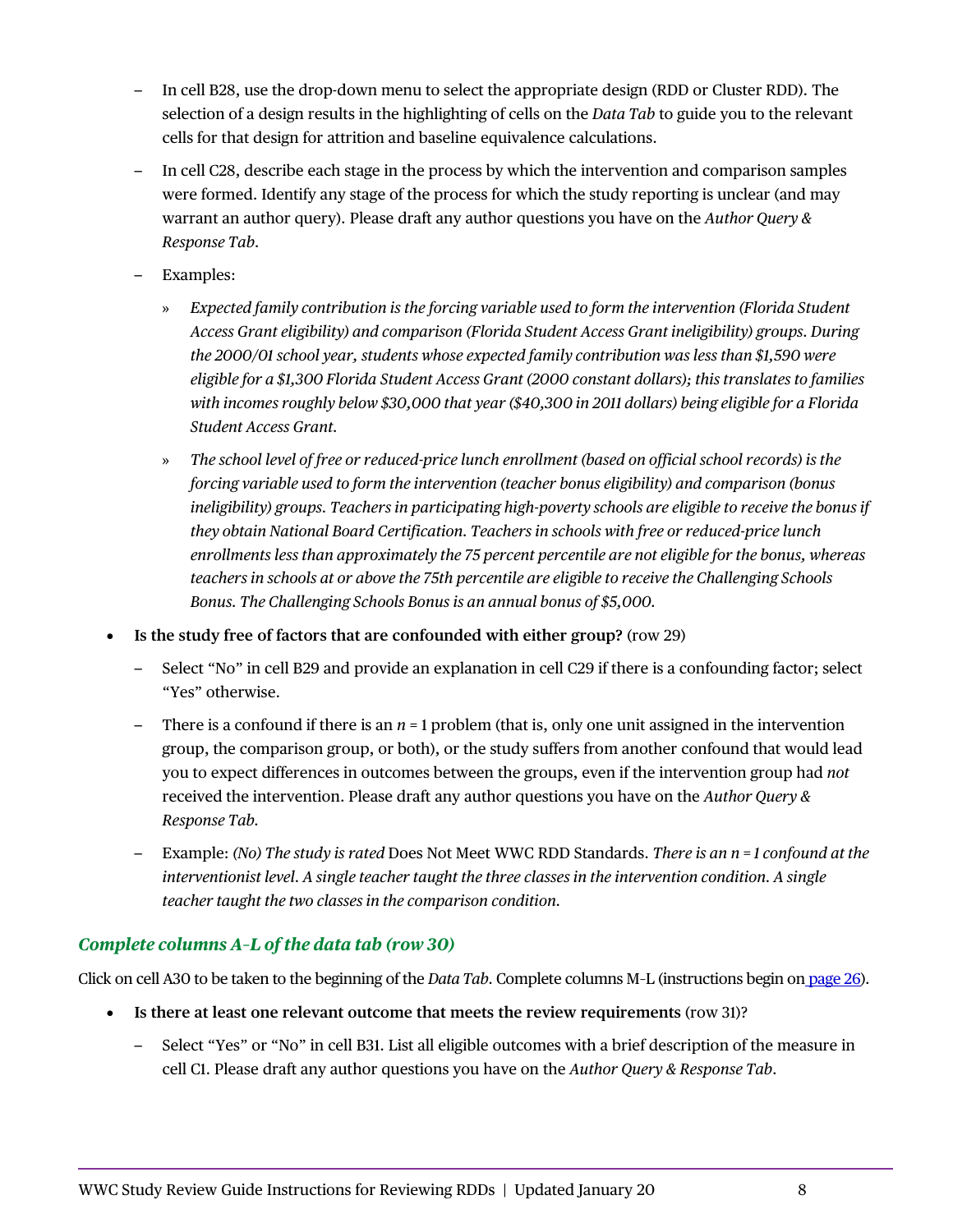- Examples:
	- » *(Yes) The study addressed four outcomes that meet review requirements: immediate enrollment in college assuming on-time high school graduation (that is, fall 2000); continuous enrollment into spring 2001; credits accumulated by spring 2003, three years after on-time high school graduation; and receipt of a bachelor's degree by spring 2006, six years after on-time high school graduation.*
	- » *(No) The authors did not respond to the query for reliability information on the Trends in International Mathematics and Science Study outcome. This outcome does not meet WWC standards because it is not an established subscale, and no reliability information is provided.*

#### <span id="page-11-0"></span>*Standard 1: Integrity of the forcing variable (row 32)*

- **Criterion A (institutional check)** (row 33).
	- Does the description of the forcing variable and intervention assignment mechanism show that manipulation was unlikely because scorers had little opportunity or little incentive to change "true" obtained scores to allow or deny specific individuals access to the intervention? Please explain whether there was a clear **opportunity** to manipulate scores or a clear **incentive** to manipulate scores?
	- If there is no evidence of both opportunity and incentive, select "Yes" in cell B33. If there is evidence of both opportunity and incentive, select "No" in cell B33.
	- In cell C33, provide any supporting details from the study that explain the answer provided in column B. If the rating varies by outcome or sample, please specify in cell C33. Please draft any author questions you have on the *Author Query & Response Tab.*
	- Example: *(Yes) The Florida Department of Education annually sets the threshold/cutoff used to determine Florida Student Access Grant eligibility and determines an individual student's eligibility based on the information reported in the Free Application for Federal Student Aid. The authors note that the specific expected family contribution cutoff used to determine Florida Student Access Grant eligibility was not widely or publicly advertised on either the Florida Department of Education Office of Student Financial Assistance website or individual university financial websites. The study authors completed an "exhaustive search" and found only one document from the Florida Postsecondary Planning Commission (2001) that made tangential reference to the expected family contribution cutoff used to determine Florida Student Access Grant eligibility. The study authors conclude that it is highly unlikely that students in the analytic sample would have had the opportunity or incentive to manipulate their expected family contribution, particularly given that doing so would have required considerable effort to deduce the true algorithm used to calculate the expected family contribution cutoff.*
- **Criterion B (statistical check)** (row 34).
	- Is the integrity of the forcing variable demonstrated using a statistical test found in the literature? Does that test fail to reject the null hypothesis of continuity in the density of the forcing variable at the 5 percent significance level?
	- The standards require that authors establish the smoothness of the density of the forcing variable at the cutoff using a statistical test, such as McCrary test (2008), at the 5 percent significance level.
	- In cell B34, select "Yes" if the authors have established the integrity of the forcing variable with a statistical test. Select "No" if the authors have not established the integrity of the forcing variable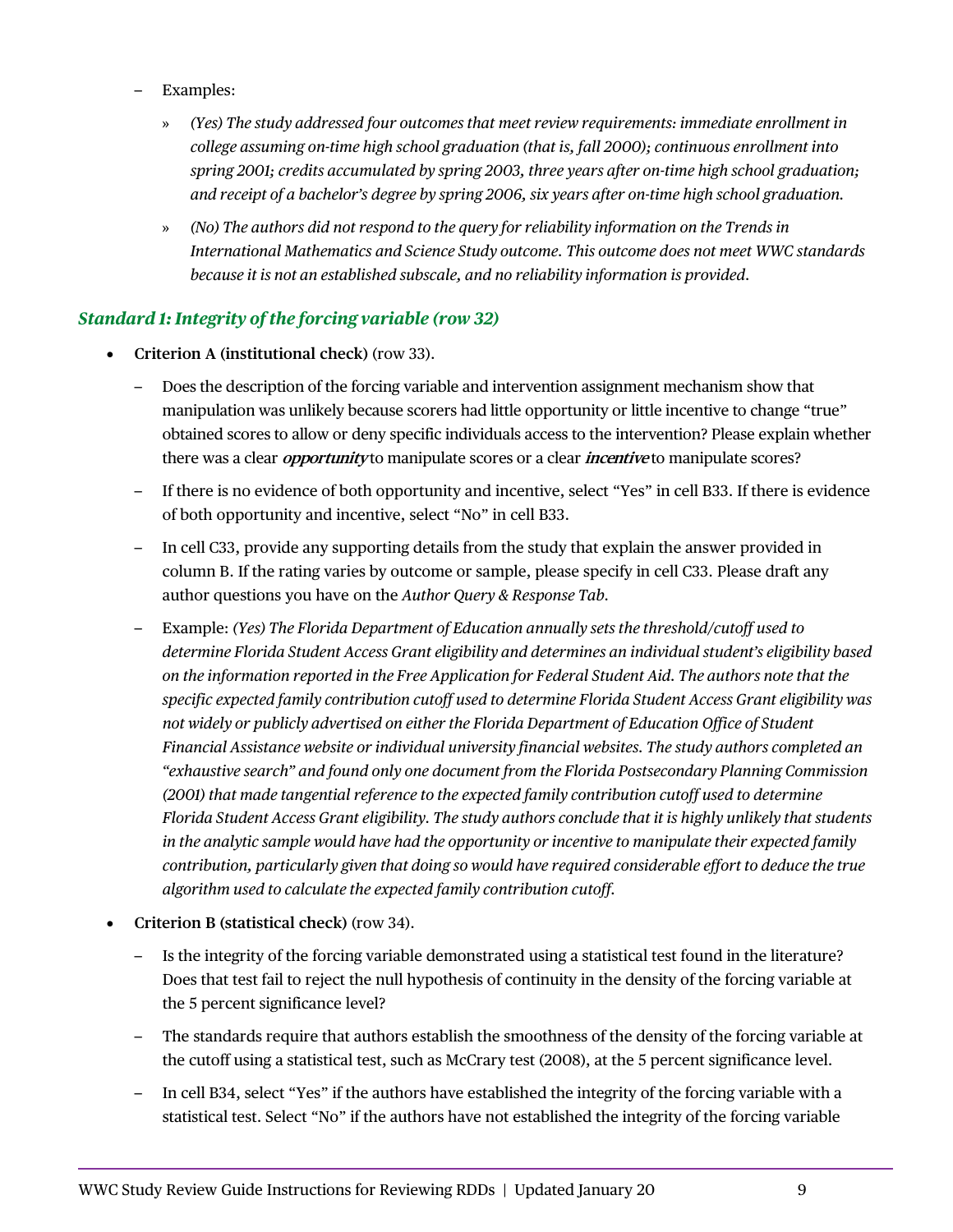with a statistical test. In cell C34, provide any supporting details. Please draft any author questions you have on the *Author Query & Response Tab.*

- Examples:
	- » *(No) The authors conducted a McCrary test to assess for smoothness of the density of the forcing variable around the cutoff. The authors did not report an exact p-value or conclusion from the hypothesis test; an author query is needed to request the actual results from the McCrary test.*
	- » *(No) The authors conducted a McCrary test to assess for smoothness of the density of the forcing variable around the cutoff. The test was statistically significant at the 5 percent significance level for the true forcing variable.*
- **Criterion C (graphical check)** (row 35).
	- Is the integrity of the forcing variable demonstrated using a graphical analysis? Is it true that there is no strong evidence of a discontinuity at the cutoff that is obviously larger than discontinuities in the density at other points?
	- The standards require that the authors present graphical evidence of the smoothness of the forcing variable outside of the expected discontinuity.
	- In cell B35, select "Yes" if the authors have illustrated the integrity of the forcing variable using graphical analysis. Select "No" if they have not. Specify figures or other supporting details in cell C35. Please draft any author questions you have on the *Author Query & Response Tab.*
	- Examples:
		- » *(Yes) The integrity of the forcing variable is demonstrated graphically in Figure 2, which presents a scatterplot of the density of observations around the cutoff. The graph clearly demonstrates the smoothness of the density around the cutoff and provides no strong evidence of other discontinuities away from the cutoff.*
		- » *(Yes) The integrity of the forcing variable is demonstrated graphically in Figure 2, which presents a density plot of observations around the cutoff. Although the graphs demonstrate some modest discontinuities in the forcing variable right around the cutoff, none of those discontinuities are obviously larger than discontinuities in the density at other points.*
- **Does the study satisfy standard 1 (integrity of the forcing variable)** (row 36)?
	- There are three possible dispositions for standard 1 (cell B36):
		- » *Completely Satisfies*: If a study satisfies all three criteria, it completely satisfies standard 1.
		- » *Partially Satisfies*: If a study satisfies two of the three criteria, it partially satisfies standard 1.
		- » *Does Not Satisfy*: If a study does not satisfy at least two of the three criteria, it does not satisfy standard 1.
	- Describe the combination of criteria the study satisfies or fails to satisfy to receive the disposition in cell C36. If the disposition varies by outcome or sample, note this in cell C36.
	- Examples: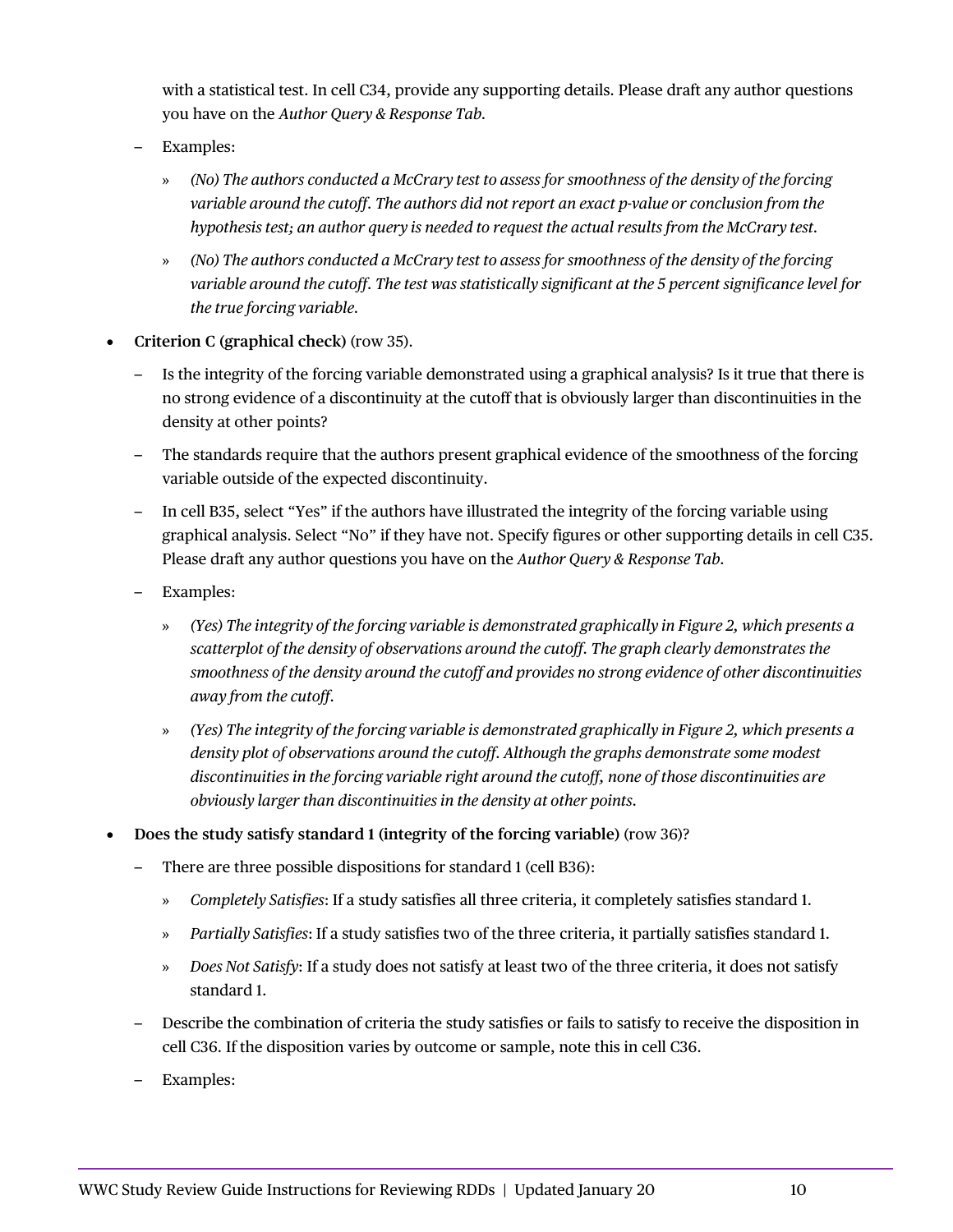- » *The study satisfies criteria A and C but not criterion B for standard 1; thus, the study partially satisfies standard 1.*
- » *The study satisfies criteria A, B, and C for standard 1; thus, the study completely satisfies standard 1.*

#### <span id="page-13-0"></span>*Standard 2: Attrition*

Complete columns M–AG of the *Data Tab* (row 38) (instructions begin on [page 28\)](#page-30-0). Select the appropriate attrition boundary (cautious or optimistic) in cell B39.

- **Is there at least one outcome, sample, or time point with low attrition at the cluster and subcluster levels** (row 40)?
	- On the *Main Tab* (row 40), select "No" in cell B40 if either cluster-level or subcluster-level attrition is high. If the study is an RDD or cluster RDD with low attrition, select "Yes."
	- In cell C40, briefly describe the units of assignment and analysis and the associated attrition as necessary. In particular, provide details on how you identified the numbers used in the *Data Tab*, if this information is not readily obtained from the page numbers listed in column D. If attrition varies for different samples/analyses, briefly describe that as well. Please draft any author questions you have on the *Author Query & Response Tab*.
	- Examples:
		- » *(Yes) All outcomes, samples, and time points have low attrition at the student level, under the optimistic threshold. The authors provided baseline-assigned sample sizes for the analytic sample within the bandwidth, which permits estimation of attrition for the sample inside the bandwidth used for the impact analysis. Within the \$1,000 bandwidth used in all impact analyses, the overall attrition rate was 12.7 percent, and the differential attrition rate was 0.8 percent; thus, the study has low attrition.*
		- » *(No) Attrition is not estimable from the information reported in the study. An author query would be needed to request assigned and observed sample sizes by condition for each analytic sample of interest.*
- **Criterion A (most accurate adjustment for the forcing variable)** (row 41).
	- Is at least one of the following true?
		- » Study authors report the predicted mean attrition rate at the cutoff estimated using data from below the cutoff and the predicted mean attrition rate at the cutoff estimated using data from above the cutoff; both numbers are estimated using a statistical model that controls for the forcing variable using the same approach that was used to estimate the impact on the outcome.
		- » It is possible to calculate overall and differential attrition for the sample inside the bandwidth, with or without adjusting for the forcing variable.
	- In cell B41, select "Yes" if the authors have reported attrition in at least one of the two ways outlined in Criterion A. Select "No" if the authors have reported neither form of attrition. If attrition was calculated, briefly describe how in cell C41. Please draft any author questions you have on the *Author Query & Response Tab.*
	- Example: *(Yes) The study authors responded to an author query and provided assigned sample sizes that permitted the WWC to calculate overall and differential attrition for the sample inside the bandwidth.*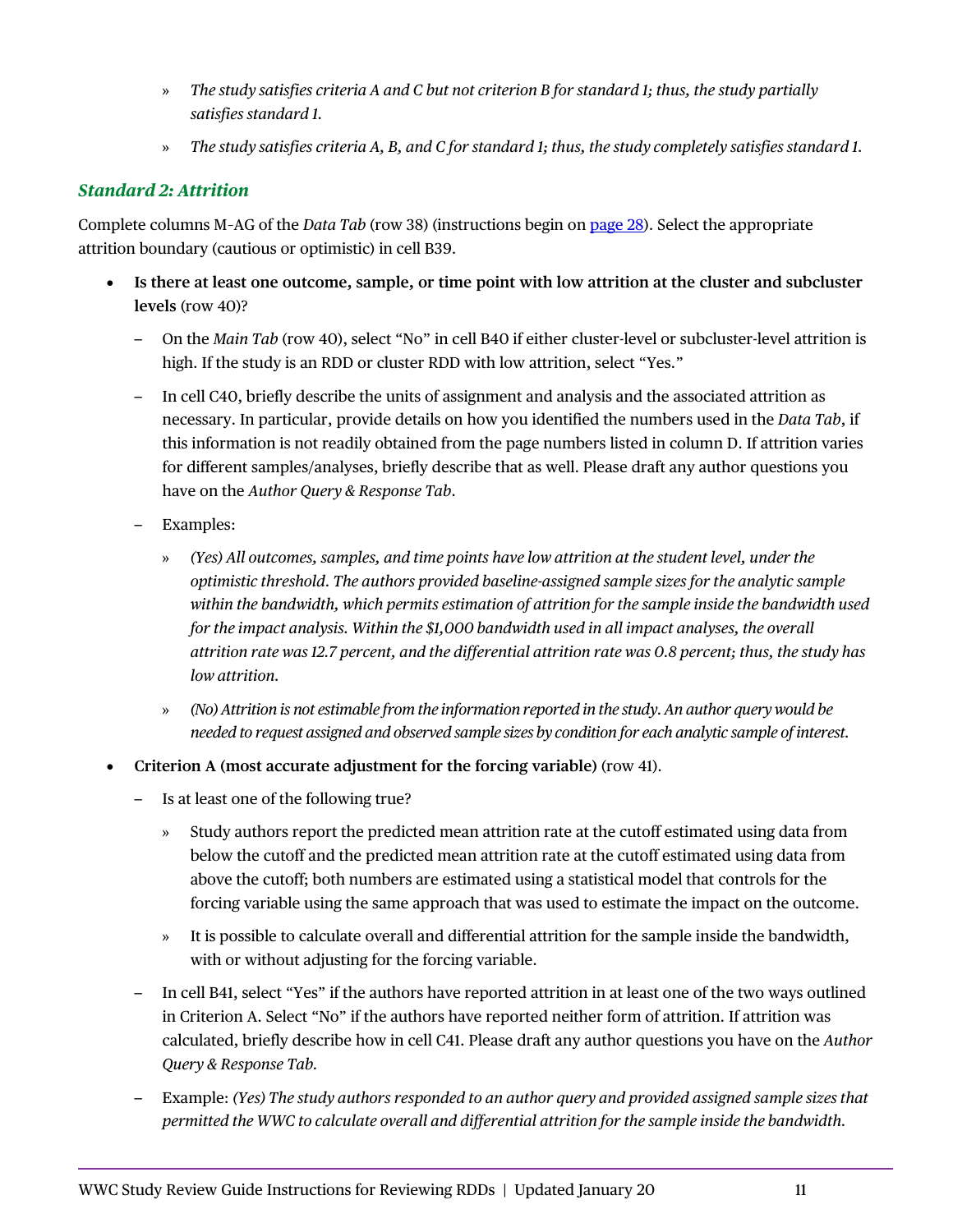- **Criterion B (less accurate adjustment for the forcing variable)** (row 42).
	- Is it possible to calculate overall and differential attrition for the entire research sample, with or without adjusting for the forcing variable?
	- In cell B42, select "Yes" if the authors have reported enough information to calculate overall and differential attrition for the entire research sample, with or without adjusting for the forcing variable. Select "No" if the authors failed to report enough information to calculate attrition in the entire research sample. Please draft any author questions you have on the *Author Query & Response Tab.*
- **Does the study satisfy standard 2** (Attrition)?
	- There are three possible dispositions for Standard 2 (cell B43):
		- » *Completely Satisfies*: If the study satisfies criterion A, regardless of whether it satisfies criterion B, it completely satisfies standard 2.
		- » *Partially Satisfies*: If the study satisfies criterion B but does not satisfy criterion A, it partially satisfies standard 2.
		- » *Does Not Satisfy*: If the study does not satisfy either criteria, it does not satisfy standard 2.
	- Describe the combination of criteria the study satisfies or fails to satisfy to receive the disposition in cell C43. If the disposition varies by outcome or sample, note this in cell C43.
	- Examples:
		- » *The study satisfies criterion A for standard 2; thus, the study completely satisfies standard 2.*
		- » *The study satisfies criterion B for standard 1 but does not satisfy criterion A. Thus, the study partially satisfies standard 2.*

#### <span id="page-14-0"></span>*Standard 3: Continuity of the relationship between the outcome and the forcing variable*

Complete columns AH–AX of the *Data Tab* (row 45). Click on cell A45 to be taken to the baseline equivalence section of the *Data Tab*. For studies that provide baseline data for the analytic sample, complete the described section (instructions begin on [page 30\)](#page-32-0).

- **Criterion A (baseline equivalence)** (row 46).
	- Are all of the following true?
		- » Baseline equivalence is demonstrated for at least one analytic sample by calculating an RDD impact at the cutoff on the characteristics relevant to equating the groups as given in the protocol.
		- » This analysis used either (a) exactly the same bandwidth and/or functional form as was used to estimate the impact on the outcome or (b) the same algorithm for selecting the bandwidth and/or functional form as used to estimate the impact on the outcome.
		- » The statistical model used to estimate the impact on the outcome included statistical adjustment for characteristics relevant to equating the groups as given in the protocol, if needed.
	- The list of measures on which the groups are required to be equivalent is specified in the protocol. In cell B46, select "Yes" if the study established baseline equivalence for all eligible outcomes. Select "No" if the study did not establish baseline equivalence for any of the eligible outcomes.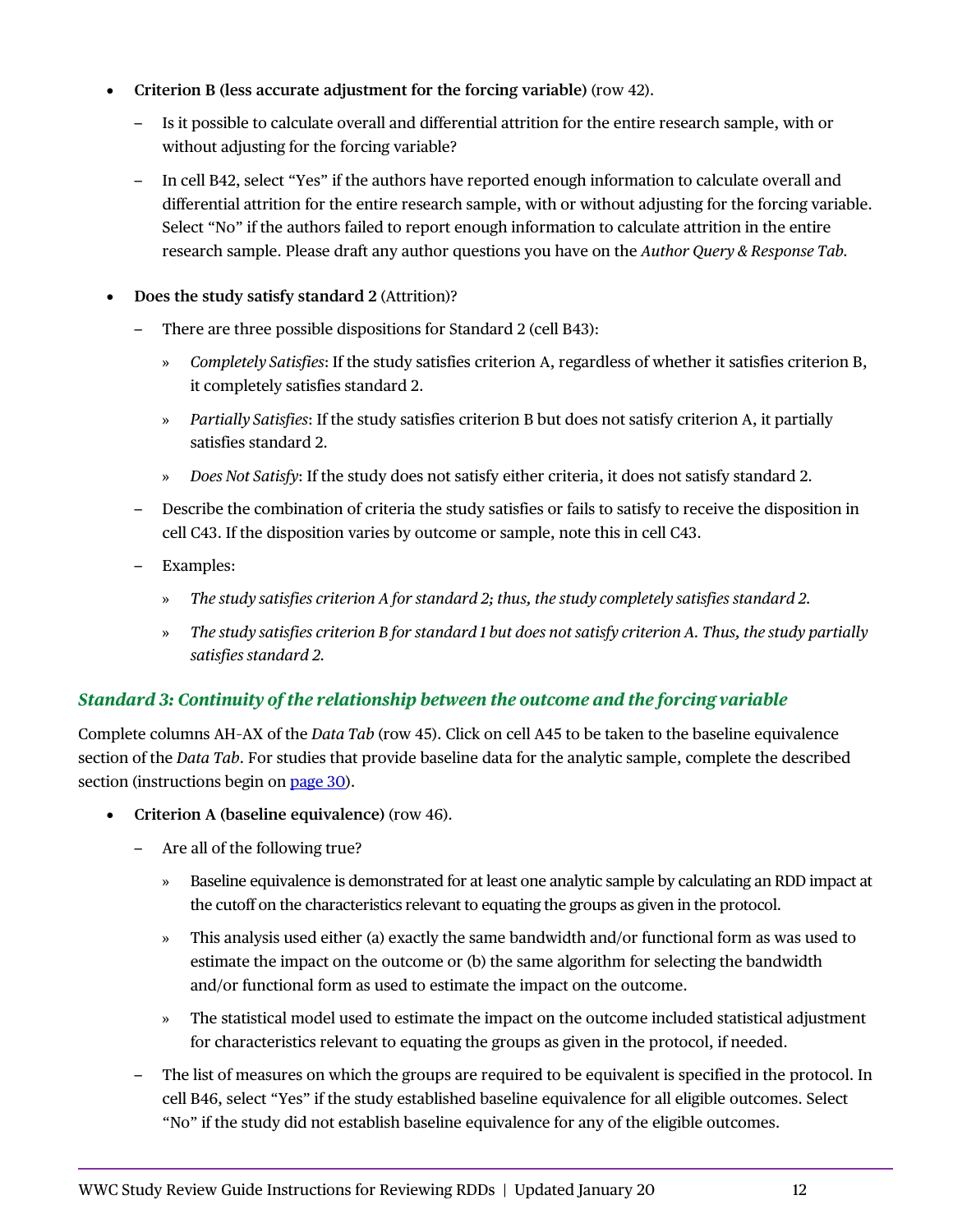- In cell C46, list the outcomes that pass the baseline equivalence standard and then list the outcomes that do not pass the baseline equivalence standard. If appropriate, describe which of (a) or (b) from second option of "Are all of the following true?" the study satisfied. Please draft any author questions you have on the *Author Query & Response Tab*.
- Examples:
	- » *(Yes) As specified in the review protocol, when direct pretest or close proxies for outcomes are not available, baseline equivalence must be established for a continuous measure of baseline academic achievement and a measure of student socioeconomic status. Because none of the four outcome measures in this study have pretest values or close proxies, we therefore estimated baseline equivalence for parents' adjusted gross income and students' high school senior year grade point average. Baseline equivalence is satisfied for parents' adjusted gross income (g = 0.00). Baseline equivalence also is satisfied for high school grade point average (g = 0.01). Baseline equivalence calculations were all estimated using exactly the same bandwidth (\$1,000) that was used in the impact analyses.*
	- » *(No) The authors established baseline equivalence on prior math and reading achievement test scores using the same algorithm for selecting the bandwidth (but note that the bandwidths themselves do not necessarily match). However, it is not possible to determine whether the baseline equivalence estimates are for the actual analytic sample used in the impact analyses, given that the authors do not clearly report the sample size for the analytic sample. As specified in the review protocol, for teacher retention outcomes, baseline equivalence must be established for the following measures: years of teaching experience, student achievement, and student race/ethnicity or another measure of disadvantage. The authors do not present baseline equivalence for those measures, so an author query may be needed to request the information necessary to estimate baseline equivalence for the analytic sample.*
- **Criterion B (graphical evidence)** (row 47).
	- Is there graphical evidence showing no unexplained discontinuities away from the cutoff that are larger than two times the standard error of the impact estimated at the cutoff?
	- If the authors provide graphical evidence with no large, unexplained continuities away from the cutoff, select "Yes" in cell B47. Otherwise, select "No" in cell B47. Provide any supporting details, such as the Figure number(s), in cell C47.
	- Examples:
		- » *(Yes) Figure 2 provides graphical analysis of the continuity in the outcome-forcing variable relationship across the values of the forcing variable. That graph provides no evidence of any discontinuities away from the cutoff.*
		- » *(Yes) Figures 3 and 4 provide graphical analysis of the continuity in the outcome-forcing variable relationship across the values of the forcing variable and the teacher retention outcome (Figure 3) and the math and reading achievement test score outcomes (Figure 4). Those graphs provide no evidence of any discontinuities away from the cutoff.*
- **Criterion C (statistical evidence)** (row 48).
	- Are all of the following true?
		- » There is statistical evidence regarding whether there are discontinuities away from the cutoff.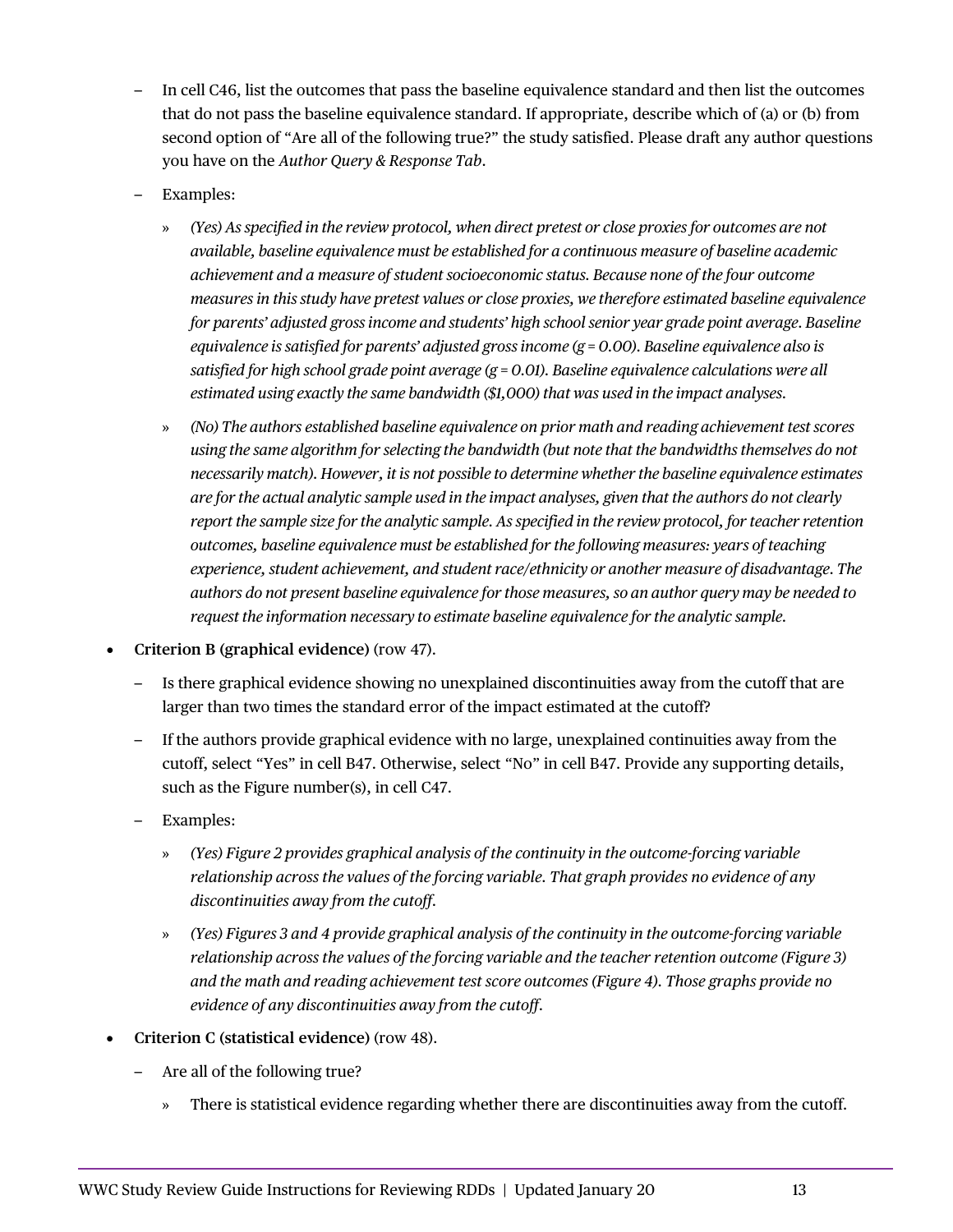- » The statistical tests used the same algorithm for selecting the bandwidth/functional form as used to estimate the impact on the outcome.
- » These tests were conducted for at least four values of the forcing variable below and four values above the cutoff.
- » At least 95 percent of the impacts on the outcome at values other than the cutoff were statistically insignificant at the 5 percent significance level.
- If a sufficient number of statistical tests at the 5 percent significance level are not statistically significant, select "Yes" in cell B48. Otherwise, select "No" in cell B48. Provide any supporting details in cell C48.
- Example: *(No) The authors conducted statistical tests using the same algorithm for selecting the bandwidth used to estimate the impact on the outcomes, and the results from those analyses are reported in Table 8. Although all the statistical tests were not statistically significant at the 5 percent significance level, the authors conducted those tests for only three values (one below the actual cutoff and two above the cutoff). Thus, the study does not report sufficient information to satisfy Criterion C.*
- **Does the study satisfy standard 3** (continuity of the relationship between the outcome and the forcing variable)?
	- There are three possible dispositions for standard 3 (cell B49):
		- » *Completely Satisfies*: If the study satisfies all three criteria, it completely satisfies standard 3.
		- » *Partially Satisfies*: If the study satisfies criterion A and either criterion B or C, it partially satisfies standard 3.
		- » *Does Not Satisfy*: If the study fails to satisfy criterion A or at least criterion B or C, it does not satisfy standard 3.
	- Describe the combination of criteria the study satisfies or fails to satisfy to receive the disposition in C49. If the disposition varies by outcome or sample, note this in cell C49.
	- Examples:
		- » *The study satisfies criteria A and B but does not satisfy criterion C. Thus, the study partially satisfies standard 3.*
		- » *The study satisfies criterion B but does not satisfy criterion A or C. Thus, the study does not satisfy standard 3.*

#### <span id="page-16-0"></span>*Standard 4: Functional form and bandwidth*

- **Criterion A (controlling for forcing variable)** (row 51).
	- Is the local average treatment effect for the outcome estimated using a statistical model that controls for the forcing variable?
	- If the statistical model for the outcome impact controls for the forcing variable, select "Yes" in cell B51. Otherwise, select "No" in cell B51.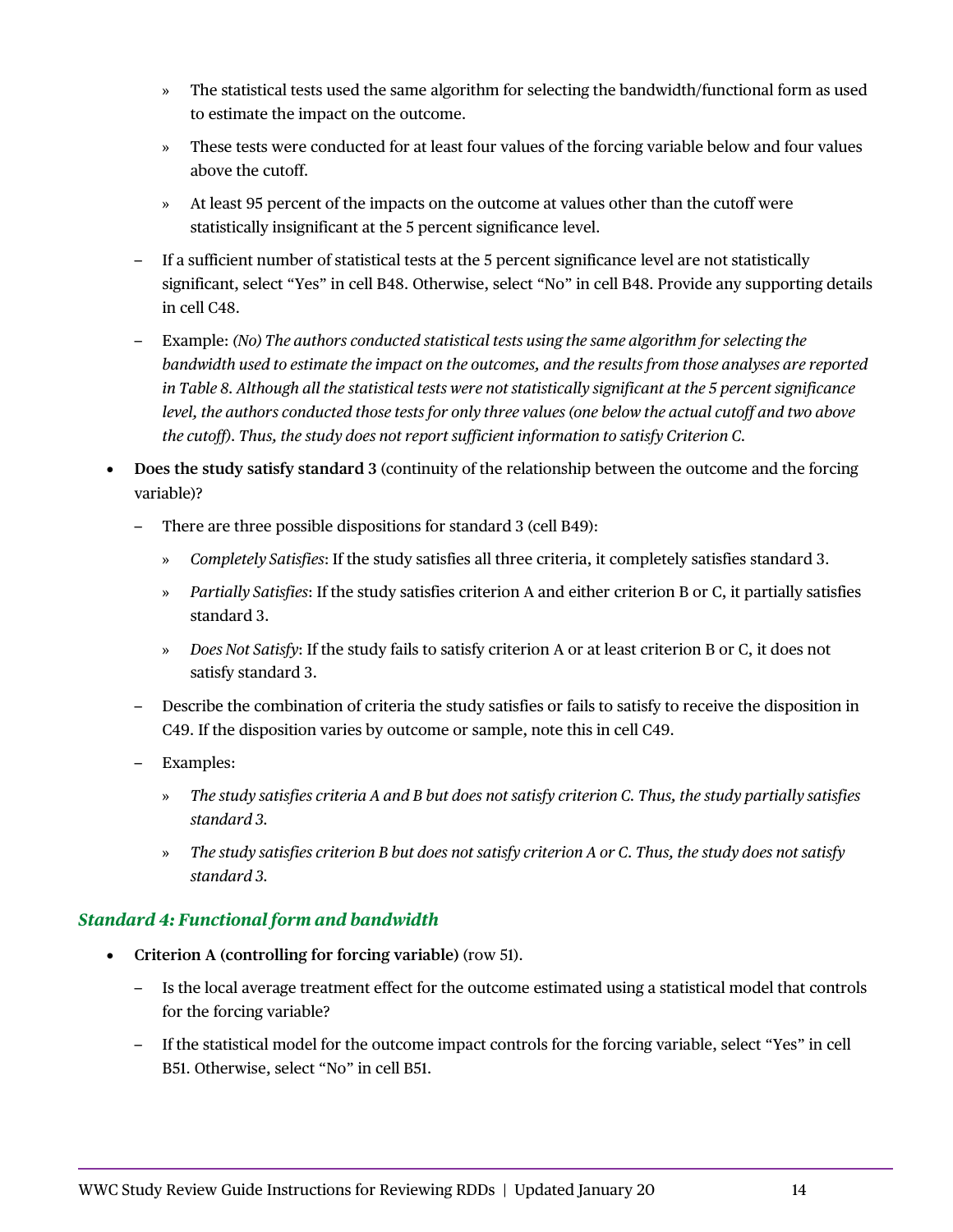- **Criterion B (local regression)** (row 52).
	- Does the study use a local regression or related nonparametric approach in which impacts are estimated within a justified bandwidth?
	- If the study uses an appropriate nonparametric approach with a justified bandwidth, select "Yes" in cell B52. If the authors do not use an appropriate parametric approach or an unjustified bandwidth, select "No" in cell B52. In cell C52, briefly describe the evidence for this response.
	- Example: *(Yes) The study authors used local linear regression to estimate impacts within a justified bandwidth. The study authors used the Imbens-Kalyanaraman (2012) bandwidth, which is a justified bandwidth selection procedure.*
- **Criterion C ("best fit" regression)** (row 53).
	- Does the study use a "best fit" regression that is shown to be a better fit to the data than at least two other functional forms using a goodness-of-fit measure from the methodological literature?
	- If the study does not use a local regression or related nonparametric approach or uses such an approach but not within a justified bandwidth, then it may estimate impacts using a "best fit" regression. If the study uses such a regression and shows sufficient evidence that it fits better than other functional forms, select "Yes" in cell B53. If the study uses a "best fit" approach but does not show it is a better fit than at least two other functional forms, select "No" in cell B53. If the study does not use a "best fit" approach, select "NA" in cell B53. In cell C53, briefly describe evidence for this response.
	- Example: *(NA) Criterion C is not applicable because the authors used local linear regression for all impact analyses.*
- **Criterion D (robustness)** (row 54).
	- Does the study provide evidence that the findings are robust to varying bandwidth or functional form choices, using at least one of the five types of evidence that are sufficient to meet this criterion?
	- If criterion B applies, select "Yes" in cell B54 under one of two conditions: The sign and significance of impact estimates are the same for at least two different justified bandwidths (such as bandwidths selected using cross-validation and the Imbens and Kalyanaraman [2012] method), or the sign and significance of impact estimates are the same for at least one justified bandwidth and at least two additional unjustified bandwidths.
	- If criterion C applies, select "Yes" in cell B54 under one of two conditions: The sign and significance of the impact estimates are the same using two different goodness-of-fit measures to select functional form, or the sign and significance of the impact estimates must be the same for at least three different functional forms (including the "best fit" form).
	- If both criteria B and C apply, select "Yes" in cell B54 if the sign and significance of impact estimates are the same for the impact estimated within a justified bandwidth and the impact using a "best fit" regression. Otherwise, select "No" in cell B54. In cell C54, briefly describe evidence for this response.
	- Example: *(Yes) The study provides evidence that findings for the receipt of bachelor's degree outcome are robust to varying bandwidth and functional form choices (with the results from those sensitivity analyses shown in Table 7). The sign (positive) and significance (statistically significant) of the impact estimate for*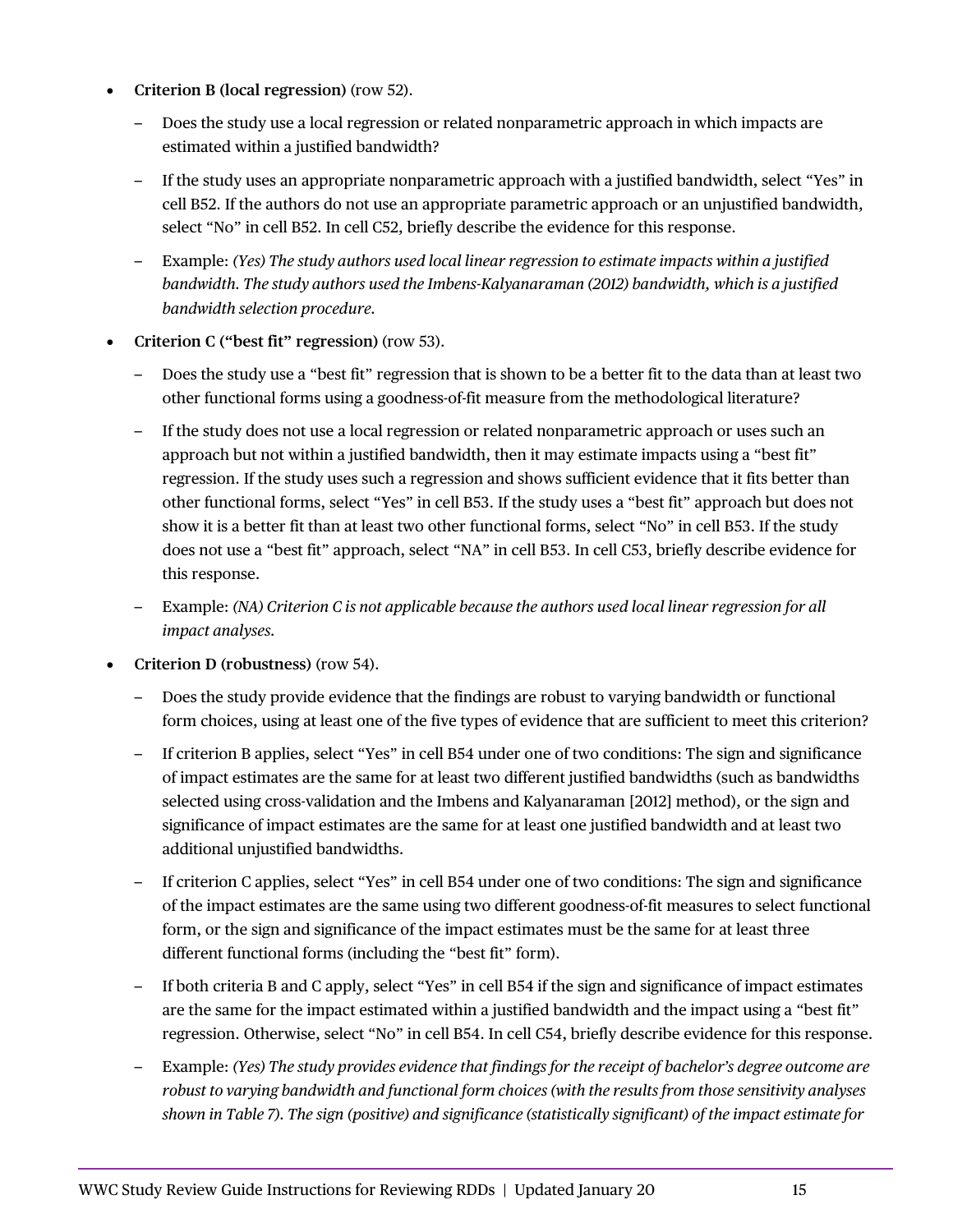*this outcome are the same for a total of four different bandwidths and one different functional form. The authors do not report findings from those sensitivity analyses for the other outcomes in the study, but they state in the footnote on page 27 that the results were robust to those different specifications.*

- **Criterion E (graphical analysis)** (row 55).
	- Is there a graphical analysis displaying the relationship between the outcome and forcing variable, including a scatterplot and a fitted curve, and is the display not obviously inconsistent with the choice of bandwidth and functional form used to estimate the impact on the outcome?
	- If the study authors provide an appropriate graphical display of the relationship between the outcome and the forcing variable, select "Yes" in cell B55. Otherwise, select "No" in cell B55. In cell C55, briefly describe evidence for this response.
	- Example: *(No) The study authors do not provide a scatterplot with "best fit" curve(s) to displaying the relationship between the outcomes and the expected family contribution forcing variable. Although Figure 3 provides a scatterplot displaying predicted values within bins, the scatterplot does not display the raw data. Thus, Figure 3 does not suffice to satisfy this criterion.*
- **Criterion F (constraints)** (row 56).
	- Is it true that the relationship between the forcing variable and the outcome is not constrained to be the same on both sides of the cutoff?
	- If the statistical model(s) used in the study allow the relationship between the forcing variable and the cutoff to vary on either side of the cutoff, select "Yes" in cell B56. Otherwise, select "No" in cell B56.
- **Does the study satisfy standard 4** (functional form and bandwidth)?
	- There are three possible dispositions for standard 4 (cell B57):
		- » *Completely Satisfies*: If the study satisfies criteria A, B, D, E, and F, then this study completely satisfies standard 4.
		- » *Partially Satisfies*: If this study satisfies criterion A, either of criterion B or C, and criterion E, then this study partially satisfies standard 4.
		- » *Does Not Satisfy*: In all other cases, this study does not satisfy standard 4.
	- Describe the combination of criteria the study satisfies or fails to satisfy to receive the disposition in cell C57. If the disposition varies by outcome or sample, note this in cell C57.
	- Examples:
		- » *The study does not satisfy criterion D but satisfies criteria A, B, C, E, and F. Thus, the study partially satisfies standard 4.*
		- » *The study satisfies criteria A–D and F for the degree receipt outcome. However, the study does not satisfy criterion E. Thus, the study does not satisfy standard 4.*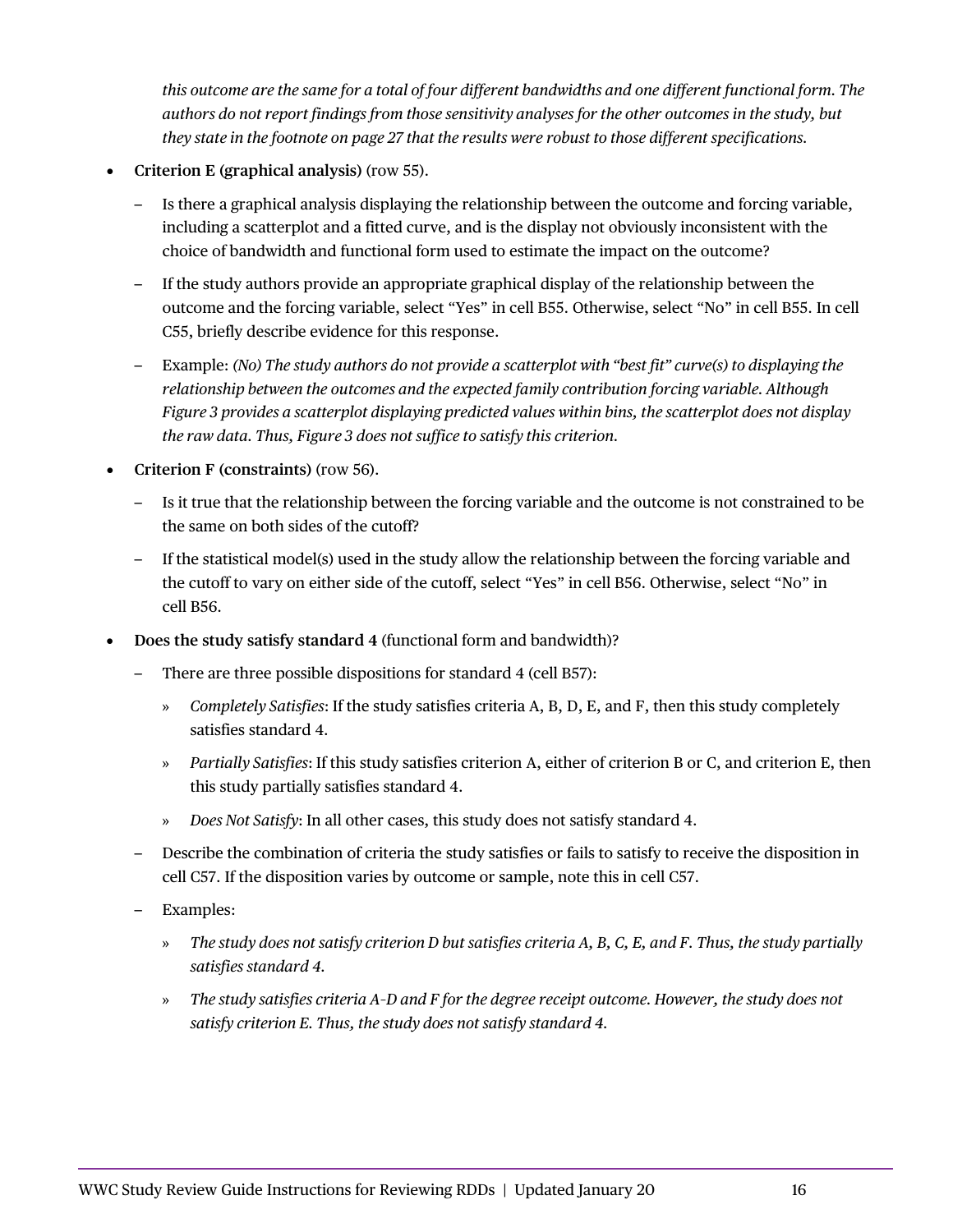#### <span id="page-19-0"></span>*Standard 5: Fuzzy regression discontinuity design (FRDD)*

In a sharp RDD, all intervention group members receive intervention services and no comparison group members receive intervention services. In an FRDD, some intervention group members do not receive intervention services and/or some comparison group members do receive intervention services, but there is still a substantial discontinuity in the probability of receiving services at the cutoff.

Eight criteria determine whether a study satisfies this standard. All eight criteria are waived for impact estimates calculated using a reduced form model (in which the outcome is modeled as a function of the forcing variable, an indicator for being above or below the cutoff, and possibly other covariates, but the *participation* indicator is not included in the model).

- If the RDD is sharp, or if the FRDD impact estimates are calculated using a reduced form model, select "Waived" in cells B59–B66.
- **Criterion A** (row 59).
	- Is the participation indicator a binary indicator for taking up at least a portion of the intervention?
	- If the participation indicator is binary and indicates taking up at least a portion of the intervention, select "Yes" in cell B59. Otherwise, select "No" in cell B59.
- **Criterion B** (row 60).
	- Does the estimation model have exactly one participation indicator?
	- If the estimation model has exactly one participation indicator, select "Yes" in cell B60. Otherwise, select "No" in cell B60.
- **Criterion C** (row 61).
	- Is the indicator for being above or below the cutoff a binary indicator for the groups to which study participants are assigned?
	- If indicator is binary, select "Yes" in cell B61. Otherwise, select "No" in cell B61.
- **Criterion D** (row 62).
	- Are the same covariates included in the analysis that estimates the impact on participation and the analysis that estimates the impact on the outcome?
	- If the same covariates (including the forcing variable) are included in the analysis that estimates impacts on participation and the analysis that estimates impacts on outcomes, select "Yes" in cell B62. Otherwise, select "No" in cell B62.
- **Criterion E** (row 63).
	- Are there no clear violations of the exclusion restriction?
	- To satisfy this requirement, intervention assignment must have no impact on the outcome except in the take-up of the intervention. In addition, participation between the assigned intervention and the assigned comparison group must be defined consistently. If a study satisfies the exclusion restriction, select "Yes" in cell B63. Otherwise, select "No" in cell B63. In cell C63, briefly describe the evidence for this response.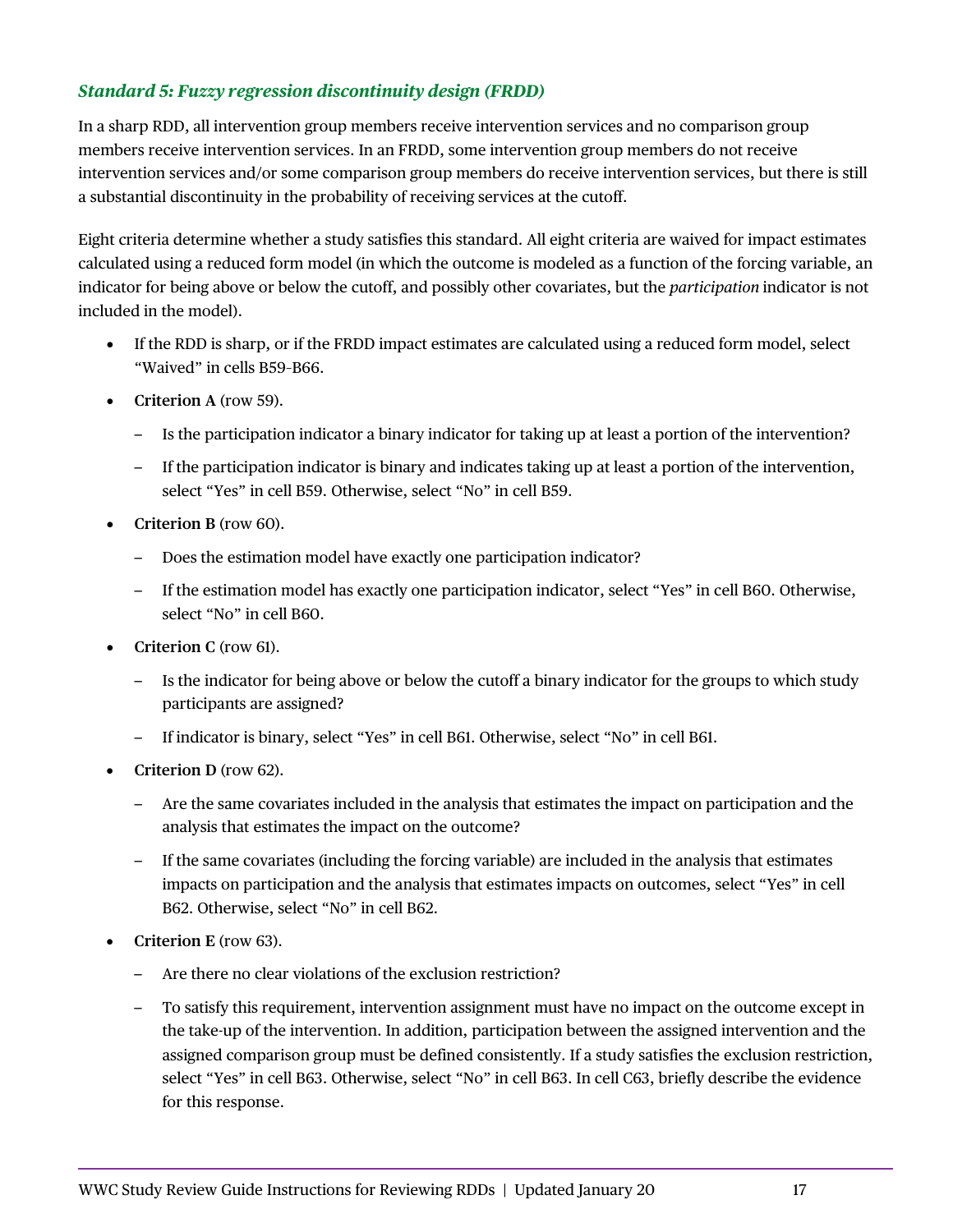- **Criterion F** (row 64).
	- Is the forcing variable shown to be a strong predictor of participation in the intervention; that is, does it meet the minimum required first-stage *F*-statistic or *t*-statistic?
	- In a regression of program participation on an intervention indicator and other covariates, if the intervention indicator reports a minimum *F*-statistic of 16 or a minimum *t*-statistic of 4, select "Yes" in cell B64. For FRDD studies with more than one indicator for being above or below the cutoff, see the WWC RDD standards for randomized controlled trials that report complier average causal effect estimates for the minimum required first-stage *F*-statistic. Otherwise, select "No" in cell B64.
- **Criterion G** (row 65).
	- Does the study use a local regression or related nonparametric approach in which FRDD impacts are estimated within a justified bandwidth and is at least one of the following true?
		- » The bandwidth is justified for the FRDD impact estimate (that is, the ratio).
		- » The study uses separate justified bandwidths for the numerator and the denominator.
		- » A justified numerator bandwidth is used for the FRDD impact estimate and is less than or equal to a justified bandwidth for the denominator.
	- If the study has justified bandwidth for the entire FRDD estimate, has a separate justified bandwidth for both the numerator and the denominator, or uses a bandwidth for both the numerator and the denominator that is justified for the numerator and is no wider than a justified bandwidth of the denominator, then select "Yes" in cell B65. In cell C65, briefly describe the evidence for this response, including which of the three possible subcriteria the study meets.
- **Criterion H** (row 66).
	- Is at least one of the following true?
		- » The FRDD impact is estimated using a bandwidth that is justified only for the numerator.
		- » The denominator is estimated using a "best fit" functional form that is shown to be a better fit to the data than at least two other functional forms using a goodness-of-fit measure from the methodological literature.
	- If the FRDD impact is estimated using a bandwidth that is justified only for the numerator or the denominator is estimated using a "best fit" functional form with sufficient evidence of its fit, select "Yes" in cell B66. Otherwise, select "No" in cell B66. In cell C66, briefly describe the evidence for this response, including which of the two possible subcriteria the study meets.
- **Does the study satisfy standard 5** (FRDD)? (row 67).
	- There are three possible dispositions for standard 5 (cell B67)
		- » *Completely Satisfies*: If all of the criteria are waived because the study is a sharp RDD or a FRDD using a reduced form, this study completely satisfies standard 5. If the study satisfies criteria A–G, this study completely satisfies standard 5.
		- » *Partially Satisfies*: If this study satisfies criteria A–F and satisfies criterion H, then this study partially satisfies standard 5.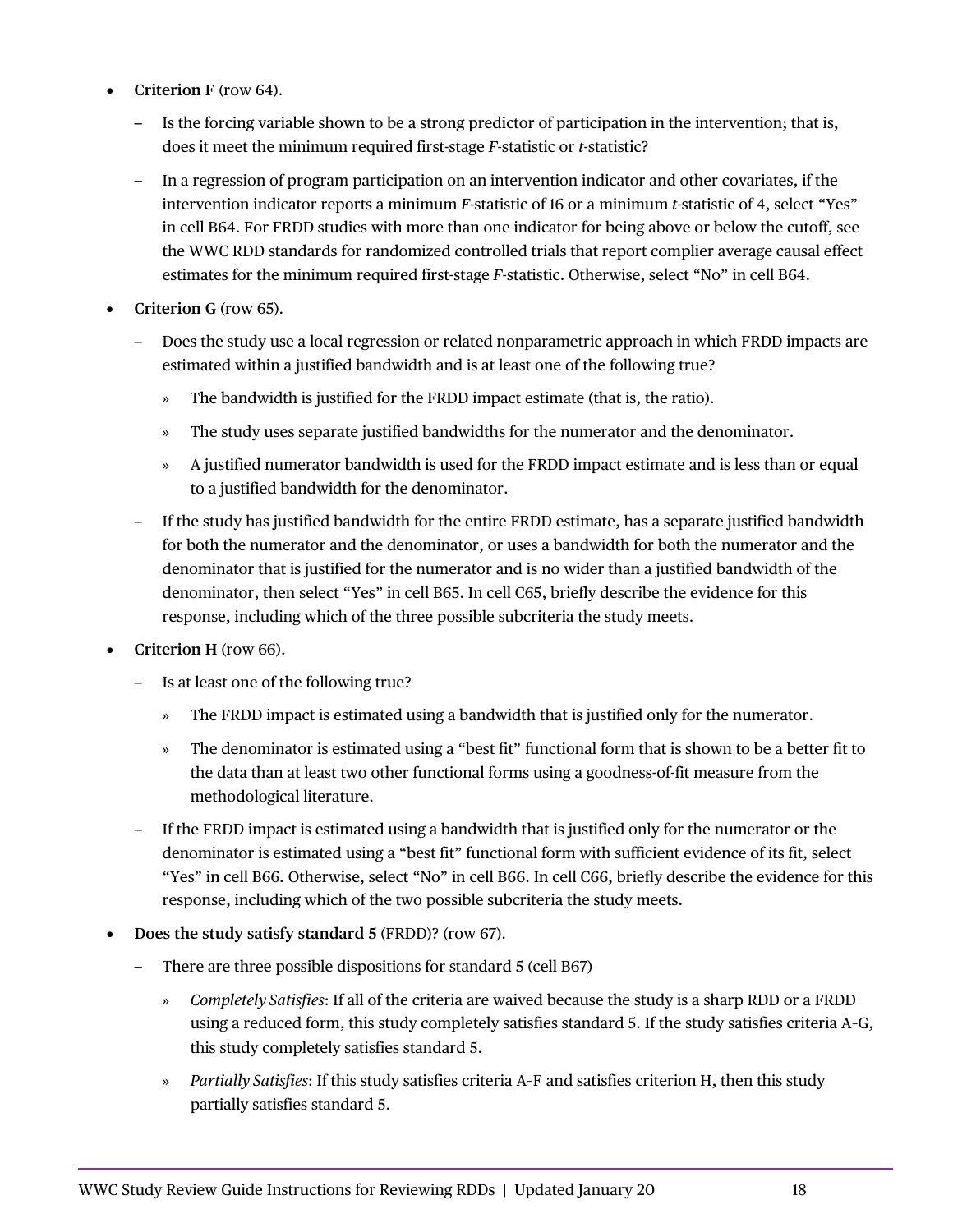- » *Does Not Satisfy*: If this study fails to meet any of criteria A–G and/or does not meet either of criterion G or H, this study does not satisfy standard 4.
- Describe the combination of criteria the study satisfies or fails to satisfy to receive the disposition in cell C67. If the disposition varies by outcome or sample, note this in cell C67.
- Examples:
	- » *The study authors used a sharp RDD, so the study completely satisfies standard 5.*
	- » *FRDD criteria are waived given that the authors estimated impact estimates using a reduced form model.*
- **Is the study free of other data or analytic issues that would affect the rating?** (row 68).
	- In cell B68, select "No" if there are issues about the analysis or data that were not captured in an earlier entry. Use column C to summarize the issues. If there are no issues, select "Yes."
	- Example: *The degrees of freedom reported for the F-statistics are not consistent, suggesting that there is variation in the number of students providing each outcome. For the most part, they appear to be within 10 students of the sample sizes reported in the article and used in the Data Tab to assess attrition. Rows 30–34 were used to determine whether the attrition rating would change if the 10 students were removed equally from both groups (row 30), from intervention (row 31), or from comparison (row 32); if three fifths from intervention and two fifths from comparison were removed (row 33), or if two fifths from intervention and three fifths from comparison were removed (row 34). Regardless of the distribution of the sample loss, the study still has low attrition of youth.*
- **What is the highest rating of any main finding in the study given current information?** (row 69).
	- Select a rating using the drop-down menu in cell B69.
	- If you select *Meets RDD Standards With (*or *Without*) *Reservations*, in cell C69 select "The study meets WWC Regression Discontinuity Design Standards with or without reservations. An explanation for the highest rating is below." In row 70, briefly describe the contrast(s) and rating(s). You also will need to complete stage 3.
	- Example: *(Does Not Meet RDD Standards) The study is rated Does Not Meet WWC Regression Discontinuity Design Standards for the contrasts between Challenging Schools Bonus–eligible and Challenging Schools Bonus–ineligible schools on the following three outcomes: teacher retention, student math achievement, and student reading achievement. The study received this rating because the study completely satisfies RDD standard 1, partially satisfies standard 4, and does not satisfy standards 2 or 3. Insufficient information is provided in the report that permits assessment of the sample attrition and continuity standards; an author query should solicit that information (which, if provided, could potentially change the study's disposition).*
	- If you select *Does Not Meet RDD Standards*, do not complete stage 3.
	- If the study is rated *Does Not Meet RDD Standards* based on the information provided, select the appropriate Disposition Code in cell C69 and provide an explanation for the disposition code in row 70. Copy and paste row 69 as many times as needed to capture the exact disposition code (selected from menu in cell C69) for each comparison that could be rated *Does Not Meet WWC RDD Standards*.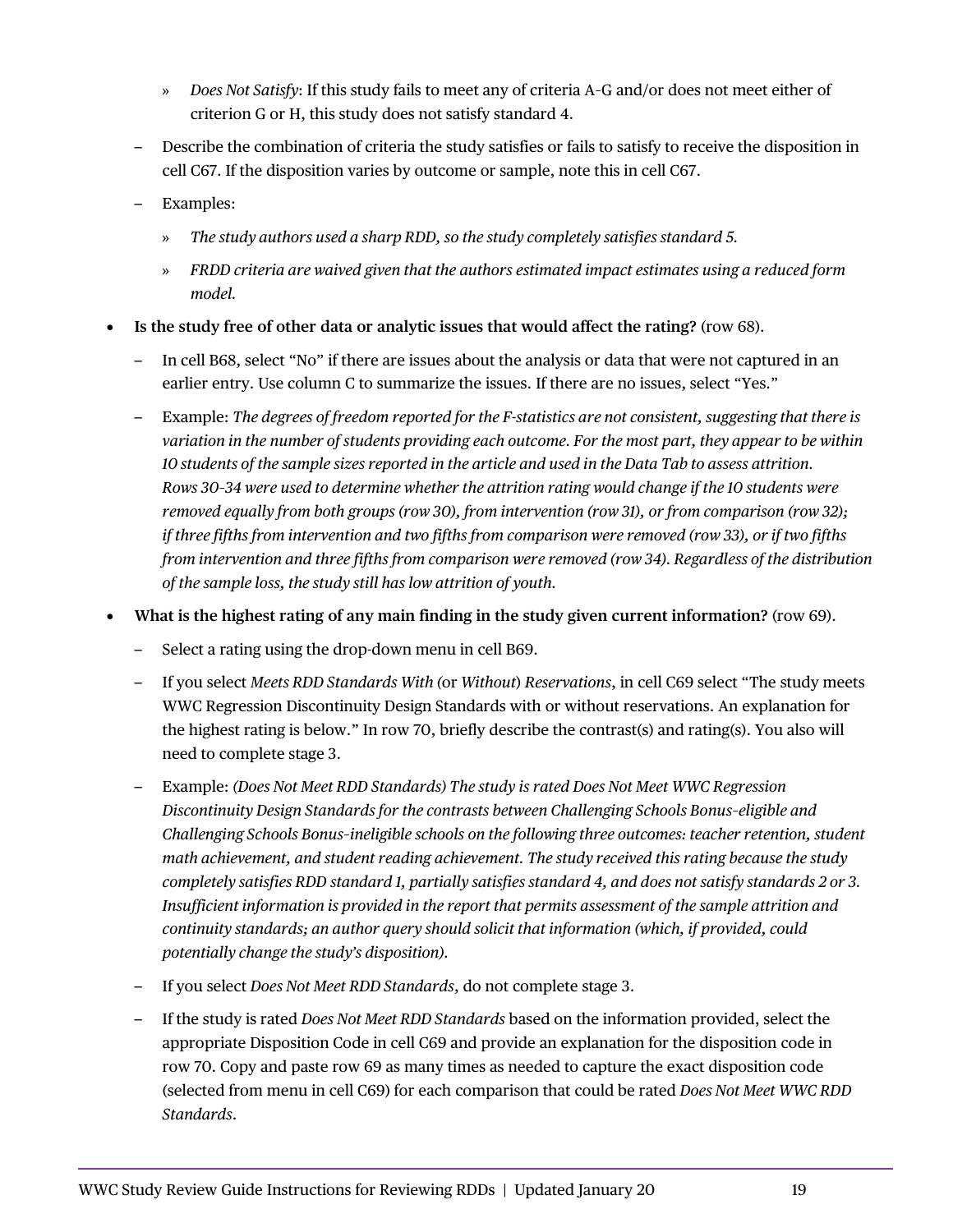- The *Does Not Meet WWC RDD Standards* Disposition Codes are as follows:
	- » … **the measures of effectiveness cannot be attributed solely to the intervention**. This covers scenarios in which a study had only one unit assigned to one or both conditions, or the effects of the intervention of interest were reported only in combination with other interventions.
	- » … **the eligible outcomes do not meet WWC requirements**. This covers scenarios in which the outcomes were overaligned with the intervention, the outcomes were determined not to be sufficiently valid or reliable, or interassessor agreement did not meet minimum thresholds.
	- » … **the integrity of the forcing variable is not established**. This covers scenarios in which there is reason to believe that there may have been both opportunity and incentive to manipulate values of the forcing variable, or the integrity of the forcing variable was not established statistically or graphically.
	- » … there is a high or unknown level of attrition, and the study does not demonstrate continuity of the outcome-forcing variable relationship. This covers scenarios in which the study provided neither of the two acceptable form attrition calculation and failed to establish baseline equivalence on key covariates, or the continuity of the relationship between the outcome and forcing variable was not established graphically or statistically.
	- » **… there is no control for the forcing variable in the statistical model**. This covers scenarios in which the impact model did not include the forcing variable as a covariate.
	- » … **the study uses neither local regression within a justified bandwidth nor a "best fit" regression**. This covers scenarios in which the study did not use a justified bandwidth or did not provide sufficient evidence that the functional form was the "best fit" for the data.
	- » … there is no graphical analysis displaying the relationship between the outcome and forcing variable that demonstrates the model fits the data well. This covers scenarios in which there is no graphical display of the relationship of the raw outcome and forcing variable data that demonstrates the relationship between the outcome and the forcing variable.
	- » … the participation indicator is not a binary indicator for taking up at least a portion of the intervention. This covers FRDD scenarios in which the participation indicator is not binary.
	- » **… the estimation model does not have exactly one participation indicator**. This covers FRDD scenarios in which participation indicators indicate multiple degrees of participation.
	- » … the indicator for being above or below the cutoff is not a binary indicator for the groups to which study participants are assigned. This covers FRDD scenarios in which the indicator for groups is not binary—for instance, if there were multiple indicators for varying degrees of participating in treatment.
	- » … the same covariates are not included in the analyses that estimate the impact on participation and the impact on the outcome. This covers FRDD scenarios in which the participation and outcome models differ in their included covariates.
	- » **… there is a clear violation of the exclusion restriction**. This covers FRDD scenarios in which participation is defined differently between the assigned intervention and assigned intervention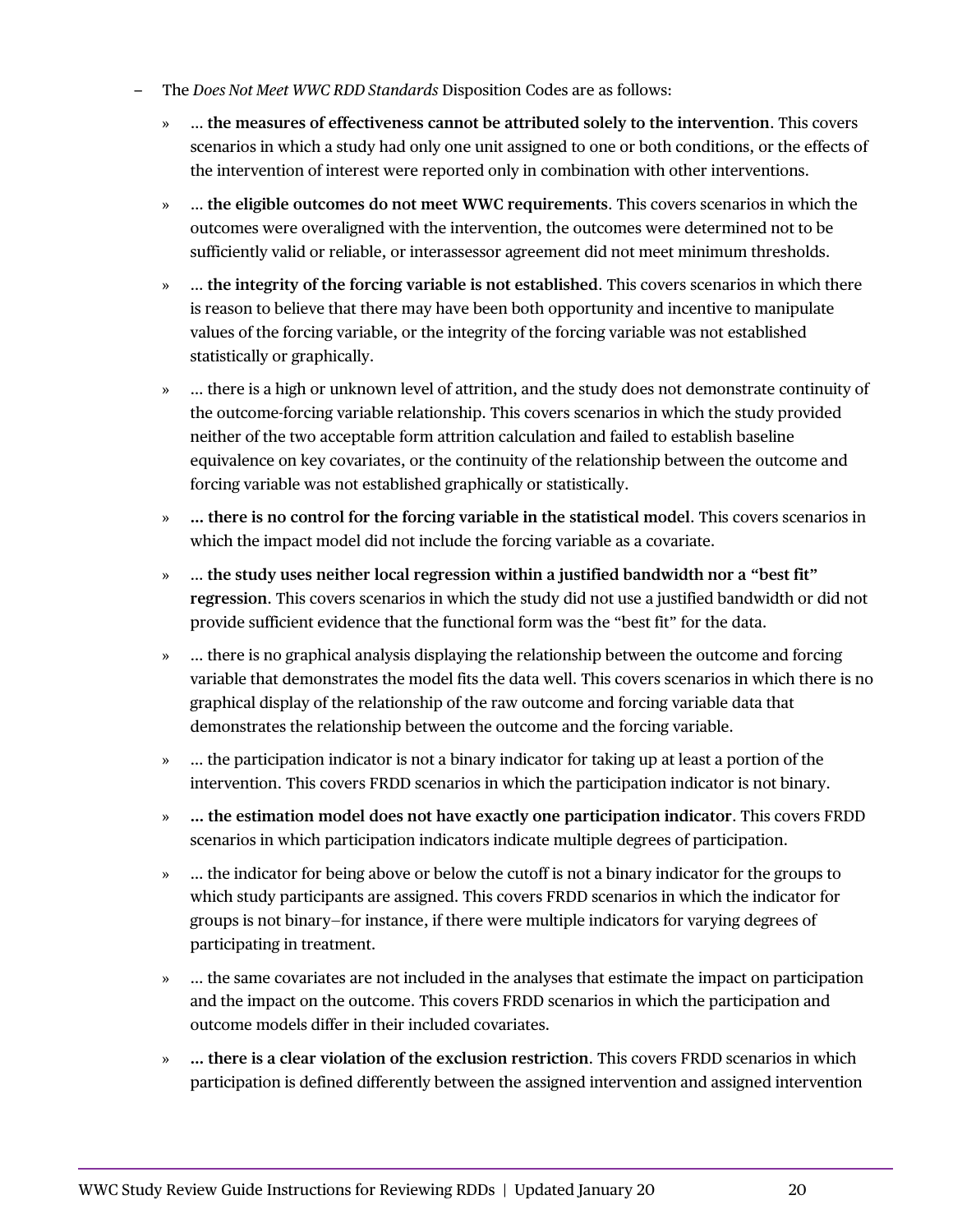groups, or being assigned has impacts on the outcome other than through the take-up of the intervention.

- » **… the forcing variable is not shown to be a strong predictor of participation in the intervention**. This covers FRDD scenarios in which the strength of the relationship between the forcing variable and participation in the intervention either is not provided or is insufficiently strong.
- » **… the FRDD impact estimate does not use a justified bandwidth or the denominator does not use a "best fit" functional form**. This covers scenarios in which the total FRDD estimate bandwidth is unjustified; the bandwidth for the denominator is not justified; or a justified bandwidth for the numerator is used for the FRDD estimate that is wider than the justified bandwidth for the denominator, and the denominator is estimated using a "best fit" functional form with insufficient evidence.
- » **… the analysis does not provide a credible measure of the effectiveness of the intervention**. This covers scenarios in which other analytical issues may affect the rating, including scenarios such as a cluster RDD in which individual-level SDs are not provided to establish baseline equivalence.
- If an author query is needed to determine the final rating, indicate what response would be needed. The author query should be referenced in the appropriate row above and the question drafted on the *Author Query & Response Tab*.
- If the rating differs by analysis, provide the rating for each sample, outcome, and time period combination and describe the differences in row 72.
- Examples:
	- » *The study is rated Does Not Meet WWC Regression Discontinuity Design Standards for the contrasts between Florida Student Access Grant–eligible and Florida Student Access Grant–ineligible students on the following four outcomes: immediate college enrollment, continuous college enrollment, college course credit accumulation, and college completion. The study received this rating because the study completely satisfies RDD standards 2 and 5; does not satisfy RDD standard 4; and partially satisfies RDD standards 1 and 3.*
	- » *The study is rated Does Not Meet WWC Regression Discontinuity Design Standards for the contrasts between Challenging Schools Bonus–eligible and Challenging Schools Bonus–ineligible schools on the following three outcomes: teacher retention, student math achievement, and student reading achievement. The study received this rating because the study completely satisfies RDD standard 1, partially satisfies standard 4, and does not satisfy standards 2 or 3. Insufficient information is provided in the report that permits assessment of the sample attrition and continuity standards; an author query should solicit that information (which, if provided, could potentially change the study's disposition).*

### <span id="page-23-0"></span>**Stage 3: Study details**

Stage 3 of the SRG summarizes the key findings and a broad description of the study design and intervention. This section should be written so that the text for each subsection can be directly pasted into the appropriate appendices for an intervention report or individual study review. As such, do not use any text that was directly copied from the study in the descriptions of the study details in stage 3 and ensure that the text is written in IES style.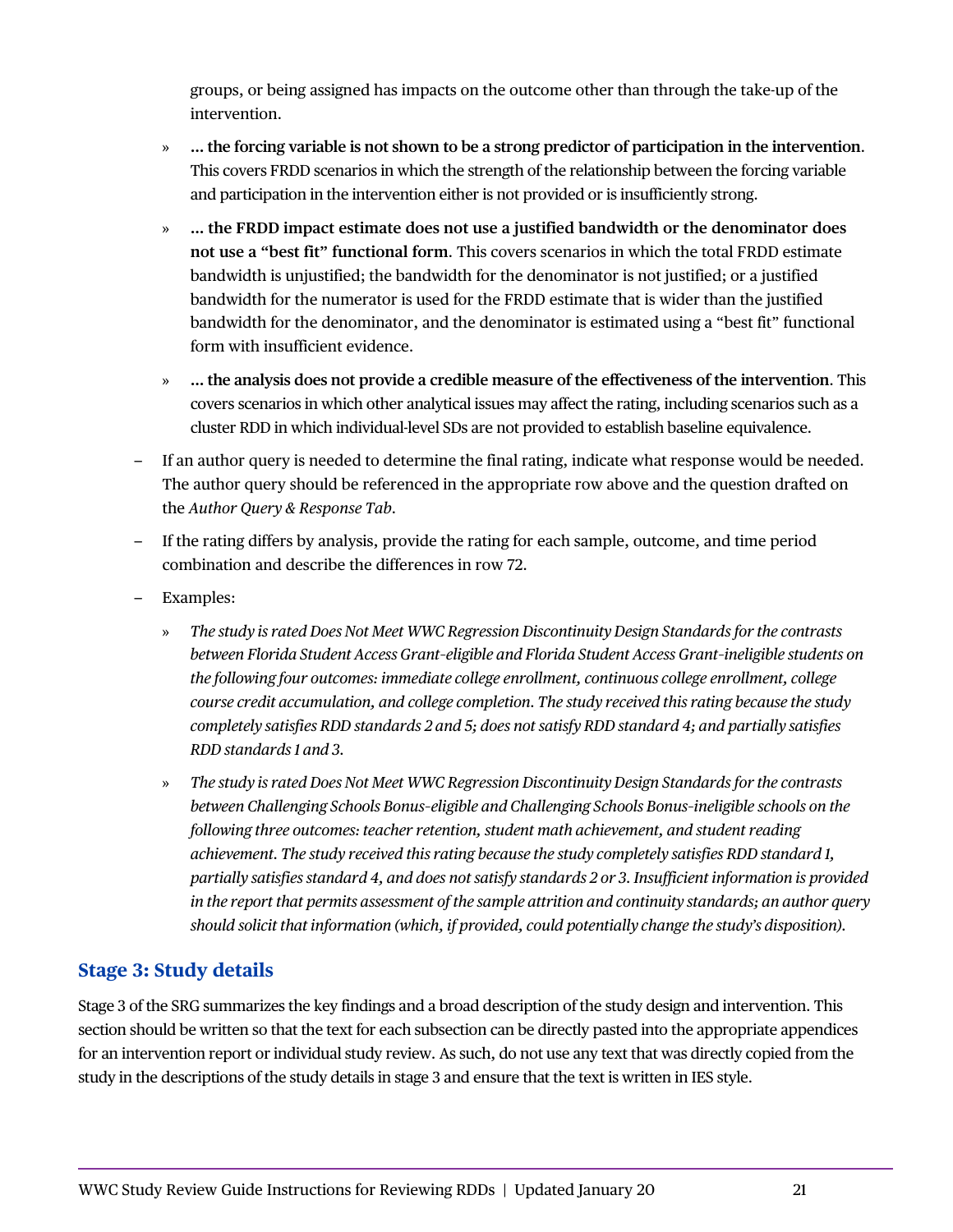Complete columns AY–BQ of the *Data Tab* (row 75): Click on cell A75 to be taken to the study-reported and WWCcomputed findings sections of the *Data Tab* (instructions begin on [page 32\)](#page-34-1).

- **Did the authors present effect sizes?** If so, how were they computed? (row 76).
	- If the study authors present effect size estimates, select "Yes" in cell B76 and indicate how those effect sizes were computed in cell C76 of the *Main Tab* (regardless of whether impact estimates are provided in other metrics).
	- If the authors do not report effect sizes, select "No."
	- In particular, note whether the author-reported effect size differs from the WWC-calculated effect size and provide information that explains why (for example, the authors use the comparison group SD, not the pooled SD, in their calculations).
	- Examples:
		- » *The authors do not report effect sizes.*
		- » *The authors report effect sizes; however, they use the comparison group SD in the denominator rather than the full sample SD. This results in slight differences in magnitude from the WWCcalculated effect sizes.*
- **Are estimates presented for subgroups in protocol?** (row 77).
	- In cell B77, select "Yes" if the study provides impact estimates for any of the subgroups outlined in the protocol under *Eligible Populations*; select "No" otherwise.
	- In cell C77, briefly describe which subgroups are analyzed and whether those analyses meet WWC Regression Discontinuity Design Standards. In the *Data Tab*, be sure to include information from subgroup analyses in addition to the main analyses. (See the instructions on completing the *Data Tab* for more information.)
- **Contextual variables** (row 78). Select the appropriate entry from the dropdown box or enter a value in column B for each contextual variable. Select "not reported" in the dropdown box or record "NR" for any contextual variables not reported in the study. Percentages should be entered up to two decimal points; any entries with more than two decimal points will be automatically rounded. Briefly describe any important context in column C.
	- **Number of students** (row 79): Enter the number of students within the analytic sample in cell B79. If the number of students in the analytic sample varies by subgroup or outcome, provide details in cell C79.
	- **Grades** (row 80): Select one option from the drop-down menu in cell B80: *Pre-K*, *Kindergarten*, *1, 2, 3, 4, 5, 6, 7, 8, 9, 10, 11, 12*, *Postsecondary*, *Adult*, *Mixed grades,* or *Not reported*. If the *Mixed grades* option is selected, list additional details about the grades covered in cell C84.
	- Percentage White; Black; Native American/Alaska Native; Asian; Pacific Islander; two or more races; and other or unknown race (rows 81–87).
	- Percentage Hispanic; Non-Hispanic; and other or unknown ethnicity (rows 88–90).
	- Percentage male; female; and other or unknown gender (rows 91–93).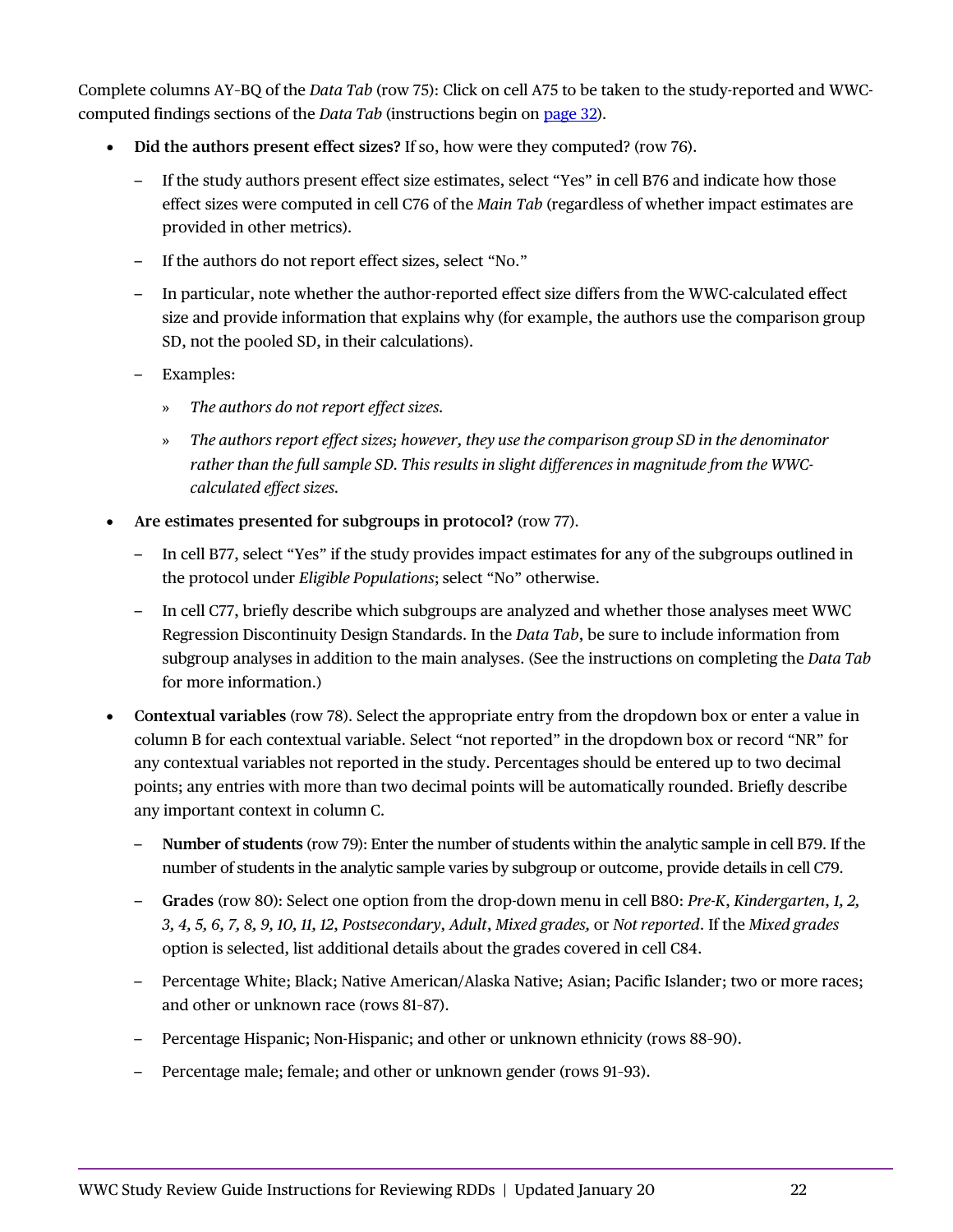- Percentage English learner students; not English learner students; and other or unknown English learner status (rows 94–96).
- Percentage individualized education program (IEP)/special education; not individualized education program (IEP)/special education; and other or unknown individualized education program (IEP)/special education (rows 97–99).
- Percentage 504 plan; not 504 plan; and other or unknown 504 plan (rows 100–102).
- Percentage autism spectrum disorder; deaf-blindness; developmental delay; emotional disturbance; hearing impairment; intellectual disability; multiple disabilities; orthopedic impairment; other health impairment; specific learning disability; speech or language impairment; traumatic brain injury; visual impairment; no disabilities; and other disability (rows 103–117).
- Percentage free or reduced-price lunch; no free or reduced-price lunch; and other or unknown free or reduced-price lunch (rows 118–120).
- Percentage Pell Grant eligibility; no Pell Grant eligibility; and other or unknown Pell Grant eligibility (rows 121–123).
- **Type of classroom** (row 124): Select one option from the drop-down menu in cell B124: *General education, Self-contained special education classroom, Both general education and self-contained special education classrooms,* or *Not reported.*
- **Type of school** (row 125): Select one option from the drop-down menu in cell B125: *Public*, *Private*, *Parochial*, *Charter, Mixed school type,* or *Not reported*. If more than one type of school was included, list all types in cell C125.
- **Urbanicity** (row 126): Select one option from the drop-down menu in cell B126: *Rural*, *Suburban*, *Town*, *Urban, Mixed urbanicity,* or *Not reported*. If more than one geographical setting was included in the study, list additional settings in cell C126. Choices for urbanicity in the SRG are based on categories in the urban-centric classification system developed by the National Center for Education Statistics (see [https://nces.ed.gov/surveys/ruraled/definitions.asp\)](https://nces.ed.gov/surveys/ruraled/definitions.asp):
	- » *Rural*: Census-defined rural territory that does not lie inside an urbanized area or urban cluster.
	- » *Suburban*: Territory inside an urbanized area (with population of 50,000 or more) but outside a principal city.
	- » *Town*: Territory inside an urban cluster (with populations between 2,500 to 50,000).
	- » *Urban*: Territory inside an urbanized area (with population of 50,000 or more) and inside a principal city.
	- If the study involved more than one type of urbanicity, list all urbanicities in cell C126.
- **Location** (row 127): Select one option from the drop-down menu in cell B127: *West region*, *Northeast region*, *Midwest region*, *South region*, an individual listing of all 50 U.S. states, individual listings of U.S. territories and affiliated states, *Mixed locations*, or *Not reported*. If the study took place in more than one region, list all regions in cell C127.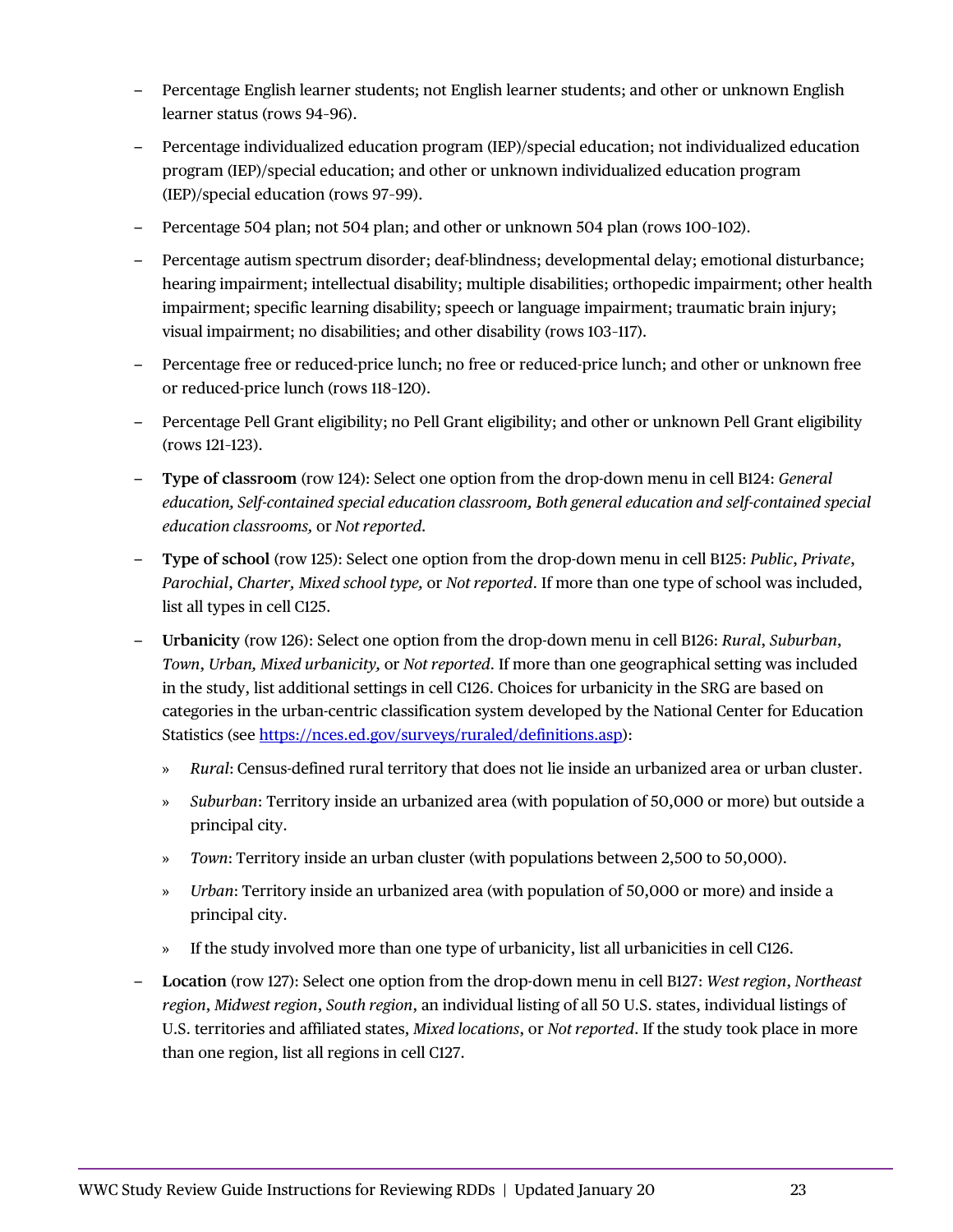- **Delivery method** (row 128): Select one option from the drop-down menu in cell B128: *Individual*, *Small group*, *Whole class*, *School, Mixed delivery method,* or *Not reported*. If more than one delivery method was used, note it in cell C128.
- **Intervention type** (row 129): Select one option from the drop-down menu in cell B81: *Practice, Product, Policy, Program, Mixed intervention type,* or *Not reported*. If more than one intervention type was used, list all intervention types in cell C129.
- **Intervention scope** (row 130): Select one option from the drop-down menu in cell B130: *Curriculum, In-school supplemental, Out-of-school supplemental, Mixed intervention scope,* or *Not reported*. If more than one intervention scope was used, list all intervention types in cell B130.
- **Intervention target** (row 131): Select one option from the drop-down menu in cell B131: *Studentfocused, Teacher-focused, School leader-focused, Mixed intervention target,* or *Not reported.* If more than one intervention target was used, list all intervention targets in cell B131.
- Setting of the study (for example, location, classrooms, courses, schools) (row 132): Include the locations from which the sample was drawn. Example: *The study took place in Washington state public high schools.*
- **Study design.** (row 133): Summarize the study design, including the forcing variable and how it separated participants into the assigned intervention and assigned comparison groups. Examples:
	- » *The school level of free or reduced-price lunch enrollment (based on official school records) is the forcing variable used to form the intervention (teacher bonus eligibility) and comparison (bonus ineligibility) groups. Teachers in participating high-poverty schools are eligible to receive the bonus if they obtain National Board Certification. Teachers in schools with free or reduced-price lunch enrollments less than approximately the 75th percentile are not eligible for the bonus, whereas teachers in schools at or above the 75th percentile are eligible to receive the CBS. The Challenging Schools Bonus is an annual bonus of \$5,000.*
	- » *The study uses a sharp RDD. During the 2000/01 school year, students whose expected family contribution was less than \$1,590 were eligible to receive a \$1,300 Florida Student Access Grant. The expected family contribution cutoff used to determine Florida Student Access Grant eligibility was approximately \$30,000 that year (or roughly \$40,300 in 2011 dollars). Participants in the study included high school seniors in Florida public high schools during the 1999/2000 school year who submitted a Free Application for Federal Student Aid application.*
- **Sample sizes (for example, students, classrooms, teachers, schools)** (row 134): Summarize the participants, including the characteristics of the participant sample. Include a description of the number of clusters/students in the analytic sample. Examples:
	- » *The intervention condition included 10 schools, 25 classrooms, and 1,500 students. The analytic sample included 10 schools, 25 classrooms, and 1,000 students. The comparison condition included 10 schools, 20 classrooms, and 1,350 students. The analytic sample included 9 schools, 18 classrooms, and 1,200 students. There is a single outcome, so there is no variation in analytic sample sizes by outcome.*
	- » *The sample includes public high school students and teachers in Washington. The analytic sample varies across outcome and analytic models but generally includes roughly 6,792 participants. The study does not report the number of schools these students attended.*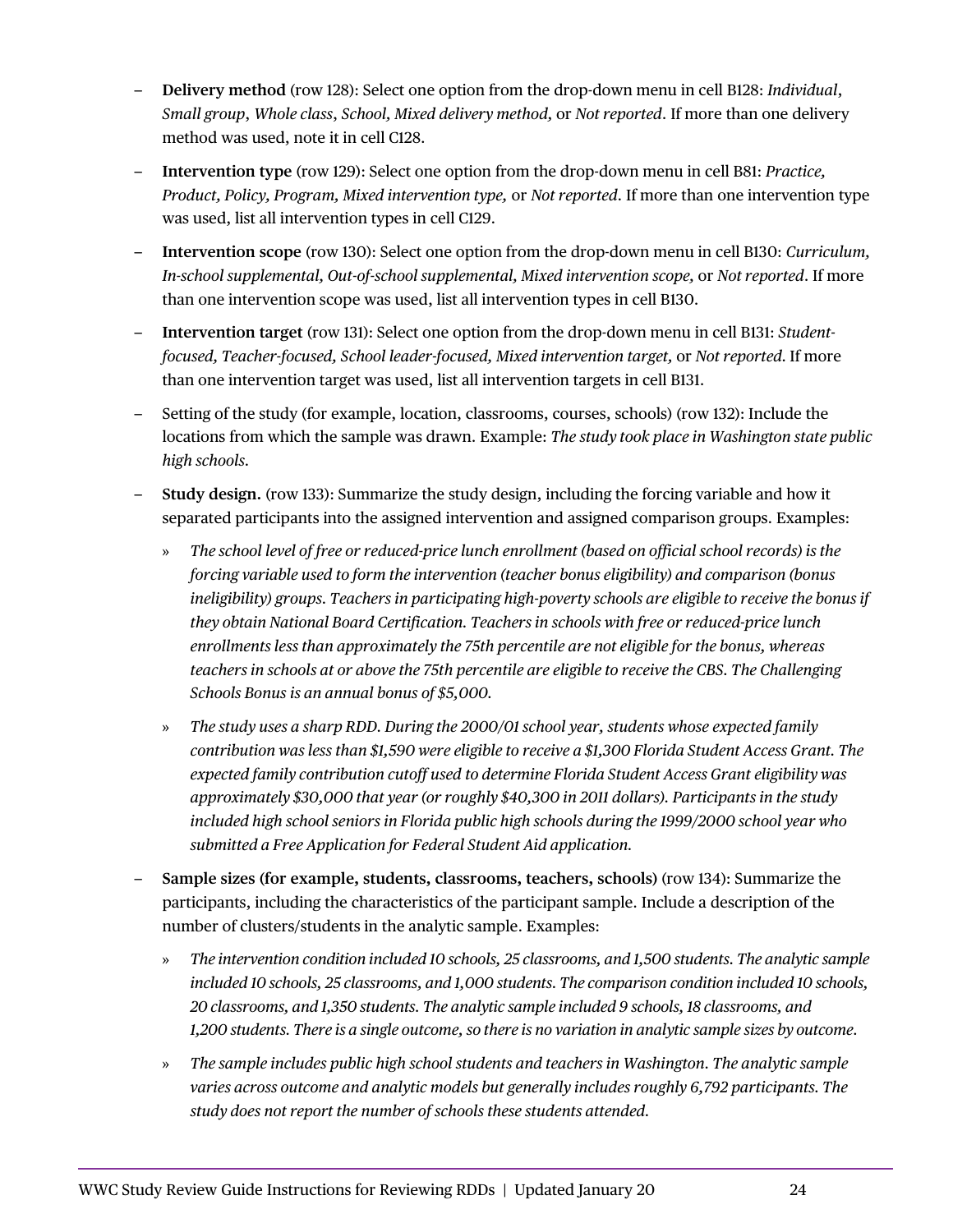- **Sample characteristics in protocol (for example, race, gender, free or reduced price lunch)** (row 135): Examples: *The analytic sample for the intervention condition included 1,000 students. The analytic sample was 51 percent female, 35 percent Black, 30 percent Asian, 25 percent Caucasian, and 10 percent Hispanic. Eighty percent of the students were eligible for free or reduced-price lunch. Twenty percent were receiving special education or related services but were enrolled in general education history classes. The analytic sample for the comparison condition included 1,200 students. The student sample was 49 percent female, 35 percent Caucasian, 25 percent Black, 20 percent Asian, and 20 percent Hispanic. Seventy percent of the students were eligible for free or reduced-price lunch. Fifteen percent were receiving special education or related services but were enrolled in general education history classes*.
- Intervention condition as implemented in the study (including the number of days/weeks/months, number of sessions, time per session) (row 136): Summarize the intervention(s) in sufficient detail to help readers understand what makes this intervention similar to or different from other interventions. The level of detail should be similar to what would be provided in an introductory section of a typical impact evaluation report. It should include the length of the intervention and the dosage as well as information about the content, delivery, and implementation of the intervention. This description should be about the intervention as used in this study, not as described by the developer or in ideal conditions. Example: *The Challenging Schools Bonus offers an annual bonus of \$5,000 to teachers working in high-poverty schools, defined as schools with a high proportion of students eligible for free or reduced-price lunch, who earn certification through the National Board for Professional Teaching Standards.*
- **Comparison condition as implemented in the study** (row 137): Indicate the consequences of being assigned to the comparison group (for example, what comparison group members could not receive, what the study suggests they did receive). Clarify whether the counterfactual was a particular alternative intervention, and if so, name the intervention and provide a brief description, if the study provides that information. Example: *The Challenging Schools Bonus offers an annual bonus of \$5,000 (U.S. dollars) to teachers working in high-poverty schools, defined as schools with a high proportion of students eligible for free or reduced-price lunch, who earn certification through the National Board for Professional Teaching Standards. Comparison schools were below the free or reduced-price lunch eligibility threshold and thus were not eligible for the \$5,000 Challenging Schools Bonus teacher bonus.*
- **Describe all eligible outcomes reported and how they were measured** (row 138).
	- Describe all the outcomes within relevant domains examined in the study and identify which of those outcomes are eligible based on the criteria specified in the protocol under *Types of Outcomes to Be Included*. Also, indicate how each eligible outcome was measured (if it is not self-explanatory from the name of the outcome), how it was collected (if relevant), and how it can be interpreted (the scale of the measure).
	- Example: *The study reports findings for four eligible outcomes under this review protocol:*
		- » *Immediate enrollment in college, assuming on-time high school graduation (that is, fall 2000).*
		- » *Continuous enrollment into spring 2001.*
		- » *Credits accumulated by spring 2003, three years after on-time high school graduation.*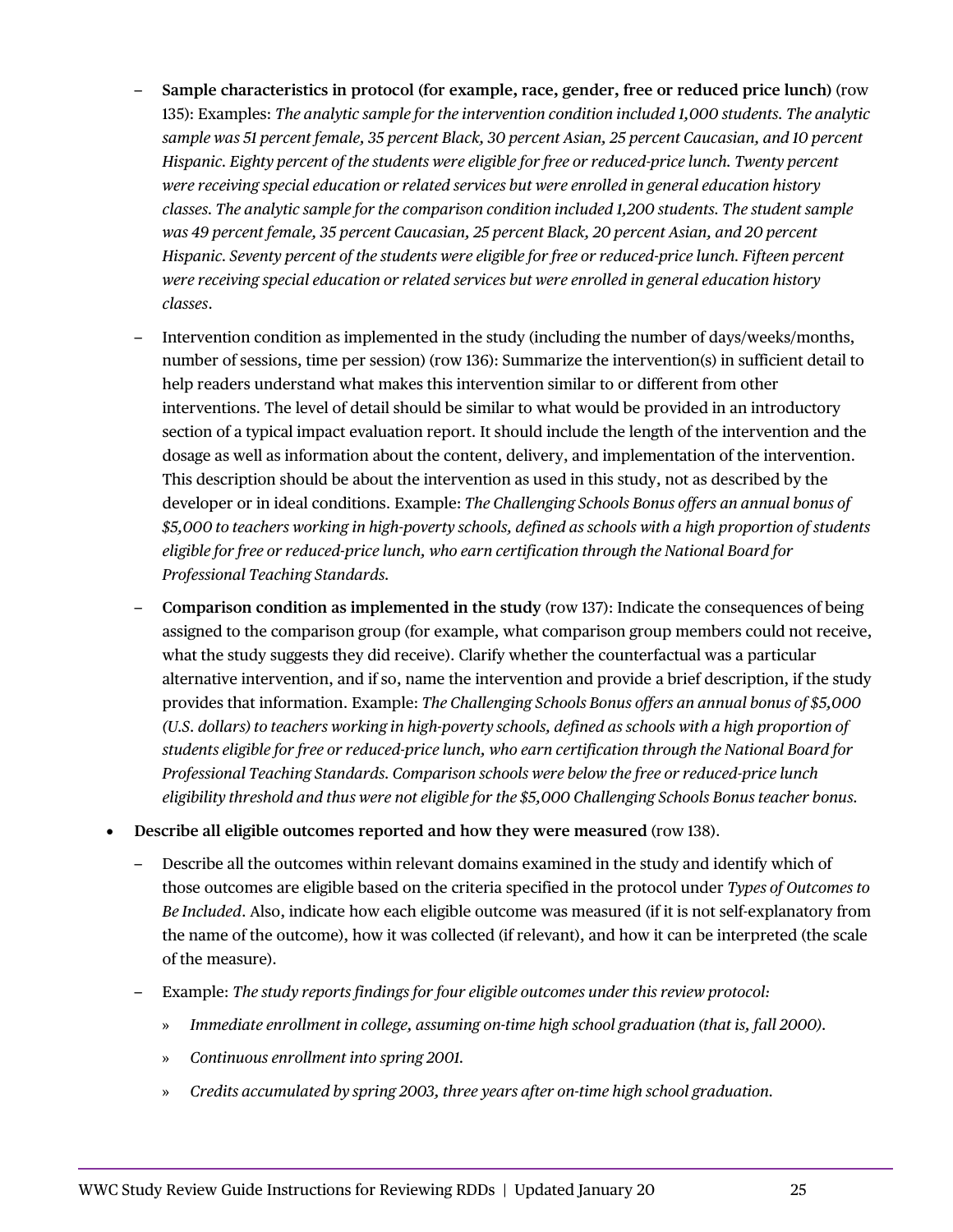- » *Receipt of a bachelor's degree by spring 2006, six years after on-time high school graduation.*
- » *All of these outcomes were measured using official state records data from the Florida Department of Education's K–20 Data Warehouse.*
- **Are there outcomes that do not meet review requirements?** If yes, provide the domain and a brief description of the reason (row 139).
	- Select "Yes" or "No" in cell B107. In cell C107, list all eligible outcomes and why they do not meet review requirements.
	- Example: *The authors did not respond to the query for reliability information on the Trends in International Mathematics and Science Study outcome. This outcome is based on 20 publicly available items but is not an established subscale. The Trends in International Mathematics and Science Study outcome does not meet WWC standards because it is not an established subscale, and no reliability information is provided.*
- **Are any outcomes not eligible for review?** If yes, provide a brief description and the reason (row 140).
	- Select "Yes" or "No" in cell B108. In cell C108, list the outcomes that are not eligible for review, along with a reason for ineligibility.
	- Example: *The study reports findings on several outcomes there are not eligible for review because they are subsets of the overall eligible outcomes (for example, initial enrollment at public vs. private; two-year vs. four-year) and at different follow-up assessments.*
- **Support for implementation** (row 141): Indicate both the staff training and technical assistance conducted to support the implementation of the intervention (as evaluated in the study).

# <span id="page-28-0"></span>*DATA TAB* **OF THE SRG**

Each row corresponds to a single outcome for a particular sample at a particular point in time. Pre- and postintervention outcomes using the same measure and sample should be reported in a single row. Most of the column headings have a comment attached that provides a short description of the information to be captured within it.

# <span id="page-28-1"></span>**Outcome name, domain, and measure characteristics section of the data tab (columns A–L)**

#### <span id="page-28-2"></span>*General instructions*

- Include only outcomes that fall within one of the eligible domains for the review.
- If you are uncertain whether a particular outcome measure falls under one of these domains, check for additional guidance that your team may provide on outcome measures.
- If results are presented separately for different samples or periods, you will need to have a separate row for each. Similarly, if there are multiple follow-ups, include a row for each. If reliability information differs across the samples, make sure it is accurately reflected in the table.
- Measures that are used only as a preintervention measure (such as age or gender) or postintervention measure (such as dropout) are recorded on a separate row and labeled accordingly.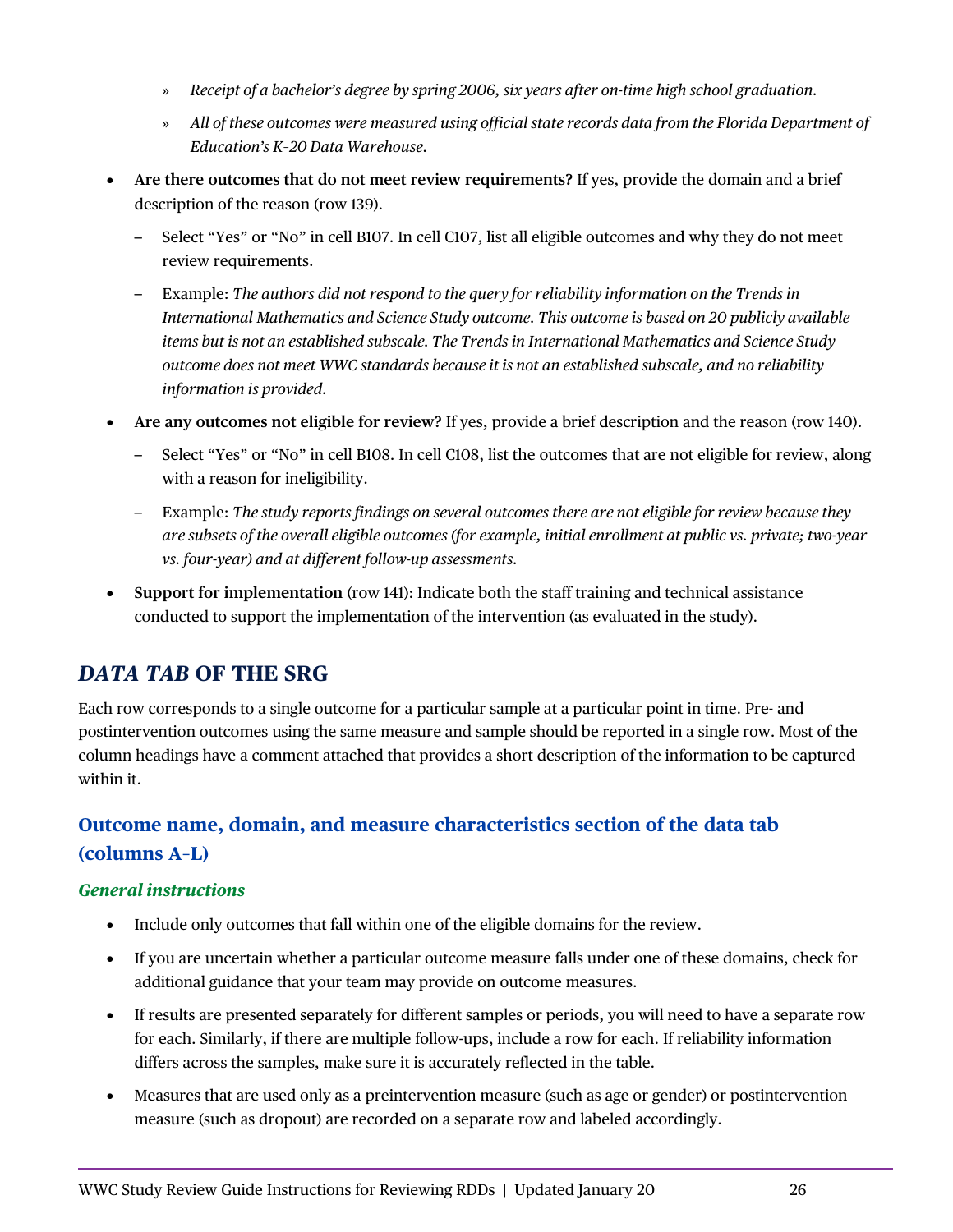#### <span id="page-29-0"></span>*Characteristics*

- **Measure** (column A): Indicate the name of the outcome or test, exactly as it was specified in the article or report.
- **Domain** (column B): Indicate the eligible domain(s) under which the outcome falls.
	- If a study reports subgroup analyses, composite and subtests, or outcomes at different points in time, then the domain name in the *Data Tab* must reflect this to ensure the domain averages and multiple comparisons are conducted correctly. In taking this approach, the main analyses will not use multiple comparisons when the authors present subgroup, subtest, or additional follow-up examples. In the presentation of the results in an intervention report or single-study report, the evidence rating for the study can be based on the main analyses and the additional analyses can be included in appendices for transparency (though these findings will not contribute to the evidence rating).
	- For example, in subgroup analyses (which are recorded in the *Data Tab* below the full sample analysis), the "Math" domain in the full sample analysis could be named the "Math-Special Education" domain for a special education subgroup analysis.
	- For studies that report outcomes for both a composite measure and multiple subtests, the SRG could use the "Math" domain for the composite and "Math-Subtests" for the arithmetic, fractions, and whole number subtests.
	- Similarly, for an outcome in the Math domain collected at three time points, the SRG could use "Math" for the time period that will contribute to the evidence and "Math-X mo" for the time periods that will be reported in appendices.
	- If an outcome or contrast is rated *Does Not Meet WWC RDD Standards* and will not be included in the report, the domain column should be empty to ensure the multiple comparison adjustments are correct.
- **Binary** (column C): Select "Yes" from the drop-down menu if the outcome is a 1/0 variable for which the underlying construct is a yes/no answer, such as "ever graduated" or "retained in grade" (that is, there is no underlying distribution of the variable). Select "No" otherwise.
- **Standardized test** (column D): Select "Yes" from the drop-down menu if the test is a standardized test. The score should be from the full test or established subscale to be considered a standardized test.
- **Face validity** (column E): Select "Yes" from the drop-down menu if the measure appears to be a reasonable measure; select "No" if you see an obvious problem with the measure and indicate your concerns in column L.
- **Test-retest reliability** (column F): Enter the test-retest reliability of the outcome if it is reported; enter "NR" otherwise. The minimum acceptable value under the Study Review Protocol is 0.60.
- **Internal consistency** (column G): Enter the internal consistency of the outcome if it is reported; enter "NR" otherwise. The minimum acceptable value under the Study Review Protocol is 0.60.
- **Interrater reliability** (column H): Enter the interrater reliability of the outcome if it is reported; enter "NR" otherwise. The minimum acceptable value under the Study Review Protocol is 0.60.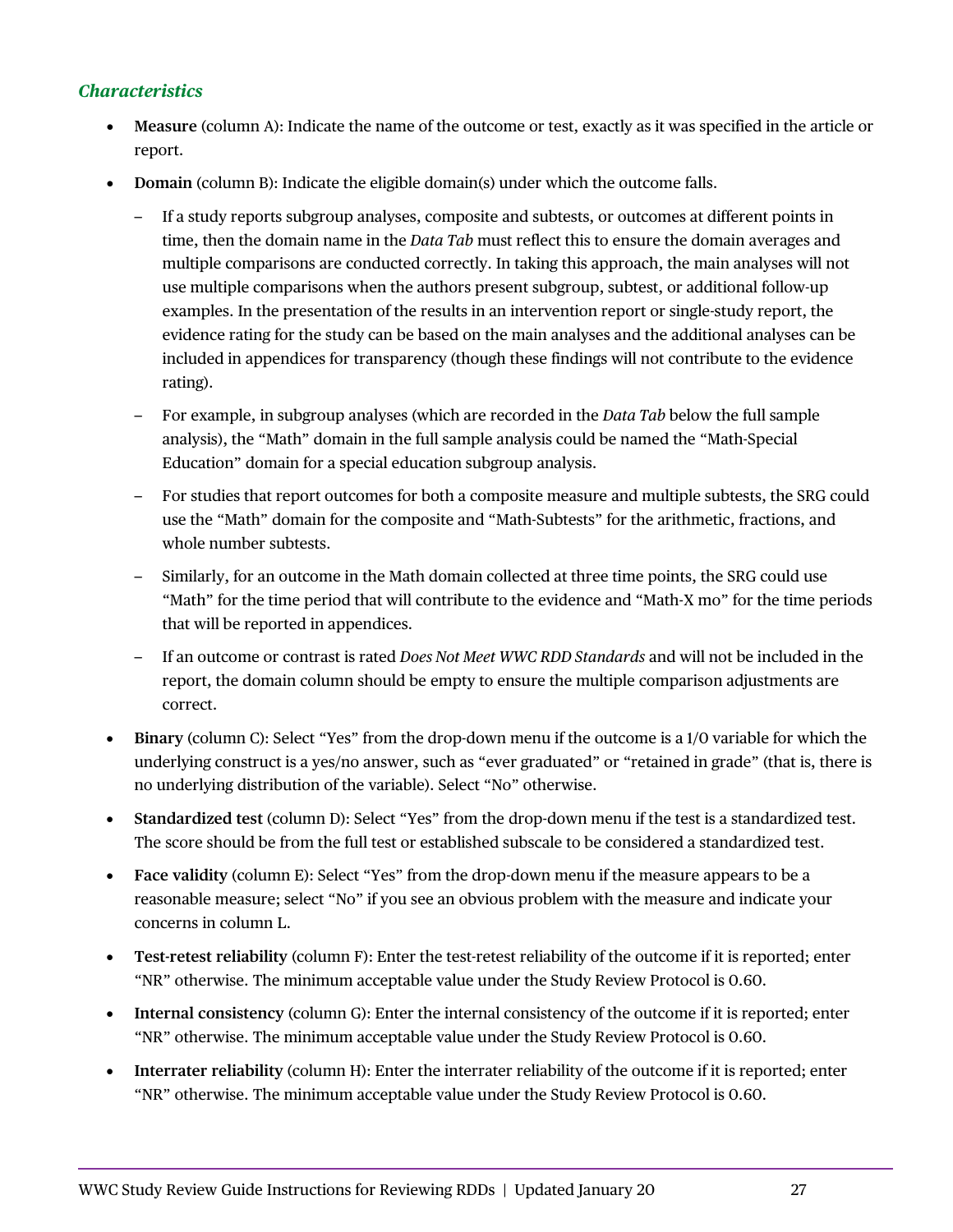- **Not overaligned?** (column I).
	- Select "Yes" from the drop-down menu if you have no concerns that the measure may be overaligned with the intervention.
	- Select "No" from the drop-down menu if you have concerns that the measure may be overaligned with the intervention.
	- Measures that are closely aligned or tailored to the intervention are likely to demonstrate larger effect sizes than those that are less closely aligned with the intervention. An example of overalignment is if the measure includes some of the same materials (such as specific reading passages) that are used in the intervention or administered to the intervention group as part of the intervention. Explain any concerns in column L.
- **Same measure and collection?** (column J).
	- Select "Yes" from the drop-down menu if the same measure was collected similarly for the intervention and comparison groups.
	- Select "No" from the drop-down menu if it is clear that outcome data were collected differently for the intervention and comparison groups, potentially in a way that could lead to differences in average outcomes between groups.
	- In a situation in which the outcome data were collected differently across the intervention and comparison groups, this may be considered a confounding factor and documented in the *Main Tab* (row 29). Explain any concerns in column L.
- **Meets WWC requirements?** (column K).
	- Based on the answers in the previous columns and the standards established in the review protocol, select "Yes" from the drop-down menu if the outcome meets all of the requirements; select "No" otherwise.
	- If you select "No," ensure column L includes details on why the measure does not meet WWC requirements.
- **Notes or concerns about the measure** (column N).
	- Summarize any concerns you have about this measure. In particular, if the measure does not meet the requirements for inclusion in this review as noted in column K, indicate why.
	- If a citation is provided for a standardized test or subscale, it may be helpful to note that here.

Now, go back and enter a decision in cell B31 on the *Main Tab*. (Is there at least one relevant outcome that meets review requirements?)

### <span id="page-30-0"></span>**Attrition section of the data tab (columns M–AG)**

For each outcome, enter the necessary sample information in that row as follows.

• **Using data from…** (column M): For studies that provide predicted rates of attrition at the cutoff, select "Predicted proportions at cutoff," or "Predicted percentages at cutoff." These options are provided for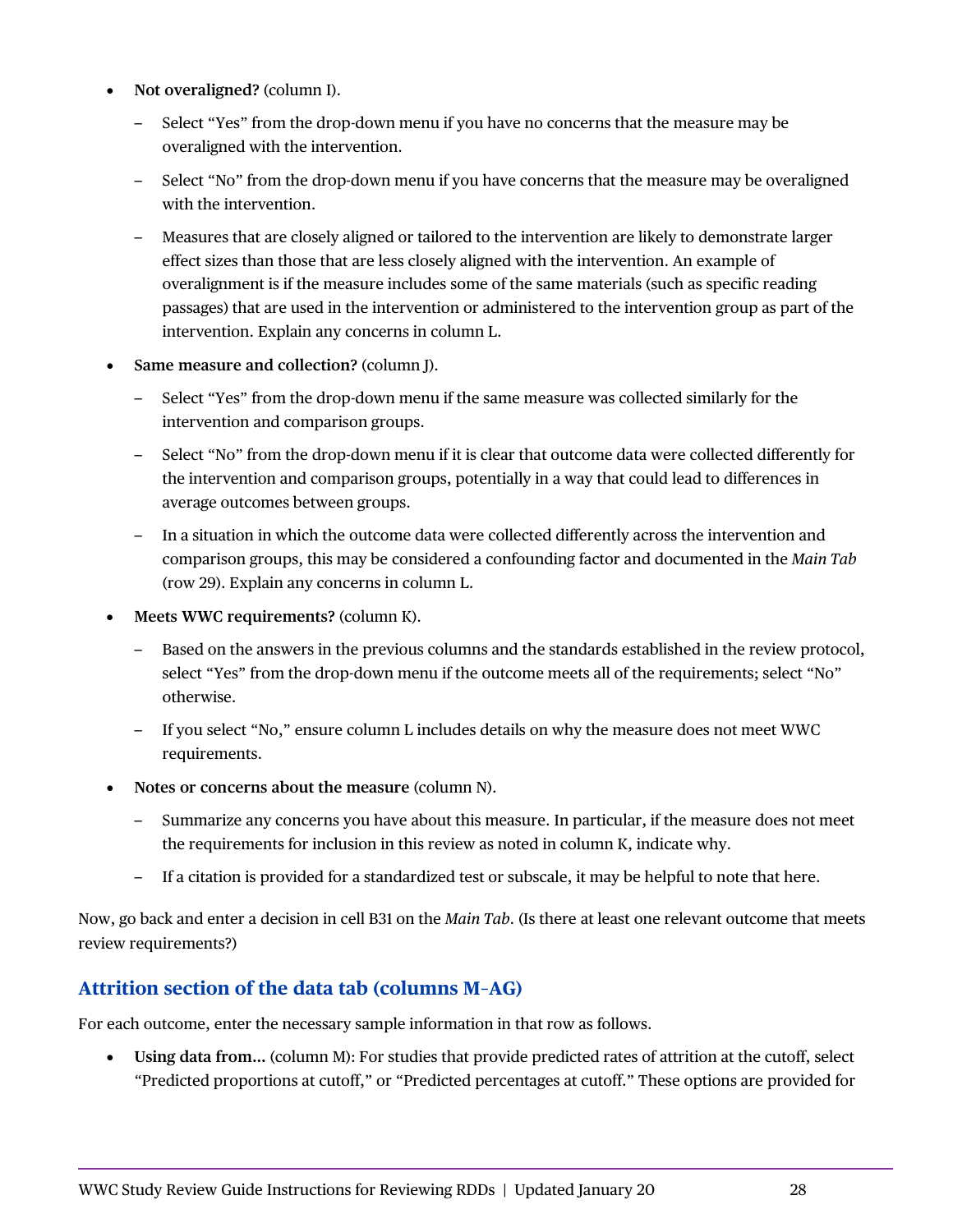ease of use, and percentages also can be transformed into proportions by dividing the percentage by 100. For studies that provide sample sizes, select "Unadjusted rates."

For cluster RDD studies, complete columns N–V.

- **Unit of assignment (if different)** (column N): For clustered designs, enter the unit of assignment (teacher, student).
- If attrition was calculated using predicted rate (percentages or proportions) at the cutoff,
	- **Predicted cluster rates at cutoff** (columns O and P).
		- » In column O, enter the predicted rate of attrition at the cutoff for all the units eligible to be assigned to the intervention group.
		- » In column P, enter the predicted rate of attrition at the cutoff for all the units eligible to be assigned to the comparison group.
- If attrition was calculated using assigned and analyzed sample sizes,
	- **Assigned sample clusters** (columns Q and R).
		- » In column Q, enter the number of clusters at the cutoff eligible to be assigned to the intervention group.
		- » In column R, enter the number of clusters at the cutoff eligible to be assigned to the intervention group.
	- **Analytic sample clusters** (columns S and T).
		- » In column S, enter the number of clusters for the intervention group in the analytic sample.
		- » In column T, enter the number of clusters for the comparison group in the analytic sample.
	- **Attrition rates** (columns U and V): The overall attrition rate at the cluster level is calculated in column U. The differential attrition (in percentage points) is calculated in column VV.
	- **Low at cluster level?** (column W): A determination of whether attrition is low at the cluster level is reported ("Yes" or "No").

For all studies, complete columns X–AG.

- **Unit of analysis** (column X): Enter the unit of analysis (also known as the *subcluster*).
- If attrition was calculated using predicted rates (proportions or percentages) at the cutoff:
	- **Predicted rates at cutoff** (columns Y and Z).
		- » In column Y, enter the predicted rate of attrition at the cutoff for all units eligible to be assigned to the intervention group.
		- » In column Z, enter the predicted rate of attrition at the cutoff for all units eligible to be assigned to the comparison group.
- If attrition was calculated sample sizes:
	- **Assigned sample** (columns AA and AB).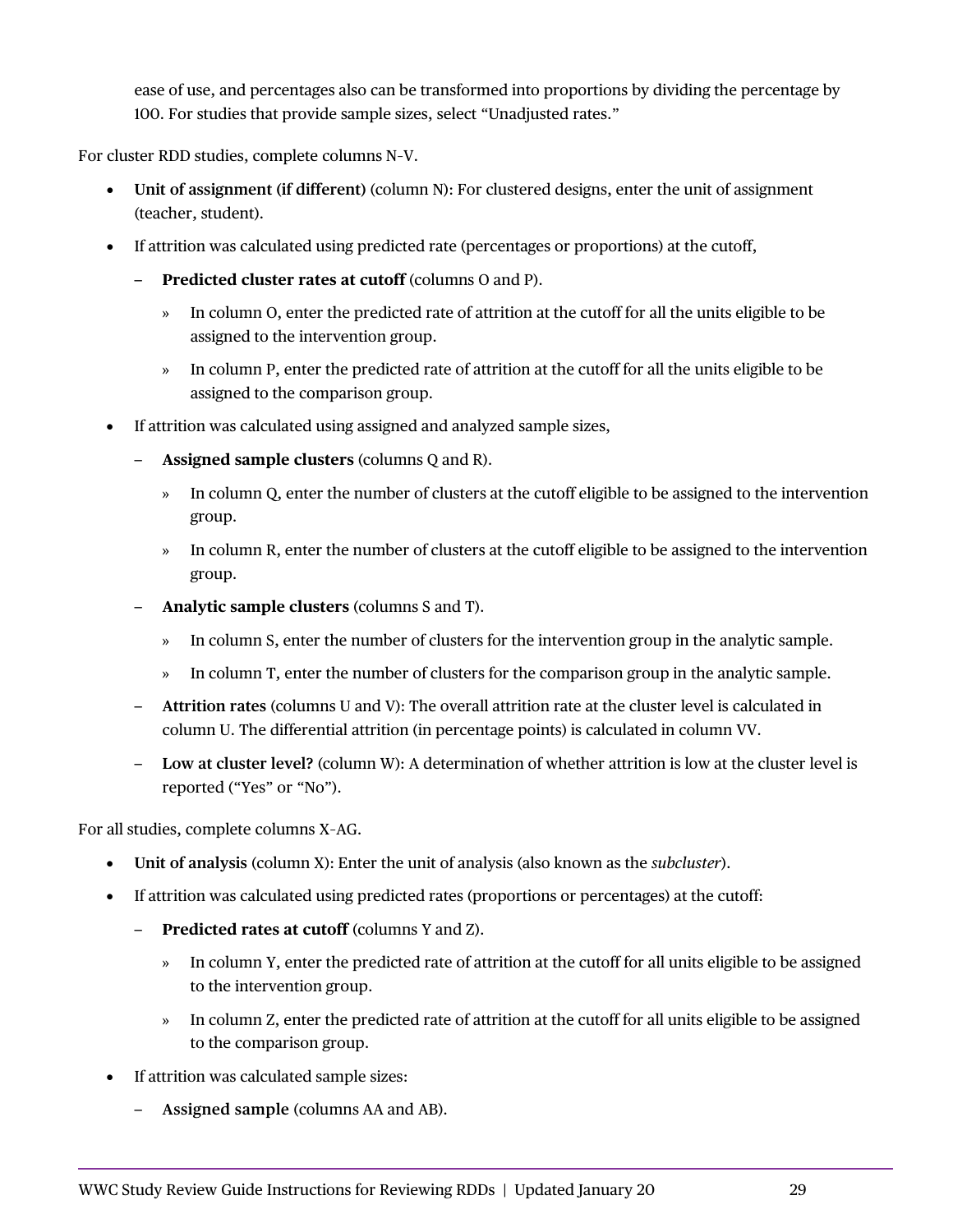- » In column AA, enter the sample size for units eligible to be assigned to the intervention group.
- » In column AB, enter the sample size units at the cutoff eligible to be assigned to the comparison group.
- **Analytic sample** (columns AC and AD).
	- » In column AC, enter the sample size at the cutoff for the intervention group for the analytic sample.
	- » In column AD, enter the sample size at the cutoff for the comparison group for the analytic sample.
- **Attrition rates** (columns AE and AF): The overall attrition rate for the unit of analysis is calculated in column AE. The differential attrition for the unit of analysis (in percentage points) is calculated in column AF.
- **Low?** (column AG): A determination of whether attrition is low for the unit of analysis is reported ("Yes" or "No").

Now go back and enter a decision in cell B40 on the *Main Tab* (Is there at least one outcome, sample, or time point with low attrition at the cluster and subcluster level?).

### <span id="page-32-0"></span>**Baseline equivalence section of the data tab (columns AH–AW)**

- **Using data from …** (column AH): Select the type of data that will be used to assess baseline equivalence.
	- For continuous measures, authors must estimate the impact at the cutoff on the covariate of interest, and the study must either use exactly the same bandwidth and/or functional form as was used to estimate the impact on the outcome or use the same algorithm for selecting the bandwidth and/or functional form as was used to estimate the impact on the outcome.
	- Impact and full sample SD should be selected if the authors report an impact instead of predicted mean values for the two groups. Adjusted M and full sample SD should be selected if the authors provide predicted means at the cutoff instead of an impact estimate.
	- "Dichotomous" should be selected if the authors provide the predicted mean covariate value—that is, the predicted probability—at the cutoff estimated using data from below the cutoff and the predicted probability at the cutoff estimated using data from above the cutoff. Both predicted probabilities must be calculated using the same statistical model that is used to estimate the impact on the covariate at the cutoff.
- **Intervention** (columns AI–AL).
	- If the baseline measure was a dichotomous outcome: Enter the preintervention proportion for the intervention group in AI. This should be entered as a decimal value (that is, "0.50," not "50" for 50 percent).
	- If the baseline measure was a continuous outcome with adjusted means and full-sample standard deviations reported for both the intervention and comparison groups:
		- » In column AJ, enter the preintervention mean for the intervention group.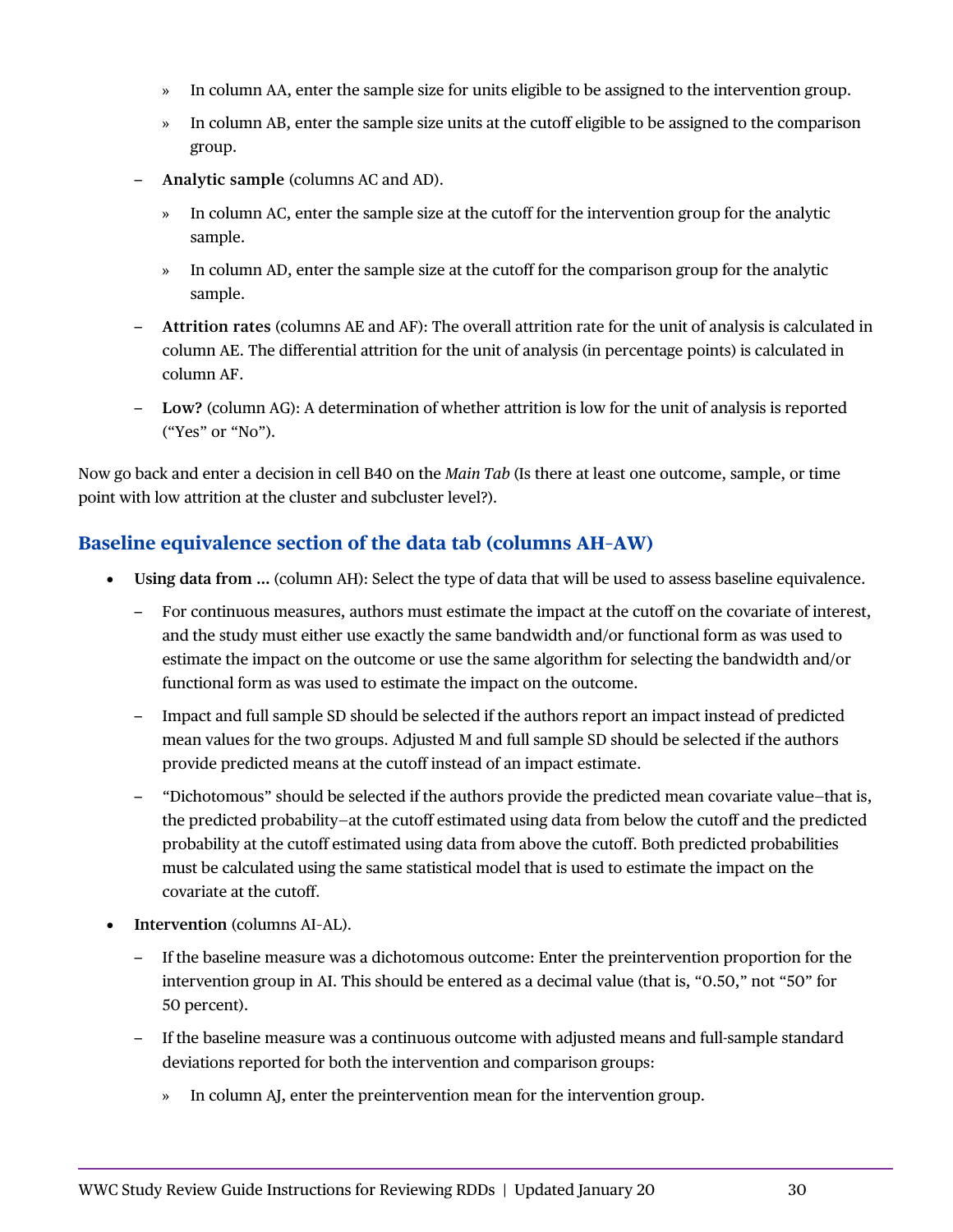- » In column AK, enter the full-sample preintervention SD for the intervention group.
- » In column AL, enter the preintervention sample size for the baseline equivalence calculation. This may be different from the values entered in the attrition calculation section, depending on how the authors calculated baseline equivalence.
- **Comparison** (columns AM–AP).
	- If the baseline measure was a dichotomous outcome: In column AM, enter the preintervention proportion for the comparison group. This should be entered as a decimal value (that is, "0.50," not "50" for 50 percent).
	- If the baseline measure was a continuous outcome with adjusted means and full-sample SDs reported for both the intervention and comparison groups:
		- » In column AN, enter the preintervention mean for the comparison group.
		- » In column AO, enter the full-sample preintervention SD for the comparison group.
		- » In column AP, enter the preintervention sample size for the comparison group for the baseline equivalence calculation. This may be different from the values entered in the attrition calculation section, depending on how the authors calculated baseline equivalence.
- **Impact** (column AQ): If the baseline measure was a continuous outcome reported as a covariate-adjusted impact:
	- In columns AK and AO, enter the full-sample preintervention SD for the intervention and comparison groups, respectively.
	- In column AQ, enter the covariate-adjusted impact estimate.
- **g** (column AS): Based on the information entered in columns AH–AQ, the magnitude of the baseline difference will be reported as Hedges' *g.*
- **Equivalent?** (column AT): Based on the information calculated in column AS, the determination of equivalence will be provided.
	- "Yes" indicates the magnitude of the baseline difference is less than 0.05 SD.
	- "No" indicates the magnitude of the baseline difference is greater than 0.25 SD.
	- "Adj" indicates the authors must report findings from an analysis that statistically controlled for the baseline difference.
- **Was the pretest different?** (column AU).
	- Select "Yes" from the drop-down menu if the pre-intervention measure was different from the postintervention measure; select "No" otherwise.
	- If different forms of the same measure were used, it is not a different preintervention measure. If a different preintervention measure was used, consult with the review team leadership to determine whether the preintervention measure is an acceptable proxy for the post-intervention measure.
- **Did analysis adjust for pretest?** (column AV): Select "Yes" from the drop-down menu if the authors report an analysis that statistically controlled for the baseline difference; select "No" otherwise.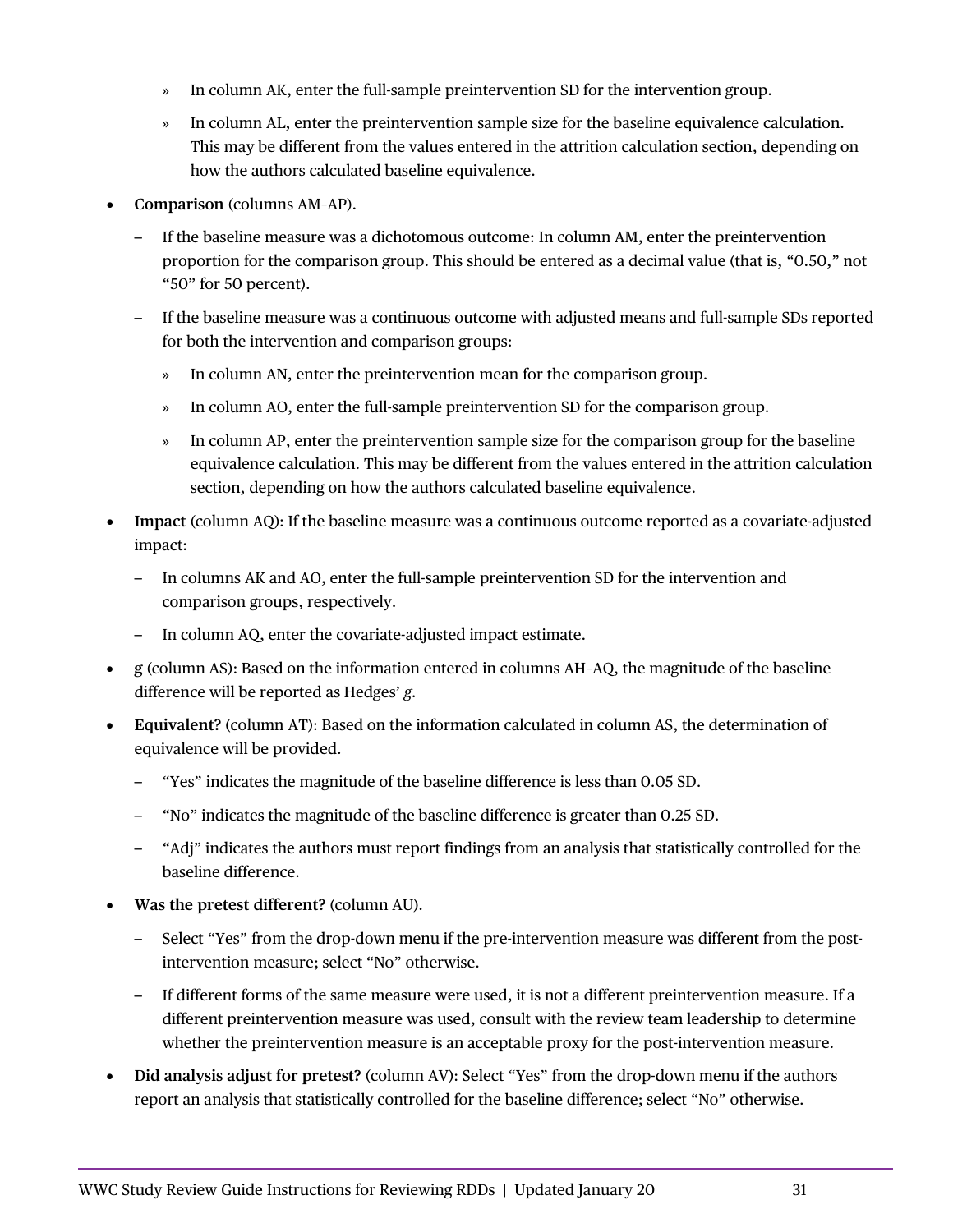• **Okay to use in report?** (column AW): A formula will return "Yes" or "No" to indicate whether the measure should be included in the report.

Now, go back and enter a decision in cell B46 on the *Main Tab* (Are all of the following true?).

- Baseline equivalence is demonstrated for at least one analytic sample by calculating an RDD impact at the cutoff on the characteristics relevant to equating the groups as given in the protocol.
- This analysis used either exactly the same bandwidth and/or functional form as was used to estimate the impact on the outcome, or the same algorithm for selecting the bandwidth and/or functional form as was used to estimate the impact on the outcome.
- The statistical model used to estimate the impact on the outcome included statistical adjustment for characteristics relevant to equating the groups as given in the protocol, if needed.

# <span id="page-34-0"></span>**Analysis and results section of the data tab (columns AX–BE)**

For each outcome that is eligible and *Meets WWC RDD Standards With or Without Reservations*:

- **Sample** (column AX): Indicate the sample for which intervention and comparison group means were computed. Possible options include "full sample" or a description of the subgroup or subsample for which means are provided (for example, "Grade 1" or "boys").
- **Period** (column AY): Indicate any relevant information about the timing of the pre- or postintervention measure, such as when the preintervention variable was measured (for example, in the spring before random assignment or the school year) and whether it is a pretest only.

Reviewers should use either reported proportions (dichotomous outcomes) or reported covariate-adjusted means and SDs (continuous outcomes). Please consult review team leadership if you need assistance in determining how to estimate an effect size.

- **Posttest statistics**
	- **Dichotomous means**: Unadjusted postintervention means reported for both groups for variables that are true 0/1 variables (for example, dropout, graduated) and not for proportions (for example, percentage correct). Enter the means in column AZ (intervention) and column BC (comparison).
	- **Covariate-adjusted postintervention**: Covariate-adjusted postintervention means and full-sample standard deviations reported for both groups. Enter the means and SDs as follows: for the intervention group, columns BA and BB; for the comparison group, columns BD and BE.

## <span id="page-34-1"></span>**Findings section of the data tab (columns BF–BP)**

For each outcome that is eligible and *Meets WWC RDD Standards With or Without Reservations*, complete columns BF–BP as appropriate.

- *N* (column BF): A locked cell with a formula to calculate the total sample size for some effect size calculations.
- **Study-reported effect size** (column BG): A cell for entering the study-calculated effect size.
- **S** (column BH): A locked cell with a formula to calculate the pooled SD.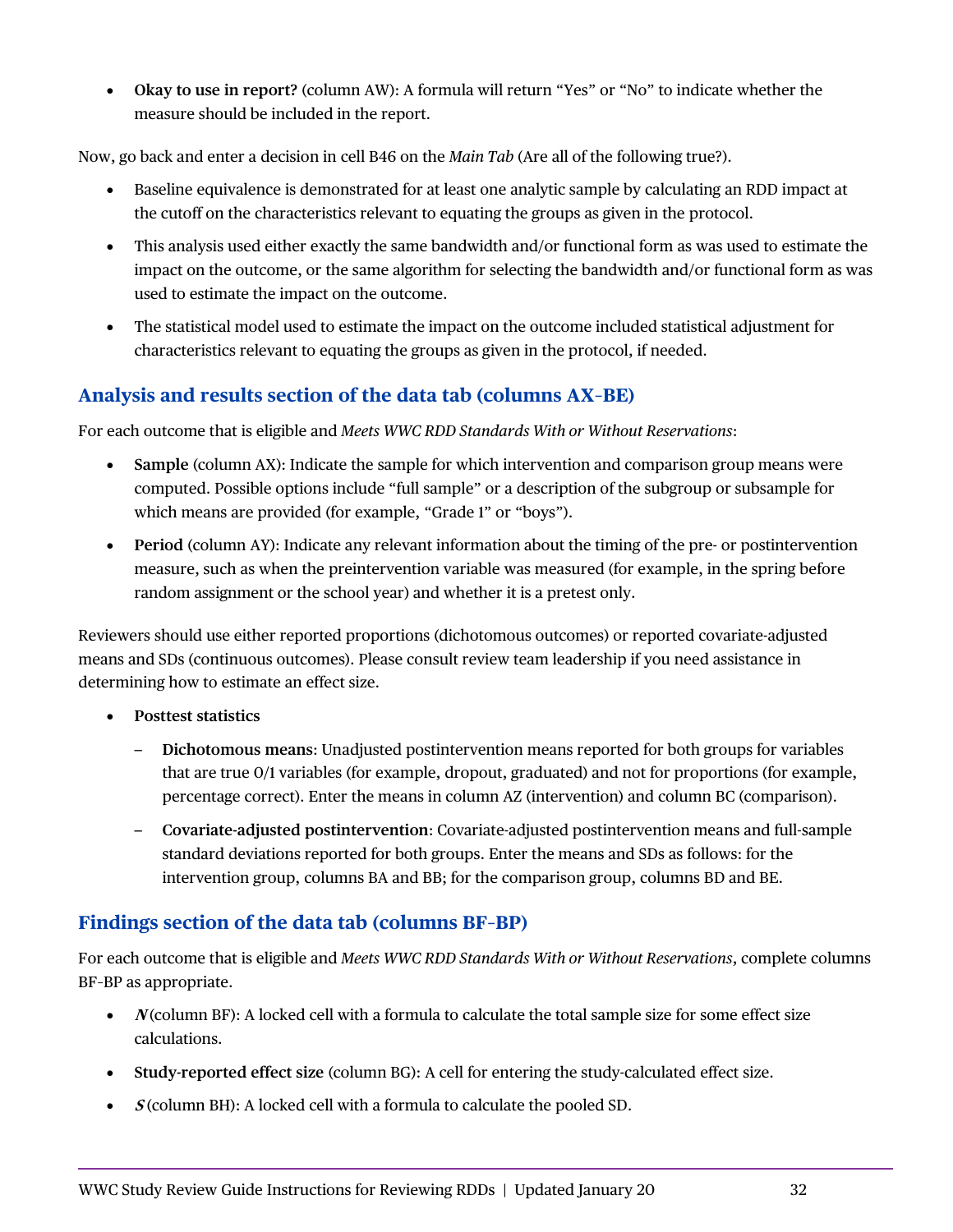- **g** (column BI): A locked cell with a formula to calculate Hedges' *g* for continuous outcomes or Cox index for dichotomous outcomes.
- **Improvement index** (column BJ): A locked cell with a formula to calculate the improvement index based on the calculated Hedges' *g* or Cox index.
- Study *p* value (column BK): Enter the *p*-value reported in the study.
- **Use study p-value?** (column BL): Select "Yes" from the drop-down menu if the WWC should use the *p*value as reported in the study, such as when the author made the appropriate adjustments for baseline equivalence and clustering and conducted their analysis appropriately given their design; select "No" otherwise.
- **Did the study account for clustering?** (column BM).
	- If the unit of assignment and unit of analysis are the same, select "NA" from the drop-down menu.
	- If the unit of assignment and the unit of analysis are different and the study analysis is adjusted for this appropriately (such as by using hierarchical linear modeling), select "Yes" from the drop-down menu.
	- If the unit of assignment and unit of analysis are different and the study analysis did not adjust for this, select "No."
- **Multiple comparison rank** (column BN): Enter the rank of the outcome (smallest *p*-value = 1) if a multiple comparison correction is needed within the domain; leave the cell blank otherwise.
- **Critical** *p***value** (column BO): A locked cell with a formula to calculate the new critical *p*-value that will be used in determining statistical significance.

The following are brief instructions for determining statistical significance in the SRG. Refer to the Procedures Handbook for more details on the Benjamini-Hochberg (BH) correction procedures.

- To determine whether a finding is statistically significant after applying the BH correction, you should identify the *p*-value with the *largest* value that is statistically significant relative to its new critical *p*-value. Then all findings with a *p*-value less than that new critical *p*-value are statistically significant. This means you may identify as statistically significant a finding that was not significant relative to its own critical *p*-value.
- To assess statistical significance in the following example, start at the highest rank and compare the *p*value of each outcome with the revised critical *p*-value based on its rank. In the example, the sixththrough eighth-ranked outcomes are not statistically significant. The fifth-ranked outcome is statistically significant (0.030 < 0.031); therefore, this outcome and all others ranked higher (1–4) would be designated as statistically significant as well, including the fourth-ranked finding, in which the *p*-value is higher than its own revised critical *p*-value.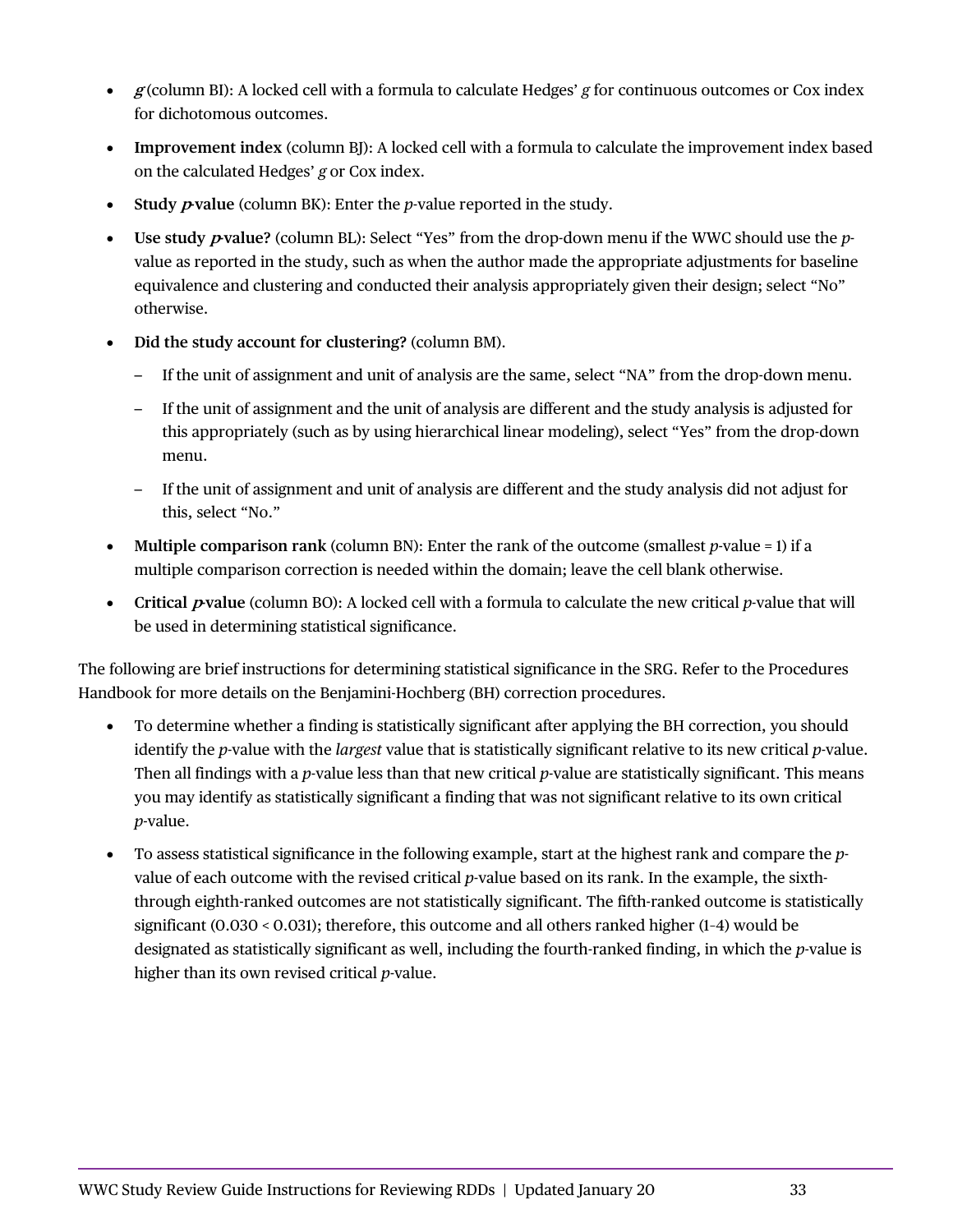| <b>Author-reported or</b><br>clustering-corrected<br>$p$ -value $(Px)$ | Rank $(x)$     | <b>New Critical p-value</b><br>$(P'x = 0.05x/X)$ | $Px < P'x$ ?   | <b>Statistically</b><br>significant after<br><b>BH</b> correction? |
|------------------------------------------------------------------------|----------------|--------------------------------------------------|----------------|--------------------------------------------------------------------|
| 0.002                                                                  | 1              | 0.006                                            | <b>Yes</b>     | Significant                                                        |
| 0.009                                                                  | 2              | 0.013                                            | <b>Yes</b>     | Significant                                                        |
| 0.014                                                                  | 3              | 0.019                                            | <b>Yes</b>     | Significant                                                        |
| 0.027                                                                  | $\overline{4}$ | 0.025                                            | N <sub>o</sub> | Significant                                                        |
| 0.030                                                                  | 5              | 0.031                                            | <b>Yes</b>     | Significant                                                        |
| 0.042                                                                  | 6              | 0.038                                            | N <sub>o</sub> | Not significant                                                    |
| 0.052                                                                  | $\overline{7}$ | 0.044                                            | N <sub>O</sub> | Not significant                                                    |
| 0.076                                                                  | 8              | 0.050                                            | N <sub>o</sub> | Not significant                                                    |

• **Significant after multiple comparisons?** (column BP): Select "Yes" if the finding is statistically significant after adjusting for multiple comparisons; select "No" otherwise.

# <span id="page-36-0"></span>*SUMMARY TAB* **OF THE SRG**

For Columns A–M, each row corresponds to a single-outcome domain.

- **Domain** (column A): Select a domain from the drop down list. This will be autopopulated from the domains entered in the *Data Tab.*
- **Number of outcomes** (column B): A locked cell with a formula to calculate the number of outcomes listed in the *Data Tab* that are in the domain entered in column A.
- **Effect size** (column C): A locked cell with a formula to calculate the average effect size for all outcomes in the domain entered in column A.
- **Max effect size** (column D): A locked cell with a formula to calculate the maximum effect size for all outcomes in the domain entered in column A.
- **Improvement index** (column E): A locked cell with a formula to calculate the improvement index from the average effect size for the domain entered in column A.
- **Min improvement index** (column F): A locked cell with a formula to calculate the minimum improvement index for any measure in the domain entered in column A.
- **Max improvement index** (column G): A locked cell with a formula to calculate the maximum improvement index for any measure in the domain entered in column A.
- **Max sample size** (column H): A locked cell with a formula to calculate the maximum sample size for any measure in the domain entered in column A.
- **Are any outcomes significant?** (column N): Select "Yes" or "No" from the drop-down menu.
- **Characterization of finding** (column M): Select the appropriate characterization of findings for the domain entered in column A. See the WWC Procedures Handbook for more details, but in brief, the following descriptions apply: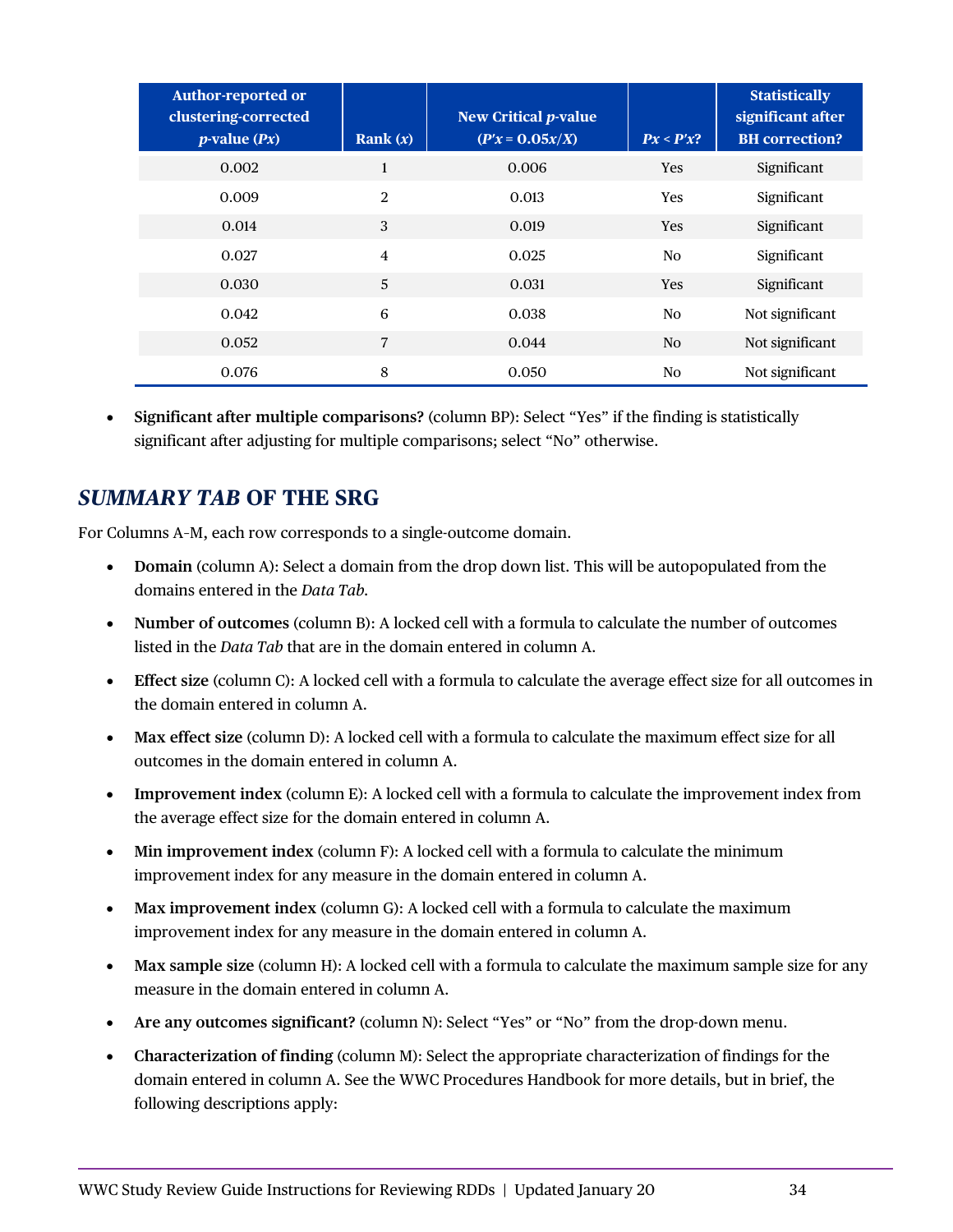- **Single, SS+**: Estimated effect is positive and statistically significant after any necessary adjustments.
- **Single, indeterminate**: Estimated effect is neither statistically significant after any necessary adjustments nor substantively important.
- **Single, SS-**: Estimated effect is negative and statistically significant after any necessary adjustments.
- **Multiple, SS+ (A)**: At least one main finding is positive and statistically significant, and none are negative and statistically significant based on univariate statistical tests, accounting for multiple comparisons and correcting for clustering when not properly aligned.
- **Multiple, SS+ (B)**: The WWC-aggregated main finding is positive and statistically significant, correcting for clustering when not properly aligned.
- **Multiple, SS+ (C)**: The study reports that the omnibus effect for all outcome measures together is positive and statistically significant based on a multivariate statistical test in a properly aligned analysis.
- **Multiple, indeterminate**: None of the main findings are statistically significant, accounting for multiple comparisons, and correcting for clustering when not properly aligned; the WWC-aggregated main finding is not statistically significant, correcting for clustering when not properly aligned.
- **Multiple, indeterminate**: At least one main finding is statistically significant and positive, and at least one main finding is statistically significant and negative, accounting for multiple comparisons and correcting for clustering when not properly aligned.
- **Multiple, SS- (A)**: At least one finding is negative and statistically significant, and none are positive and statistically significant based on univariate statistical tests, accounting for multiple comparisons and correcting for clustering when not properly aligned.
- **Multiple, SS- (B)**: The WWC-aggregated main finding for the multiple outcome measures is negative and statistically significant, correcting for clustering when not properly aligned.
- **Multiple, SS- (C)**: The study reports that the omnibus effect for all outcome measures together is negative and statistically significant based on a multivariate statistical test in a properly aligned analysis.
- **Review information** (column N): These fields will autopopulate with information from the *Main Tab*.

# <span id="page-37-0"></span>**AUTHOR QUERY & RESPONSE TAB OF THE SRG**

All reviewers should draft their questions for an author query (AQ). The MRG should capture the final set of questions as sent to the author. The MRG also should document whether (and when) a response was received and the response.

- **Date AQ sent** (row 1): Enter the date on which the AQ was sent in cell B1.
- **Response received?** (Yes/No) (row 2): Enter "Yes" or "No" in cell B2 to document whether any response was received.
- **Date of response** (row 3): Enter the date the response(s) was/were received by the team in cell B3.

Fill the questions and responses in rows 4–9, adding additional rows as required.